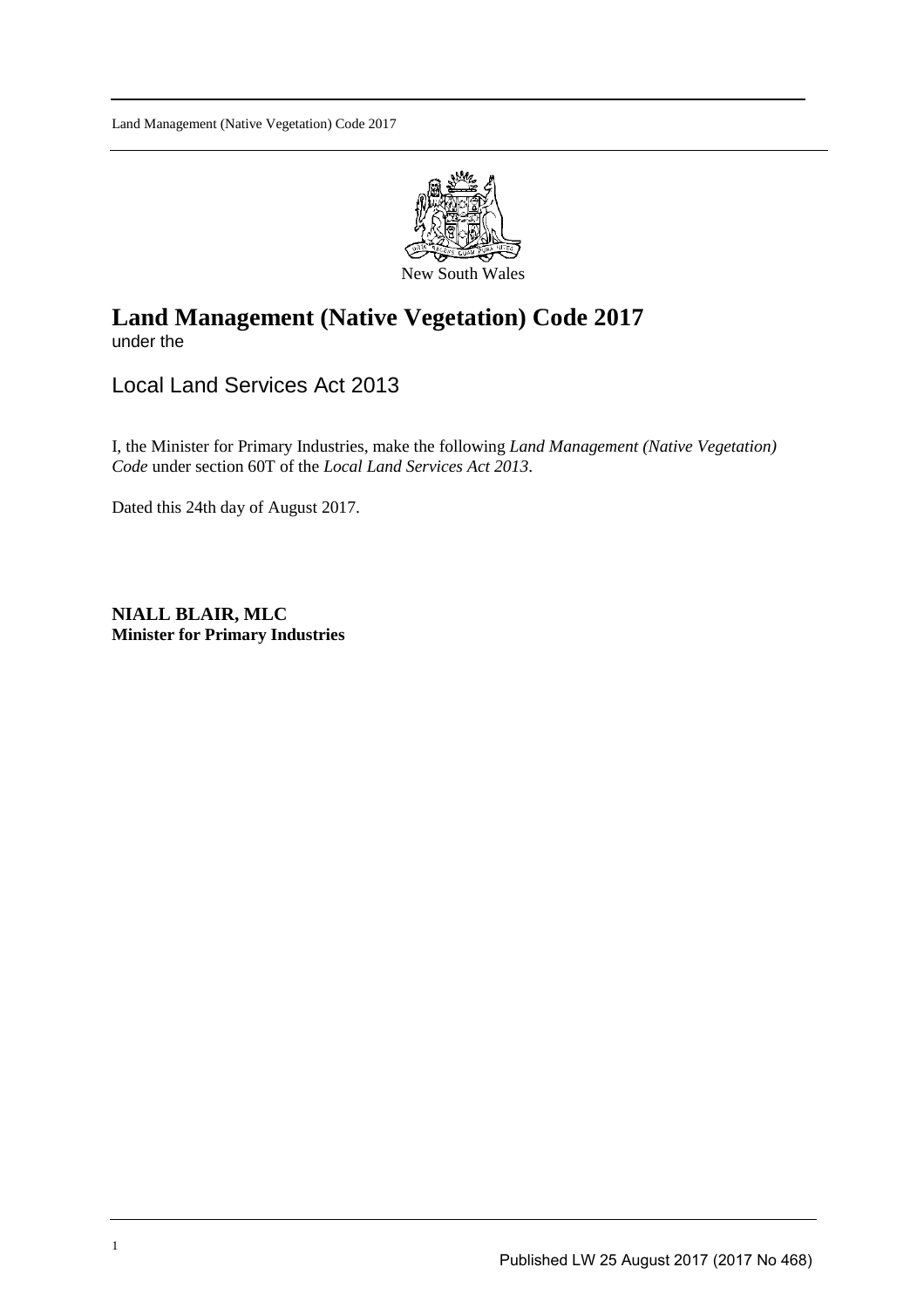# **Contents**

| Part 1 |            |                                                                     |  |  |  |  |  |  |  |  |  |  |  |
|--------|------------|---------------------------------------------------------------------|--|--|--|--|--|--|--|--|--|--|--|
| Part 2 |            |                                                                     |  |  |  |  |  |  |  |  |  |  |  |
|        |            |                                                                     |  |  |  |  |  |  |  |  |  |  |  |
|        |            |                                                                     |  |  |  |  |  |  |  |  |  |  |  |
| Part 3 |            |                                                                     |  |  |  |  |  |  |  |  |  |  |  |
|        | Division 1 |                                                                     |  |  |  |  |  |  |  |  |  |  |  |
|        | Division 2 | Uniform thinning of woody native vegetation (certification) 16      |  |  |  |  |  |  |  |  |  |  |  |
|        | Division 3 |                                                                     |  |  |  |  |  |  |  |  |  |  |  |
| Part 4 |            |                                                                     |  |  |  |  |  |  |  |  |  |  |  |
|        | Division 1 |                                                                     |  |  |  |  |  |  |  |  |  |  |  |
|        | Division 2 | Continuation of land management activities undertaken after 1990 22 |  |  |  |  |  |  |  |  |  |  |  |
|        | Division 3 |                                                                     |  |  |  |  |  |  |  |  |  |  |  |
| Part 5 |            |                                                                     |  |  |  |  |  |  |  |  |  |  |  |
|        | Division 1 |                                                                     |  |  |  |  |  |  |  |  |  |  |  |
|        | Division 2 |                                                                     |  |  |  |  |  |  |  |  |  |  |  |
|        | Division 3 |                                                                     |  |  |  |  |  |  |  |  |  |  |  |
|        | Division 4 |                                                                     |  |  |  |  |  |  |  |  |  |  |  |
| Part 6 |            |                                                                     |  |  |  |  |  |  |  |  |  |  |  |
|        |            |                                                                     |  |  |  |  |  |  |  |  |  |  |  |
|        |            |                                                                     |  |  |  |  |  |  |  |  |  |  |  |
|        |            |                                                                     |  |  |  |  |  |  |  |  |  |  |  |
|        |            |                                                                     |  |  |  |  |  |  |  |  |  |  |  |
|        |            |                                                                     |  |  |  |  |  |  |  |  |  |  |  |
|        |            |                                                                     |  |  |  |  |  |  |  |  |  |  |  |
|        |            |                                                                     |  |  |  |  |  |  |  |  |  |  |  |
|        |            | Schedule 6 Notification requirements                                |  |  |  |  |  |  |  |  |  |  |  |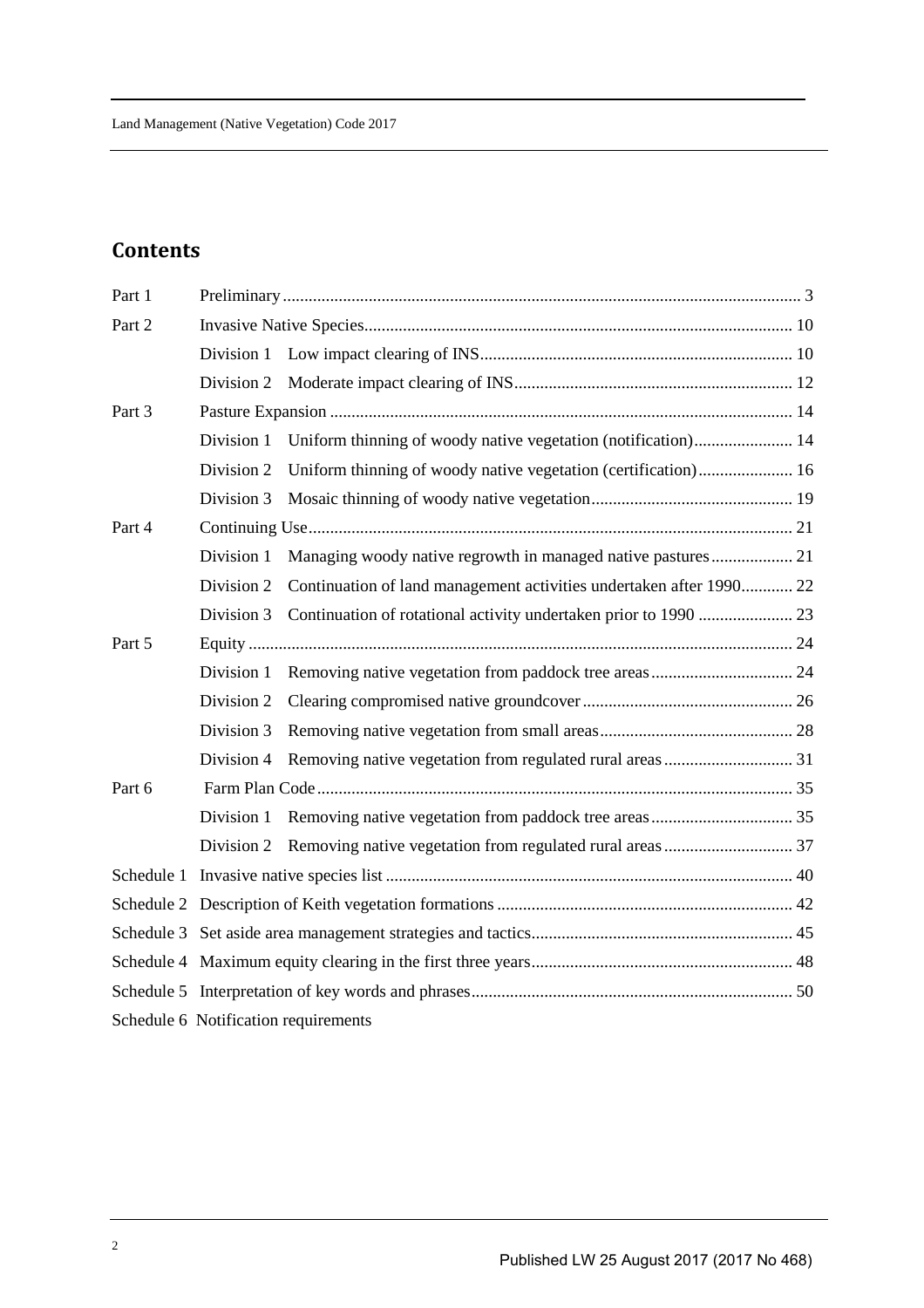## **Part 1 Preliminary**

## **1 Name**

This Code is the *Land Management (Native Vegetation) Code 2017*.

## **2 Commencement**

This Code commences on 25 August 2017 and is required to be published on the NSW legislation website.

## **3 Aims**

The aims of this Code are to:

- (a) authorise clearing of native vegetation on Category 2- regulated land,
- (b) provide for establishment and management of set aside areas, and
- (c) authorise re-categorisation of land.

## **4 Definitions and Interpretation**

- (1) Schedule 5 to this Code defines key words and phrases for the purposes of this Code.
- (2) To the extent of any inconsistency between this Part and any other Part or Division of the Code, this Part prevails.
- (3) Words and phrases that are defined in the *Local Land Services Act 2013* or in the *Local Land Services Regulation 2014* have the same meaning in this Code.

## **5 Structure of this Code**

This Code is divided into the following Parts:

- (a) **Part 2, Invasive Native Species** permits clearing of native vegetation that has been identified as an invasive native species, and permits certain agricultural activities in treatment areas, in certain circumstances;
- (b) **Part 3, Pasture Expansion** permits a range of clearing of woody native vegetation, by uniform thinning and mosaic thinning;
- (c) **Part 4, Continuing Use** permits clearing of post-1990 regrowth in previously cleared areas; permits continuation of clearing consistent with land management activities undertaken prior to commencement of the *Local Land Services Amendment Act 2016*; permits clearing associated with a rotational land management activity and authorises re-categorisation of land in certain circumstances;
- (d) **Part 5, Equity** permits clearing of native vegetation; provides for recategorisation of areas cleared of native vegetation in accordance with the Part; and provides for establishment of set aside areas on Category 2- regulated land;
- (e) **Part 6, Farm Plan** permits clearing of native vegetation on Category 2 regulated land; provides for re-categorisation of areas cleared of native vegetation in accordance with the Part; provides for establishment of set aside areas on Category 1- exempt land and Category 2 – regulated land; and provides for recategorisation of set aside areas established in accordance with the Part.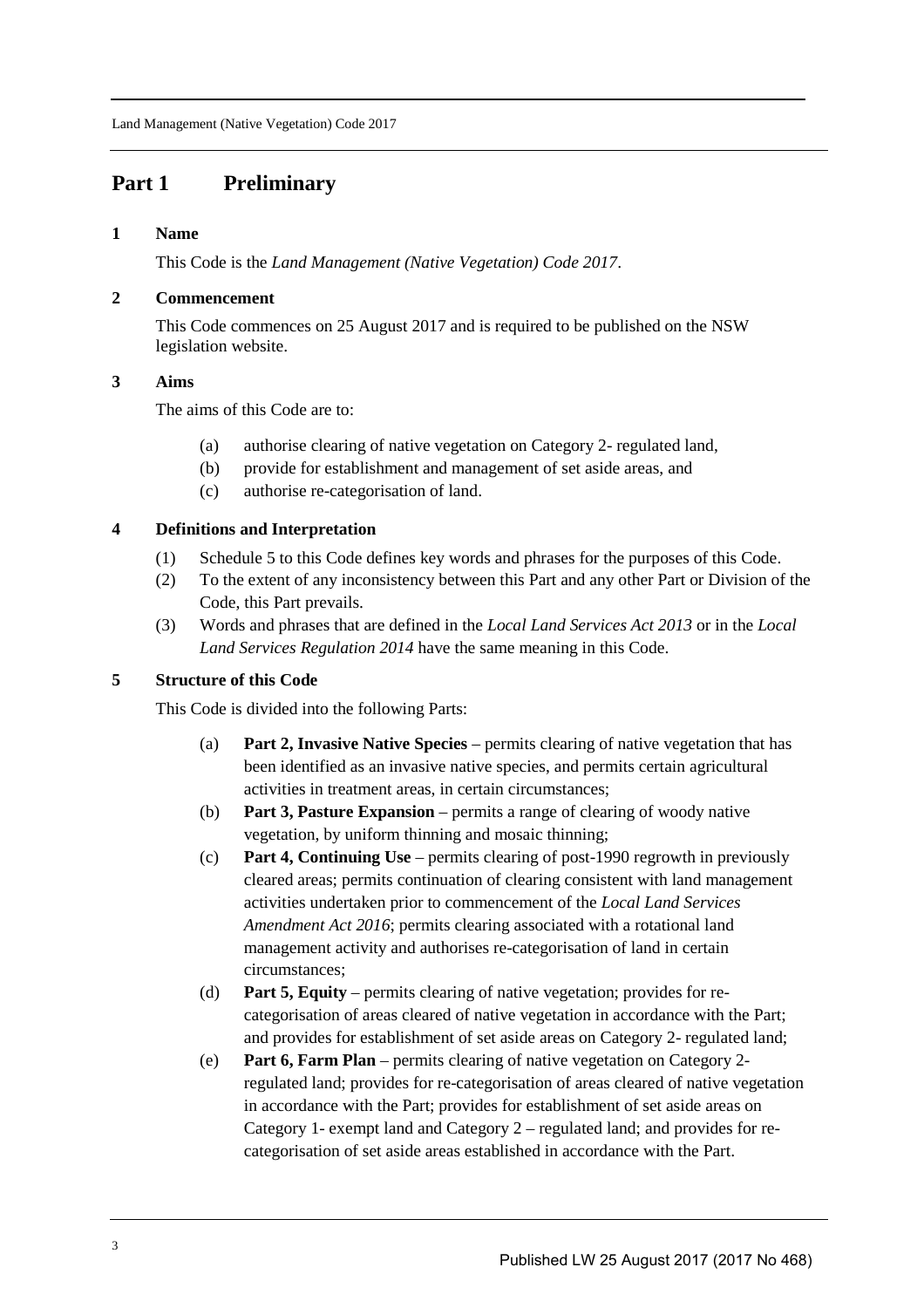#### **6 Land to which this Code applies**

This Code applies to all land in New South Wales to which Part 5A of the *Local Land Services Act 2013* applies.

**Note**: This Code does not authorise clearing on all land to which Part 5A applies. This Code and the Local Land Services Regulation 2014 specify land on which clearing is not authorised. In particular, clearing is not permitted on land designated as category 2 – sensitive regulated land.

#### **7 Clearing of critically endangered ecological community not authorised**

Clearing of native vegetation is not authorised by this Code if the native vegetation forms part of a critically endangered ecological community.

#### **8 Clearing outside treatment area**

Clearing of native vegetation is not authorised by this Code if the clearing occurs outside a treatment area.

#### **9 Clearing under authority of this Code not to harm threatened animal species**

Clearing is not authorised by this Code if the person who carries out the clearing harms an animal that is a threatened species and that person knew that the clearing was likely to harm the animal.

#### **10 Clearing for forestry purposes**

This Code does not authorise clearing of native vegetation for forestry operations within the meaning of section 3 of the *Forestry Act 2012*. However, this clause does not prevent the sale of timber from native vegetation lawfully cleared in accordance with this Code.

#### **11 Re-categorisation of land**

- (1) Re-categorisation of land in accordance with section 60K(3)(e) of the *Local Land Services Act 2013* is authorised by this Code where re-categorisation is expressly provided for under a Part of the Code.
- (2) The following Parts of this Code provide for re-categorisation of land:
	- (a) Part 4, Continuing Use,
	- (b) Part 5, Equity,
	- (c) Part 6, Farm Plan.
- (3) Land is authorised to be re-categorised to the Category to which the land was categorised prior to the issue of a voluntary or mandatory code compliant certificate where the certificate authorising re-categorisation is subsequently surrendered or revoked and clearing of native vegetation set out in the relevant certificate has not been carried out.
- (4) Where a voluntary or mandatory code compliant certificate authorising re-categorisation is varied by Local Land Services, land is authorised to be re-categorised to reflect the variation of the certificate.

#### **12 Notification of intended clearing of native vegetation**

- (1) Where specified in this Code, clearing of native vegetation may only be carried out after notification of intended clearing has been provided to Local Land Services.
- (2) Notification must be made within the time, and in the form and manner, specified in Schedule 6, unless otherwise specified in this Code.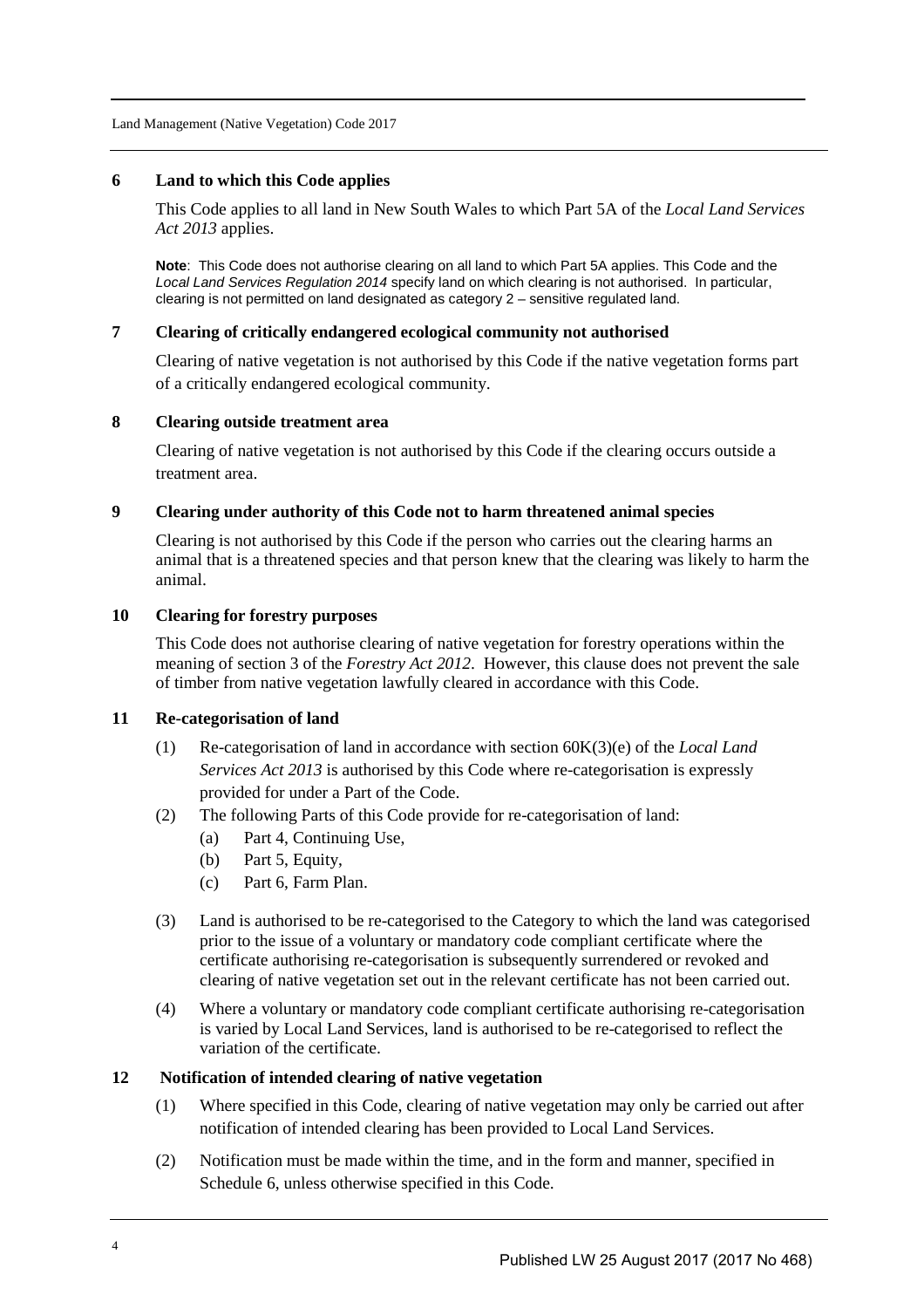- (3) A notification made under this code has effect for 15 years from the date on which the notification is made. If a notification is made for clearing under a Division which authorises the re-categorisation of land, and land is re-categorised as a result of that authorisation, the expiry of the notification does not affect that re-categorisation .
- (4) Unless otherwise specified in this Code, notification may not be made over land that is an existing treatment area under any Division of this Code.
- (5) A landholder who holds a voluntary code compliant certificate is exempt from the requirement to notify Local Land Services of the intended clearing of native vegetation that is specified in the certificate.
- (6) A landholder who holds a voluntary code compliant certificate must comply with the terms of that certificate.
- (7) A voluntary code compliant certificate issued under this Code has effect for 15 years from the date on which the certificate is issued. If a voluntary code compliant certificate authorises the re-categorisation of land, and land is re-categorised as a result of that authorisation, the expiry of the certificate does not affect that re-categorisation.
- (8) Unless otherwise specified in this Code, a voluntary code compliant certificate may not be issued over land that is an existing treatment area under any Division of this Code.

#### **13 Certification of intended clearing of native vegetation**

- (1) Where specified in this Code, clearing of native vegetation may only be carried out after Local Land Services has certified in a mandatory code compliant certificate that the intended clearing complies with the terms of the relevant Part of the Code.
- (2) A landholder who holds a mandatory code compliant certificate must comply with the terms of that certificate.
- (3) Subject to subclause (4), a mandatory code compliant certificate issued under this Code has effect for 15 years from the date on which the certificate is issued.
- (4) A mandatory code compliant certificate which establishes a set aside area has effect in perpetuity.
- (5) If a mandatory code compliant certificate authorises the re-categorisation of land, and land is re-categorised as a result of that authorisation, the expiry of the certificate does not affect that re-categorisation.
- (6) Unless otherwise specified in this Code, a mandatory code compliant certificate may not be issued over land that is an existing treatment area under any Division of this Code.

## **14 Special provisions relating to Division 3 of Part 3 (Mosaic thinning of woody native vegetation)**

- (1) Any area cleared under Division 3 of Part 3 may not be used as a set aside area under this Code.
- (2) Subject to subclause (3), if a certificate has been issued under Division 3 of Part 3 in respect of land, a notification or certificate under any other Division of this Code may not be given or issued authorising clearing on that land or any part of that land.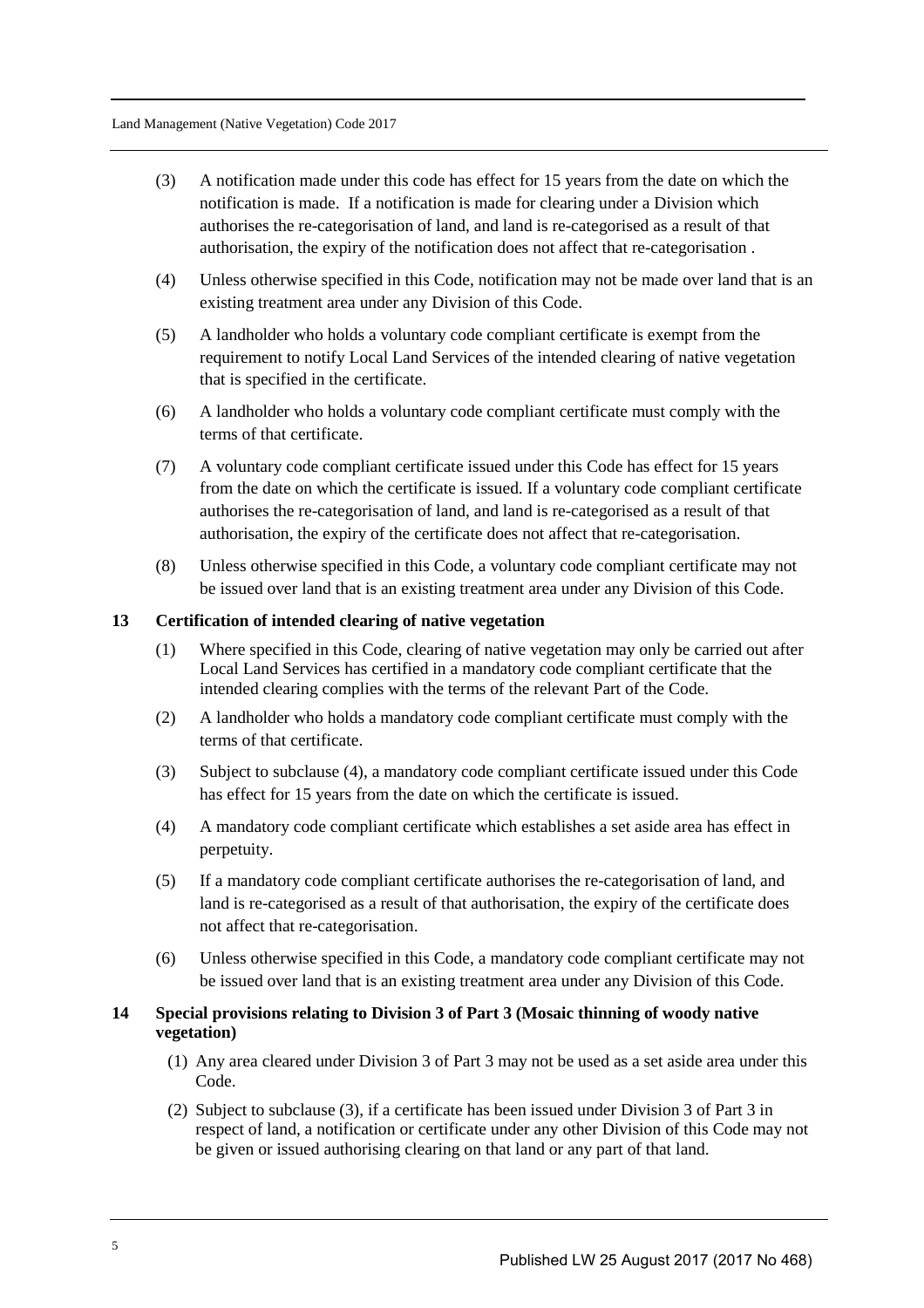- (3) A certificate under Divisions 3 or 4 of Part 5 (Equity) of this Code (an **Equity certificate**) may be issued in respect of land the subject of a certificate under Division 3 of Part 3 but only if:
	- (a) any clearing authorised by the Equity certificate is authorised only on land already cleared under Division 3 of Part 3,
	- (b) any set aside areas required to be established by the Equity certificate are comprised only of retained areas under Division 3 of Part 3, and
	- (c) the clearing and set asides under the Equity certificate are wholly contained in a single treatment area under Division 3 of Part 3.
- (4) Subclause (3) does not permit the issue of an Equity certificate over an existing treatment area.

#### **15 Buffer distances for water bodies**

(1) Where this Code refers to buffer distances from a water body, the distances set out in the table below apply.

| Water body type                            | Distance within which clearing is not<br>permitted (metres) |
|--------------------------------------------|-------------------------------------------------------------|
| Unmapped and 1 <sup>st</sup> order streams | 10                                                          |
| $2nd$ order stream                         | 20                                                          |
| $3rd$ order stream                         | 30                                                          |
| $4th$ and $5th$ order stream               | 40                                                          |
| $6th$ order stream and above               | 50                                                          |
| Local wetland                              | 20                                                          |
| <b>Important Wetland</b>                   | 50                                                          |
| Estuarine area                             | 50                                                          |

- (2) Buffer distance are to be measured:
	- (a) in the case of a stream from the top bank of the stream; or
	- (b) in the case of a wetland or estuarine area from the edge of the wetland or estuarine area.
- (3) For the purposes of this Code, a reference to a stream is a reference to an incised watercourse that exhibits the features of a defined channel with bed and banks.

#### **16 Power for LLS to refuse certificate**

Local Land Services may refuse to issue a voluntary code compliant certificate or a mandatory code compliant certificate, or may withdraw the authority to clear by revoking a notification, if:

(a) the area of land on which clearing of native vegetation is proposed was subject to a notification, voluntary code compliant certificate or mandatory code compliant certificate at any time in the 5 years prior to the notification or the consideration of the application for a voluntary or mandatory code compliant certificate; and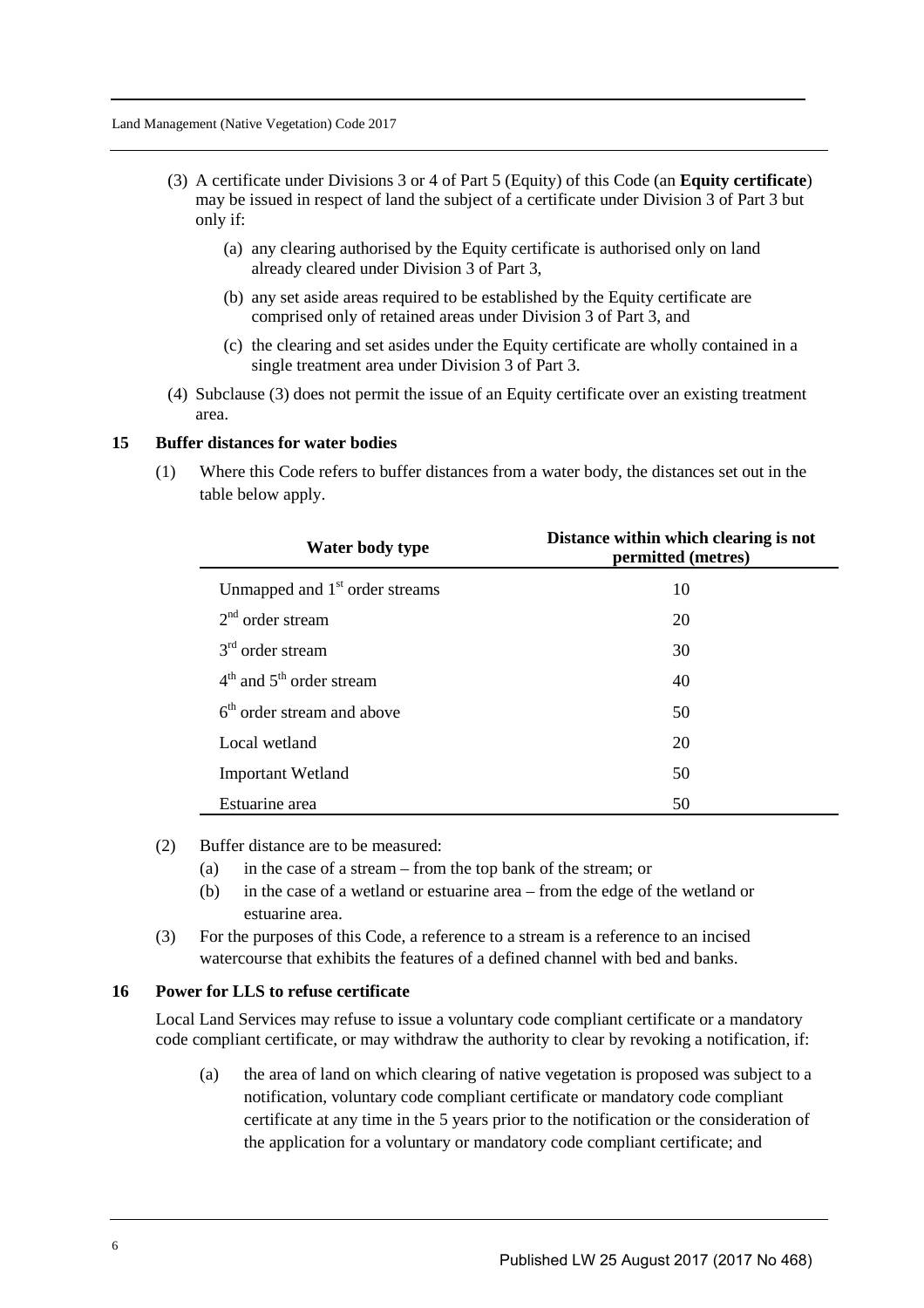(b) in the opinion of Local Land Services, the cumulative impact of all clearing, including the proposed clearing, is more than would be permitted under any single Part of this Code, would undermine the effectiveness of any condition of this Code or would result in excessive or broadscale clearing.

**Note**: The intention of this clause is to prevent "stacking", that is, the successive application of Parts of this Code to the same parcel of land that would result in more cumulative clearing than the Code contemplates and lead to adverse impacts on biodiversity. It is not intended to restrict the legitimate application of more than one Part of this Code on a particular property.

## **17 Establishment of set aside areas**

- (1) Where specified in this Code, a mandatory code compliant certificate must require the establishment of a set aside area.
- (2) A mandatory code compliant certificate that requires the establishment of a set aside area must identify the location of the set aside area and the management obligations (including any management actions that are prescribed or precluded) that apply in the set aside area, in addition to any management obligations that are imposed by this Code.
- (3) Clearing of native vegetation in a set aside area, including clearing for allowable activities, is not permitted unless the clearing is authorised by a mandatory code compliant certificate.

**Note:** Under section 60ZC(5)(b) of the Local Land Services Act 2013, a landholder must not clear native vegetation on a set aside area, other than:

- (a) in the the course of land management activities authorised or required by this Code or a certificate, or
- (b) for allowable activities that improve the native vegetation on the set aside area but only if such activities are authorised by this Code or a certificate.

#### **18 Management of set aside areas**

- (1) The landholder of land on which a set aside has been established must:
	- (a) make reasonable efforts to manage the set aside area in a manner expected to promote vegetation integrity in the set aside area;
	- (b) keep records of all management actions undertaken in the set aside area including the timing and location of management actions; and
	- (c) on request by Local Land Services, provide records of management actions undertaken in the set aside area.
- (2) In meeting the general management requirement under paragraph (1)(a), a landholder may only undertake management actions consistent with set aside management strategies and tactics set out in Schedule 3 of this Code.
- (3) In addition to the general management requirement under paragraph  $(1)(a)$ , the landholder must carry out any management actions set out in the mandatory code compliant certificate, including any revegetation requirements.
- (4) If Local Land Services forms the view that a landholder has not met the general management requirement under paragraph  $(1)(a)$  or any management actions set out in the mandatory code compliant certificate, Local Land Services may, after consultation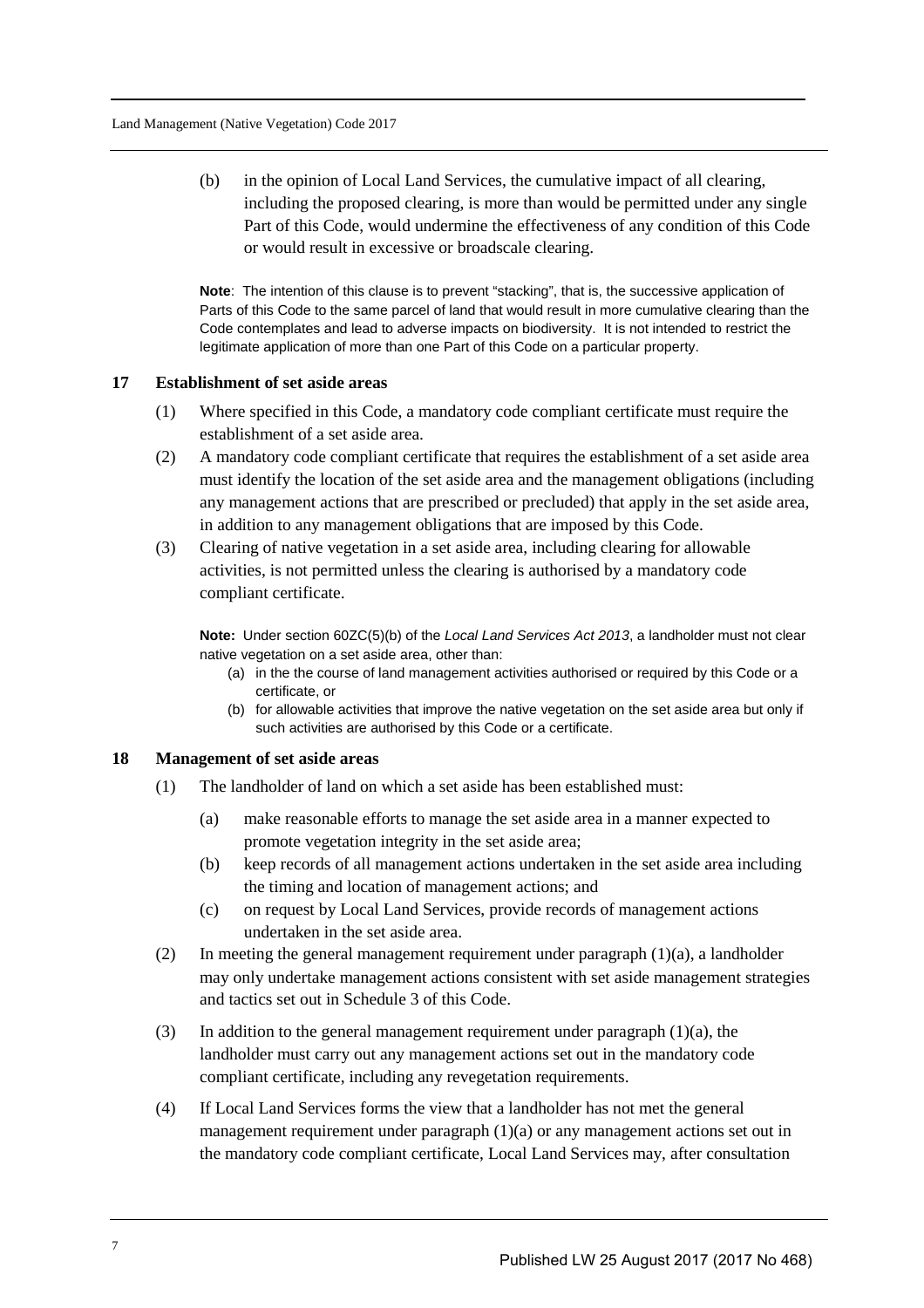with the landholder, amend the relevant mandatory code compliant certificate to prescribe or preclude specific management actions.

- (5) Management actions prescribed or precluded by Local Land Services must not require the landholder to make more than reasonable effort to manage the set aside area and must be consistent with the management strategies and tactics set out in Schedule 3 of this Code.
- (6) The consultation referred to in subclause (4) must include, as a minimum, the following steps:
	- (a) Local Land Services must provide the landholder with notice of the proposed amendments to the mandatory code compliant certificate, along with reasons for the proposed amendments,
	- (b) the landholder must be provided with a reasonable opportunity in which to make submissions on the proposed amendments, and
	- (c) Local Land Services must consider any submissions made by the landholder prior to making a decision on the proposed amendments.
- (7) A certificate may only be amended under subclause (4) with the approval of an officer of Local Land Services at Team Leader level or higher.
- (8) Local Land Services may specify allowable activities that are permitted in a set aside area where specified allowable activities are reasonably necessary to facilitate management of the set aside area and those activities would have no material impact on, or would lead to an improvement in,the biodiversity value of the set aside area.

#### **19 Identification of vulnerable and endangered ecological communities**

- (1) For the purposes of this Code, native vegetation is taken to be an instance of a vulnerable ecological community or an endangered ecological community where, in the opinion of Local Land Services, the vegetation forms a functioning ecological community that is likely to be viable over the long term.
- (2) When forming an opinion about whether vegetation forms a functioning ecological community that is likely to be viable over the long term, Local Land Services is to have regard to:
	- (a) the structure, composition and function of the vegetation including the species present and the proportion of each species in each vegetation strata,
	- (b) the area over which the vegetation is present, including the shape of the area and the ratio of area to edge,
	- (c) the location of the vegetation in relation to other native vegetation in the landscape, and
	- (d) impacts on the vegetation arising from activities or conditions on land immediately adjacent to the vegetation, including whether such activities or conditions are likely to have an adverse impact on the vegetation over time.
- (3) This section does not apply to intended clearing of native vegetation that requires notification to Local Land Services unless the landholder applies to Local Land Services for a voluntary code compliant certificate.
- (4) Local Land Services may prepare guidelines to assist it in determining whether vegetation forms a functioning ecological community that is likely to be viable over the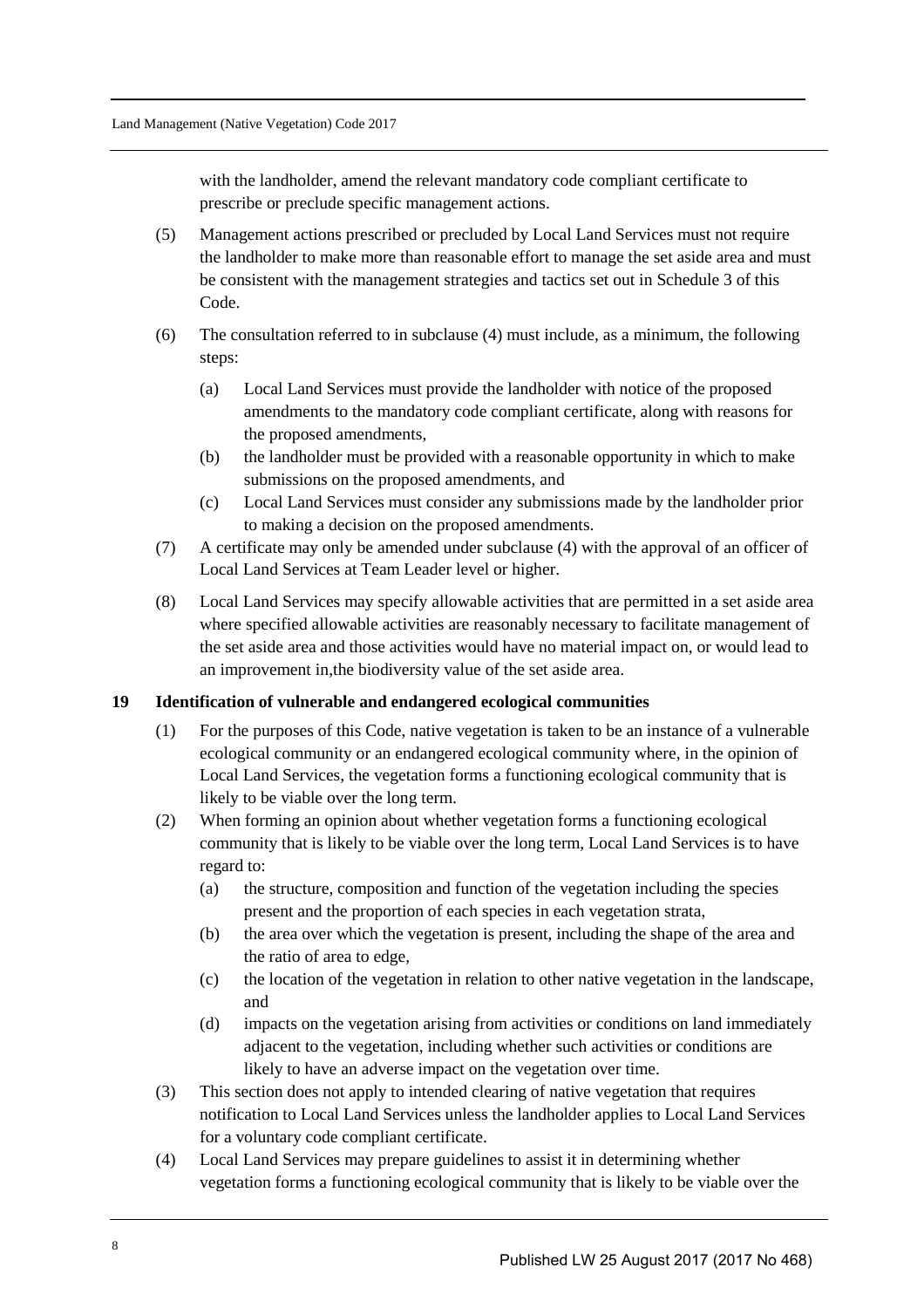long term. If no guidelines have been made in respect of a particular ecological community, the vegetation is taken to form a functioning ecological community that is likely to be viable over the long term if, in the opinion of Local Land Services, 50% or more of the vegetation comprising the overstory, midstory or groundcover in the relevant area are species identified in the Final Determination for that community.

## **20 Specified restrictions in this Code**

Any requirements in this Code that are described as 'Landholding restrictions', 'Treatment area restrictions' and 'Method and impact restrictions' are in addition to any other applicable requirements in this Code, a certificate, the *Local Land Services Act 2013* and the *Local Land Services Regulation 2014*.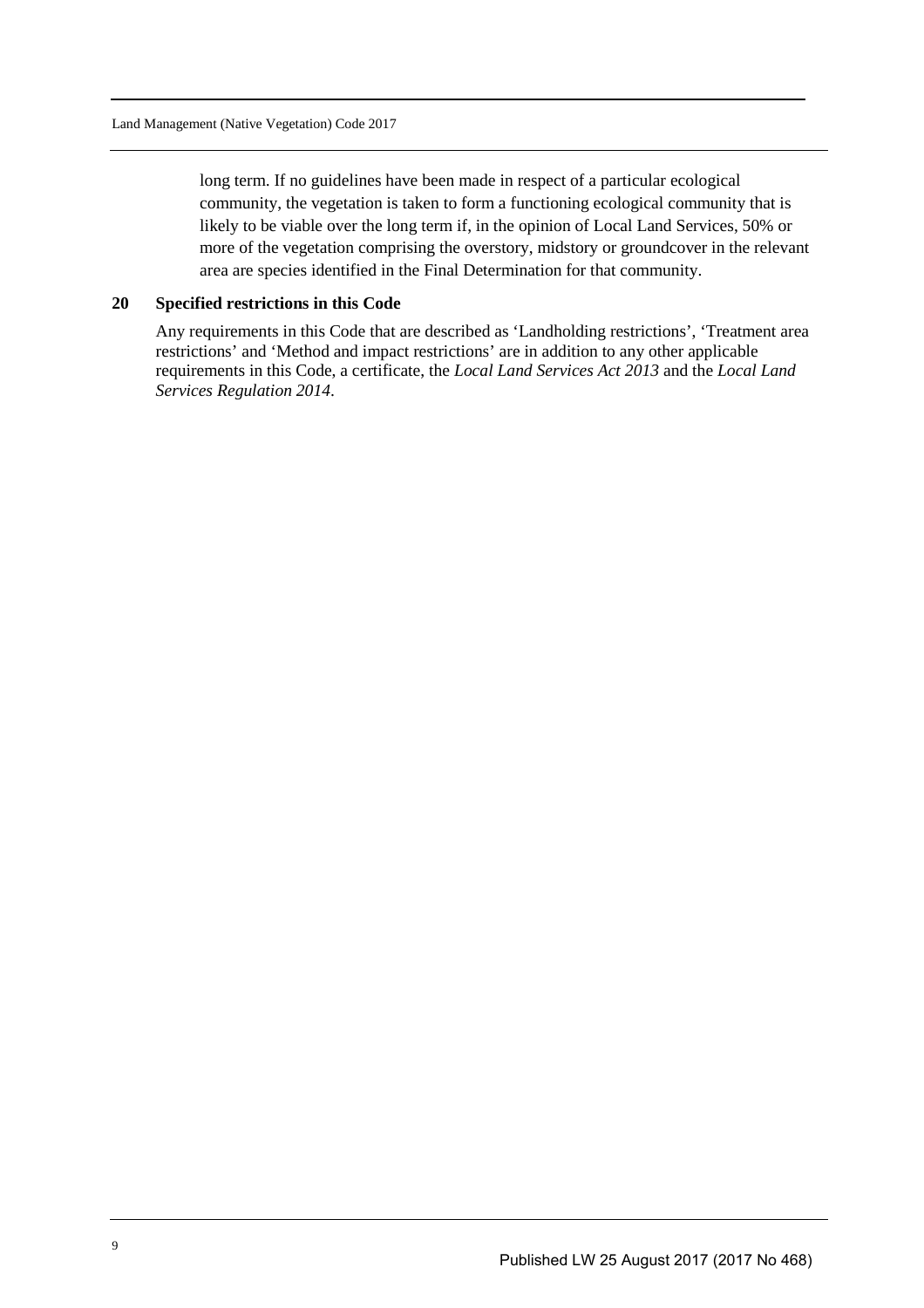## **Part 2 Invasive Native Species**

## **Division 1 Low impact clearing of invasive native species**

#### **21 Permitted clearing of native vegetation**

- (1) This Division authorises clearing of invasive native species from a treatment area in accordance with the conditions in this Division.
- (2) Clearing of invasive native species is only permitted under this Division if, in Schedule 1 to this Code, the species is identified as an invasive native species for the region in which the clearing is proposed.
- (3) This Division also authorises the clearing of vegetation that is not an invasive native species but only in accordance with the conditions of this Division.

#### **22 Requirements prior to undertaking permitted clearing**

Clearing of native vegetation may only be carried out under this Division after notification of intended clearing has been provided to Local Land Services or Local Land Services has issued a voluntary code compliant certificate for the intended clearing.

#### **23 Landholding restrictions**

Nil.

#### **24 Treatment area restrictions**

Nil.

#### **25 Method and impact conditions**

- (1) Clearing is limited to methods that are likely to result in minimal disturbance to soil and groundcover, including but not limited to burning and clearing of individual plants.
- (2) In the case of clearing on land that is not category 2 vulnerable regulated land, the clearing may cause no more than minimal disturbance to soil and groundcover.
- (3) In the case of clearing on land that is category  $2$  vulnerable regulated land, the clearing may cause no more than nil disturbance to soil and groundcover.

**Note**: 'minimal disturbance to soil and groundcover' and 'nil disturbance to soil and groundcover' in are defined in Schedule 5.

- (4) Clearing of native vegetation comprising non-invasive native species is permitted only to the minimum extent necessary.
- (5) Trees and shrubs which are non-invasive native species must not exceed 10% of the total number of trees and shrubs cleared from the treatment area.
- (6) Notwithstanding subclause (4), where clearing is undertaken by clearing of individual plants, clearing of non-invasive native species must not exceed 2% of the total number of trees and shrubs cleared from the treatment area.
- (7) Where clearing is undertaken other than by burning:
	- (a) clearing is limited to invasive native species with a diameter at breast height over bark of 20 centimetres or less; or for the following species, 30 centimetres or less:
		- (i) *Acacia aneura (*Mulga*)*
		- (ii) *Acacia excelsa* (Ironwood)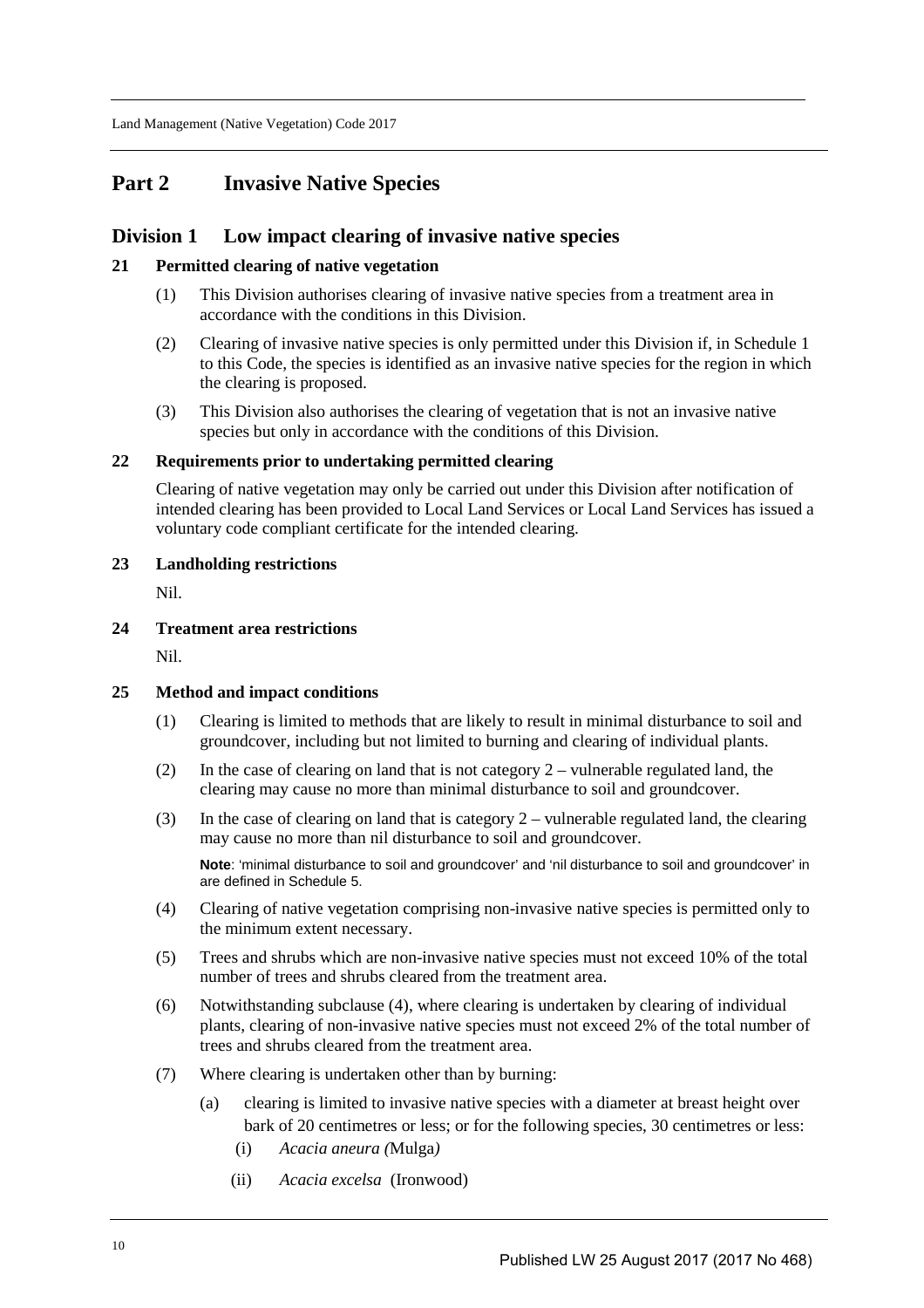- (iii) *Callitris endlicheri* (Black Cypress Pine)
- (iv) *Callitris glaucophylla* (White Cypress Pine)
- (v) *Casuarina cristata* (Belah)
- (vi) *Eucalyptus camaldulensis* (River Red Gum)
- (vii) *Eucalyptus coolabah* (Coolibah)
- (viii) *Eucalyptus intertexta* (Red Box)
	- (ix) *Eucalyptus largiflorens* (Black Box)
	- (x) *Eucalyptus populnea subsp. bimbil* (Bimble Box, Poplar Box)
	- (xi) *Geijera parviflora* (Wilga)
- (b) at least 20 plants comprising the invasive native species cleared from the treatment area must be retained in each hectare of the treatment area where the species listed in paragraph (a) are cleared;
- (c) retained plants referred to in paragraph (b) must be at least 2 metres in height and the composition of retained plants should reflect the proportion of each invasive native species present in the treatment area prior to permitted clearing being carried out; and
- (d) clearing may be undertaken in no more than 90% of each 1000 hectares of the treatment area or part thereof.

**Note**: Clearing for the allowable activity of sustainable grazing is not restricted by this Code. Sustainable grazing is grazing by livestock, and the management of grasslands used for grazing, that is not likely to result in the substantial long-term decline in the structure and composition of native vegetation. Management of grasslands includes (without limitation) the over-sowing or fertilisation of grasslands.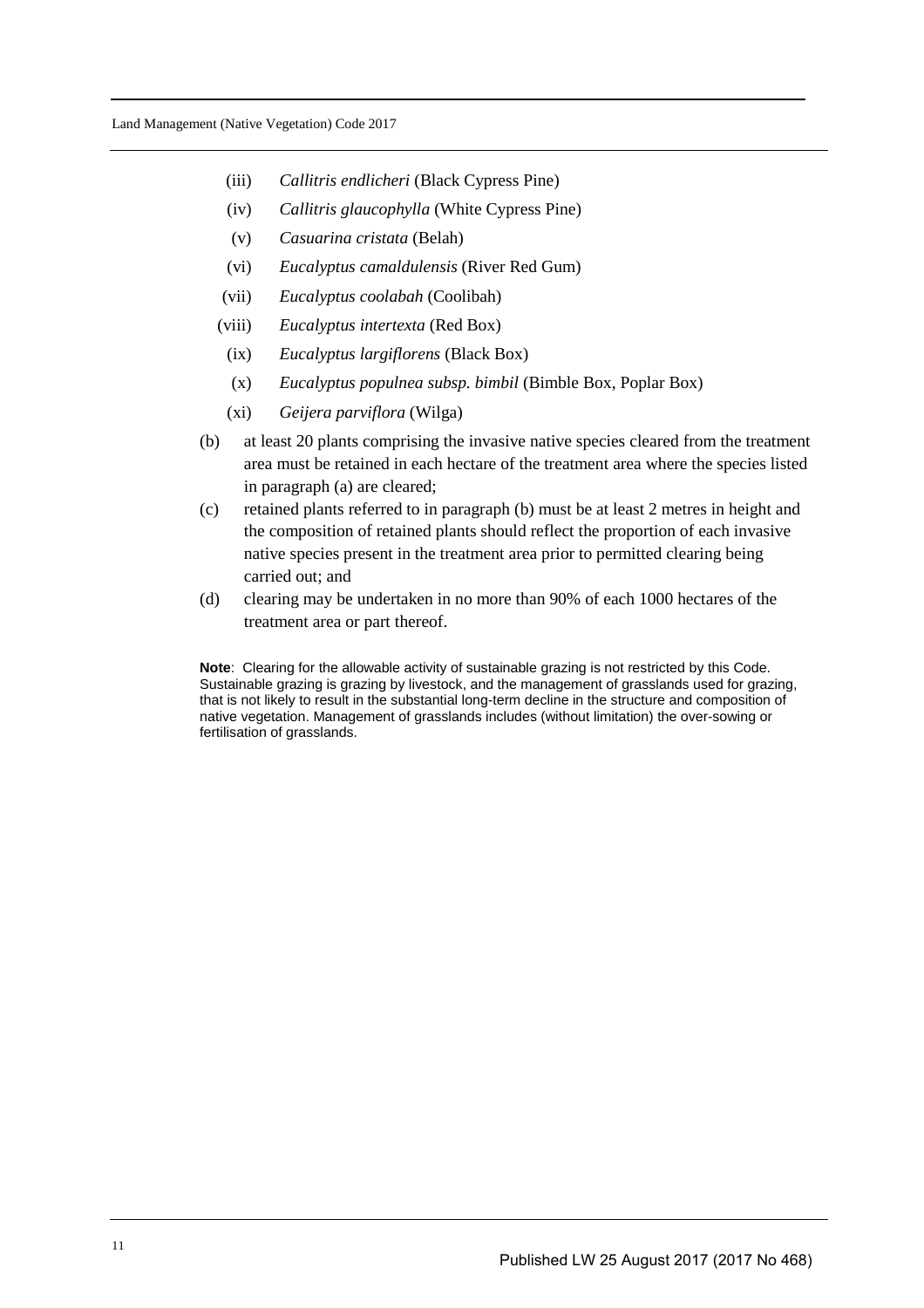## **Division 2 Moderate impact clearing of invasive native species**

#### **26 Permitted clearing of native vegetation**

- (1) This Division authorises clearing of invasive native species from a treatment area in accordance with the conditions in this Division.
- (2) Clearing of invasive native species is only permitted under this Division if, in Schedule 1 to this Code, the species is identified as an invasive native species for the region in which the clearing is proposed.

#### **27 Requirements prior to undertaking permitted clearing**

Clearing of native vegetation may only be carried out under this Division after Local Land Service has issued a mandatory code compliant certificate for the intended clearing.

#### **28 Landholding restrictions**

Clearing of native vegetation is not permitted under this Division on a landholding that is a small holding.

#### **29 Treatment area restrictions**

In the opinion of Local Land Services, invasive native species must:

- (a) comprise at least 50% of the trees and shrubs in the treatment area as a proportion of the total number of trees and shrubs in the treatment area; or
- (b) be invading a plant community in the treatment area where the invasive native species is not previously known to occur.

#### **30 Method and impact conditions**

- (1) Unless otherwise specified in a mandatory code compliant certificate issued under this Division, clearing is not permitted:
	- (a) on Category 2- vulnerable regulated land;
	- (b) within the buffer distance from a water body set out in clause 15 of this Code;
	- (c) on land that contains soil with a clay content of less than 5%; or
	- (d) on land that is a run-on area on which there is evidence of existing erosion.
- (2) For the purposes of subclause (1), specified conditions may only be varied in a mandatory code compliant certificate if Local Land Services is satisfied that the variation is for a legitimate purpose, is reasonable in the circumstances and would have no significant adverse environmental impacts.
- (3) Clearing of native vegetation that comprises non-invasive native species is permitted only to the minimum extent necessary.
- (4) Clearing of trees and shrubs that are not invasive native species must not exceed 20% of the total number of trees and shrubs cleared from the treatment area.
- (5) Non-invasive native species with a diameter at breast height over bark greater than 20 cm must be retained.
- (6) Clearing is limited to invasive native species with a diameter at breast height over bark of 20 centimetres or less, or for the following species, 30 centimetres or less:
	- (i) *Acacia aneura (Mulga)*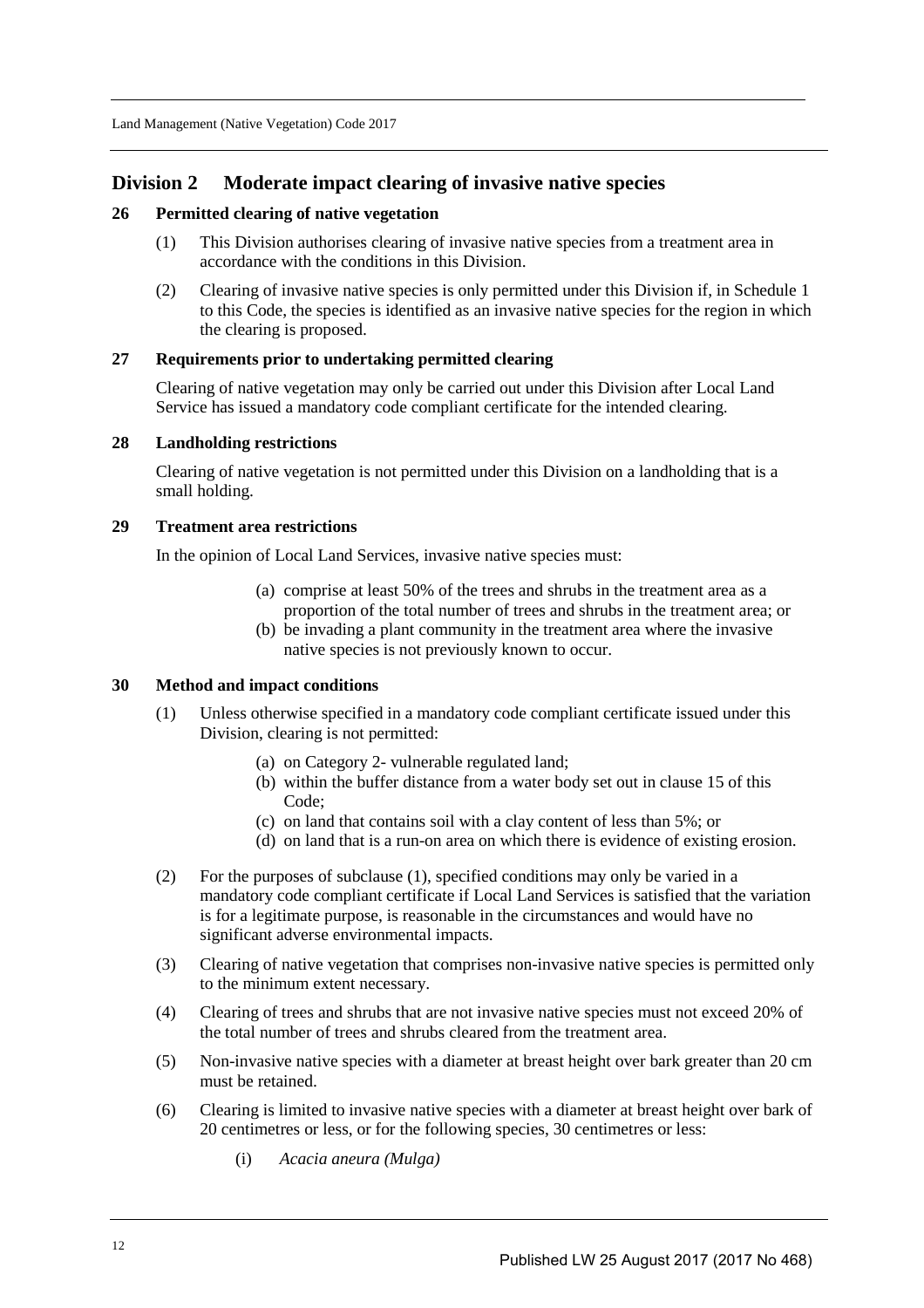- (ii) *Acacia excelsa* (Ironwood)
- (iii) *Callitris endlicheri* (Black Cypress Pine)
- (iv) *Callitris glaucophylla* (White Cypress Pine)
- (v) *Casuarina cristata* (Belah)
- (vi) *Eucalyptus camaldulensis* (River Red Gum)
- (vii) *Eucalyptus coolabah* (Coolibah)
- (viii) *Eucalyptus intertexta* (Red Box)
- (ix) *Eucalyptus largiflorens* (Black Box)
- (x) *Eucalyptus populnea subsp. bimbil* (Bimble Box, Poplar Box)
- (xi) *Geijera parviflora* (Wilga)
- (7) Where the species listed in sub-clause (6) are cleared, at least 20 plants comprising the invasive native species cleared from the treatment area must be retained in each hectare of the treatment area.
- (8) Retained plants referred to in subclause (7) must be at least 2 metres in height and the composition of retained plants should reflect the proportion of each invasive native species present in the treatment area prior to permitted clearing being carried out.
- (9) Clearing may be undertaken in no more than 90% of each 1000 hectares of the treatment area or part thereof.
- (10) Annual or non-persistent perennial species may be introduced into the treatment area up to 5 times in a 15 year period but in no more than 3 consecutive years. The 15 year period commences on the date of issue of the mandatory code compliant certificate.

**Note**: Clearing for the allowable activity of sustainable grazing is not restricted by this Code. Sustainable grazing is grazing by livestock, and the management of grasslands used for grazing, that is not likely to result in the substantial long-term decline in the structure and composition of native vegetation. Management of grasslands includes (without limitation) the over-sowing or fertilisation of grasslands.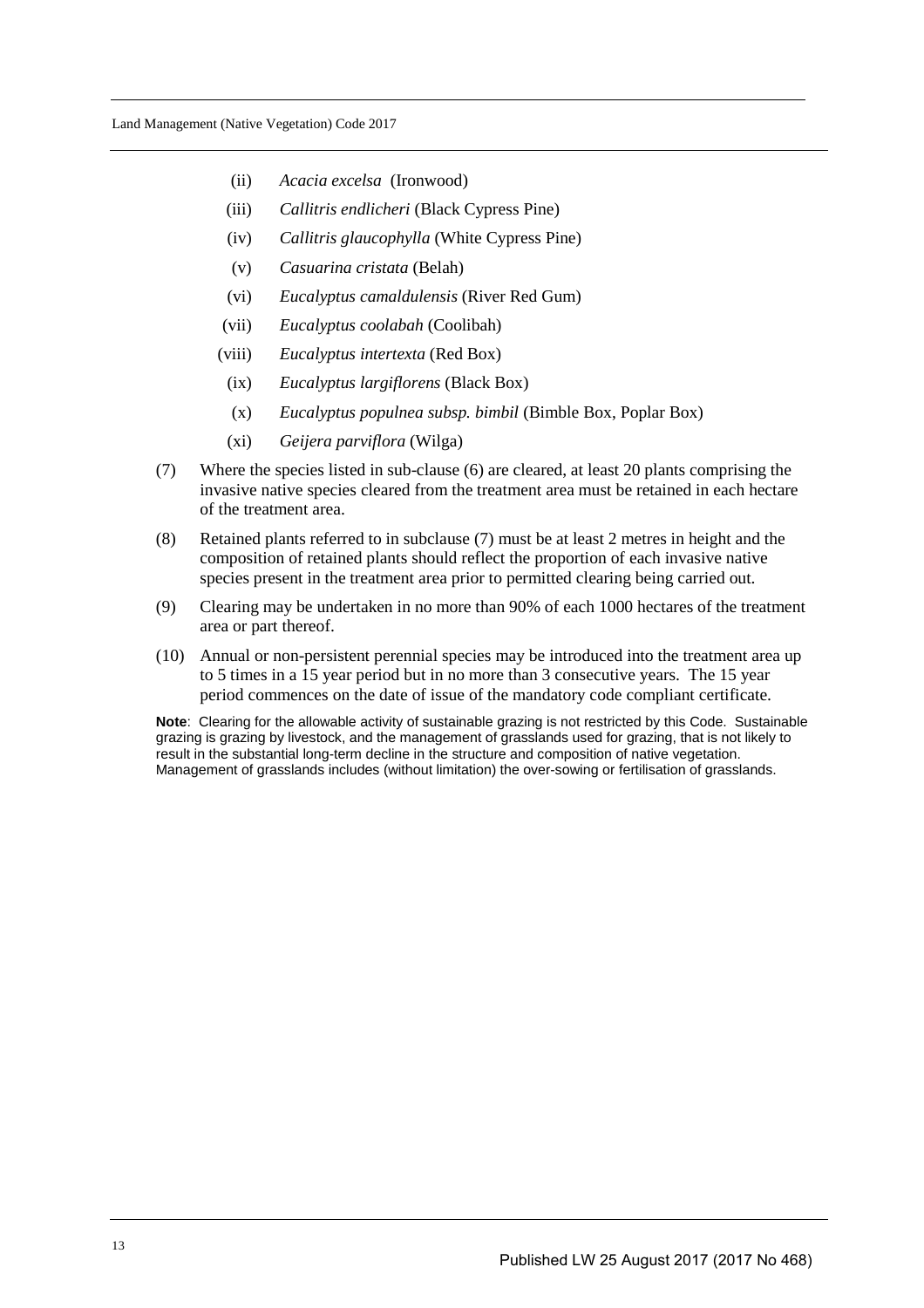## **Part 3 Pasture Expansion**

## **Division 1 Uniform thinning of woody native vegetation (notification)**

## **31 Permitted clearing of native vegetation**

This Division authorises clearing native trees and shrubs from a treatment area such that:

- (a) the density of remaining native trees and shrubs in the treatment area is at least 225 stems per hectare (being the minimum number of stems which must be retained in each hectare of the treatment area); and
- (b) retained trees and shrubs in the treatment area are, as far as reasonably possible:
	- (i) trees and shrubs that are at least 2 metres in height, and
	- (ii) evenly dispersed in the treatment area.

## **32 Requirements prior to undertaking permitted clearing**

Clearing of native vegetation may only be carried out under this Division after notification of intended clearing has been provided to Local Land Services or Local Land Services has issued a voluntary code compliant certificate for the intended clearing.

#### **33 Landholding restrictions**

- (1) Clearing of native vegetation is not permitted under this Division on a landholding that is a small holding.
- (2) Clearing of native vegetation is not permitted under this Division on a landholding that is predominately in the Coastal Zone.

## **34 Treatment area restrictions**

- (1) Clearing of native vegetation is only permitted under this Division if the vegetation comprises one of the following Keith vegetation formations:
	- (a) Arid Shrubland (Acacia sub-formation),
	- (b) Dry Sclerophyll Forest,
	- (c) Forested Wetland,
	- (d) Grassy Woodland,
	- (e) Semi-arid woodland,
	- (f) Wet sclerophyll forest (Grassy sub-formation).

**Note:** Keith formations are described in Schedule 2 to this Code. In this subclause, a reference to a formation includes a reference to any sub-formations of that formation described in Schedule 2.

- (2) Clearing of native vegetation is not permitted under this Division in a treatment area that:
	- (a) is less than 1 hectare in size, or
	- (b) contains a vulnerable ecological community or an endangered ecological community.

### **35 Method and impact conditions**

(1) All native trees with a diameter at breast height over bark greater than 90 centimetres must be retained.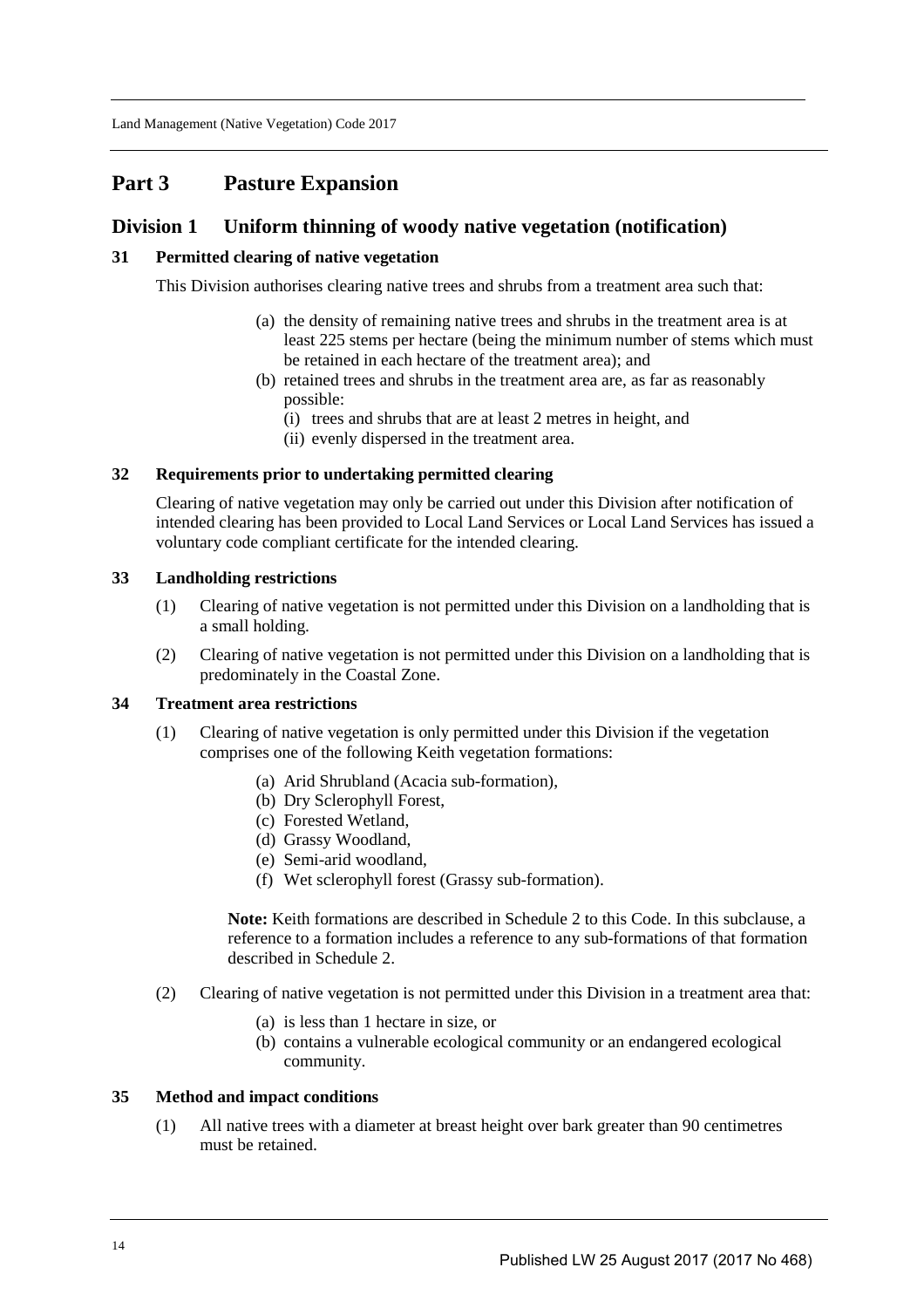(2) Clearing carried out on Category 2- vulnerable regulated land or within the buffer distance from a water body set out in clause 15 of this Code may only be carried out only by clearing individual plants with nil disturbance of soil and groundcover.

**Note**: Clearing for the allowable activity of sustainable grazing is not restricted by this Code. Sustainable grazing is grazing by livestock, and the management of grasslands used for grazing, that is not likely to result in the substantial long-term decline in the structure and composition of native vegetation. Management of grasslands includes (without limitation) the over-sowing or fertilisation of grasslands.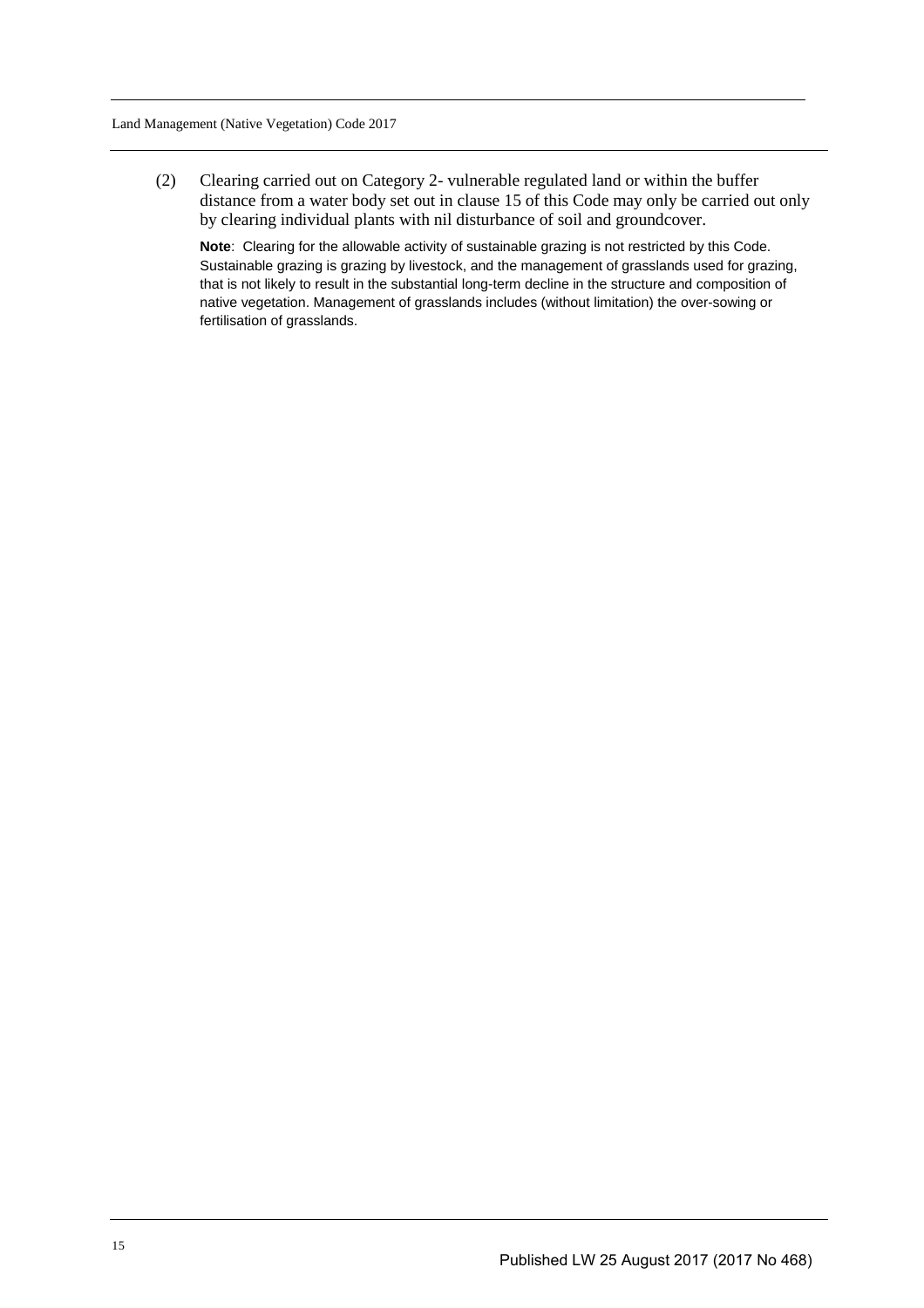## **Division 2 Uniform thinning of woody native vegetation (certification)**

## **36 Permitted clearing of native vegetation**

- (1) This Division authorises clearing native trees and shrubs from a treatment area such that:
	- (a) the density of remaining native trees and shrubs in the treatment area is at least the minimum stem density for the Keith vegetation formation set out in the relevant table below (being the minimum number of stems which must be retained in each hectare of the treatment area); and
	- (b) retained trees and shrubs in the treatment area are, as far as reasonably possible, evenly dispersed.

### **Table 1**

## **For vegetation that is not part of an endangered ecological community**

| Keith vegetation formation                    | Minimum stem<br>density |
|-----------------------------------------------|-------------------------|
| Arid Shrubland (Acacia sub-formation)         | 75 stems per hectare    |
| Dry Sclerophyll Forest                        | 150 stems per hectare   |
| <b>Forested Wetland</b>                       | 115 stems per hectare   |
| Grassy Woodland                               | 115 stems per hectare   |
| Semi-arid Woodland                            | 75 stems per hectare    |
| Wet Sclerophyll Forest (Grassy sub-formation) | 150 stems per hectare   |

#### **Table 2**

**For vegetation that is part of a vulnerable ecological community or an endangered ecological community** 

| Keith vegetation formation                    | Minimum stem<br>density |
|-----------------------------------------------|-------------------------|
| Arid Shrubland (Acacia sub-formation)         | 115 stems per hectare   |
| Dry Sclerophyll Forest                        | 225 stems per hectare   |
| <b>Forested Wetland</b>                       | 170 stems per hectare   |
| <b>Grassy Woodland</b>                        | 170 stems per hectare   |
| Semi-arid Woodland                            | 115 stems per hectare   |
| Wet Sclerophyll Forest (Grassy sub-formation) | 225 stems per hectare   |

In this subclause, a reference to a formation includes a reference to any subformations of that formation described in Schedule 2.

(2) The mandatory code compliant certificate issued by Local Land Services may specify an alternative minimum stem density where Local Land Services is satisfied that: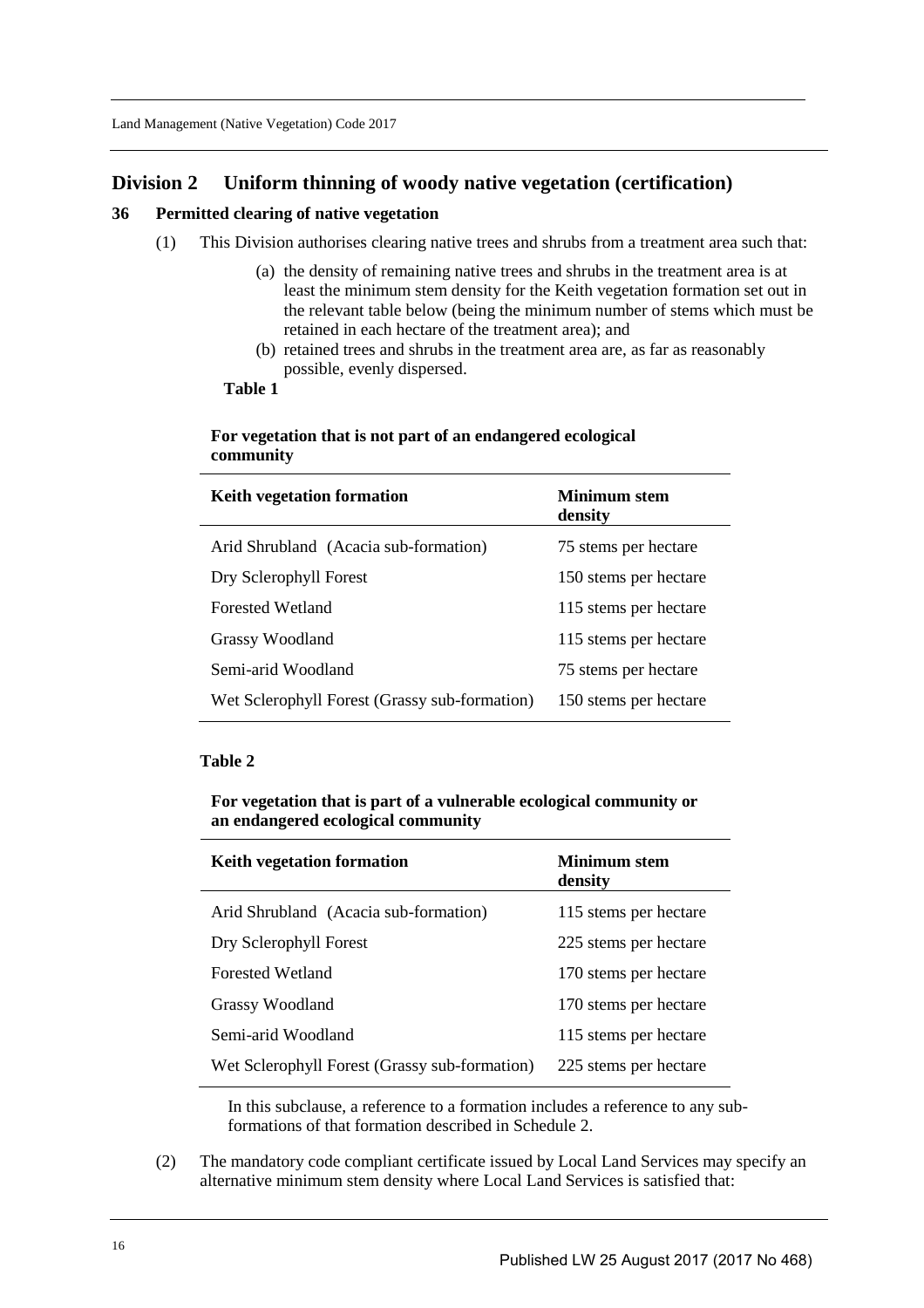- (a) the benchmark density of the plant community type in which the clearing is proposed varies significantly from the average benchmark density for the formation to which the plant community type belongs and a higher stem density is required to avoid significant adverse environmental impacts at a local or regional scale; or
- (b) a lower stem density is for a legitimate purpose, is reasonable in the circumstances and would have no significant adverse environmental impacts.

#### **37 Requirements prior to undertaking permitted clearing**

Clearing of native vegetation may only be carried out under this Division after Local Land Service has issued a mandatory code compliant certificate for the intended clearing.

#### **38 Landholding restrictions**

Clearing of native vegetation is not permitted under this Division on a landholding that is predominately in the Coastal Zone unless Local Land Services is satisfied the primary use of the land is agricultural activities.

#### **39 Treatment area restrictions**

- (1) Other than in the Coastal Zone, clearing of native vegetation is only permitted under this Division if the vegetation in the treatment area comprises one of the following Keith vegetation formations:
	- (a) Arid Shrubland (Acacia sub-formation),
	- (b) Dry Sclerophyll Forest,
	- (c) Forested Wetland,
	- (d) Grassy Woodland,
	- (e) Semi-arid Woodland,
	- (f) Wet Sclerophyll Forest (Grassy sub-formation).
- (2) In the Coastal Zone, clearing of native vegetation is only permitted under this Division if the vegetation in the treatment area comprises one of the following Keith vegetation formations:
	- (a) Arid Shrubland (Acacia sub-formation),
	- (b) Dry Sclerophyll Forest,
	- (c) Grassy Woodland,
	- (d) Semi-arid Woodland,
	- (e) Wet Sclerophyll Forest (Grassy sub-formation).
- (3) Clearing of native vegetation is not permitted under this Division in a treatment area that is less than 1 hectare in size.
- (4) In this clause, a reference to a formation includes a reference to any sub-formations of that formation described in Schedule 2.

### **40 Method and impact conditions**

- (1) All native trees with a diameter at breast height over bark greater than 90 centimetres must be retained.
- (2) Unless otherwise specified in a mandatory code compliant certificate issued under this Division, in the Coastal Zone clearing is limited to the following genera: *Acacia, Allocasuarina, Angophora, Callitris, Casuarina, Corymbia, Eucalyptus, Leptospermum, Melaleuca* and *Syncarpia*.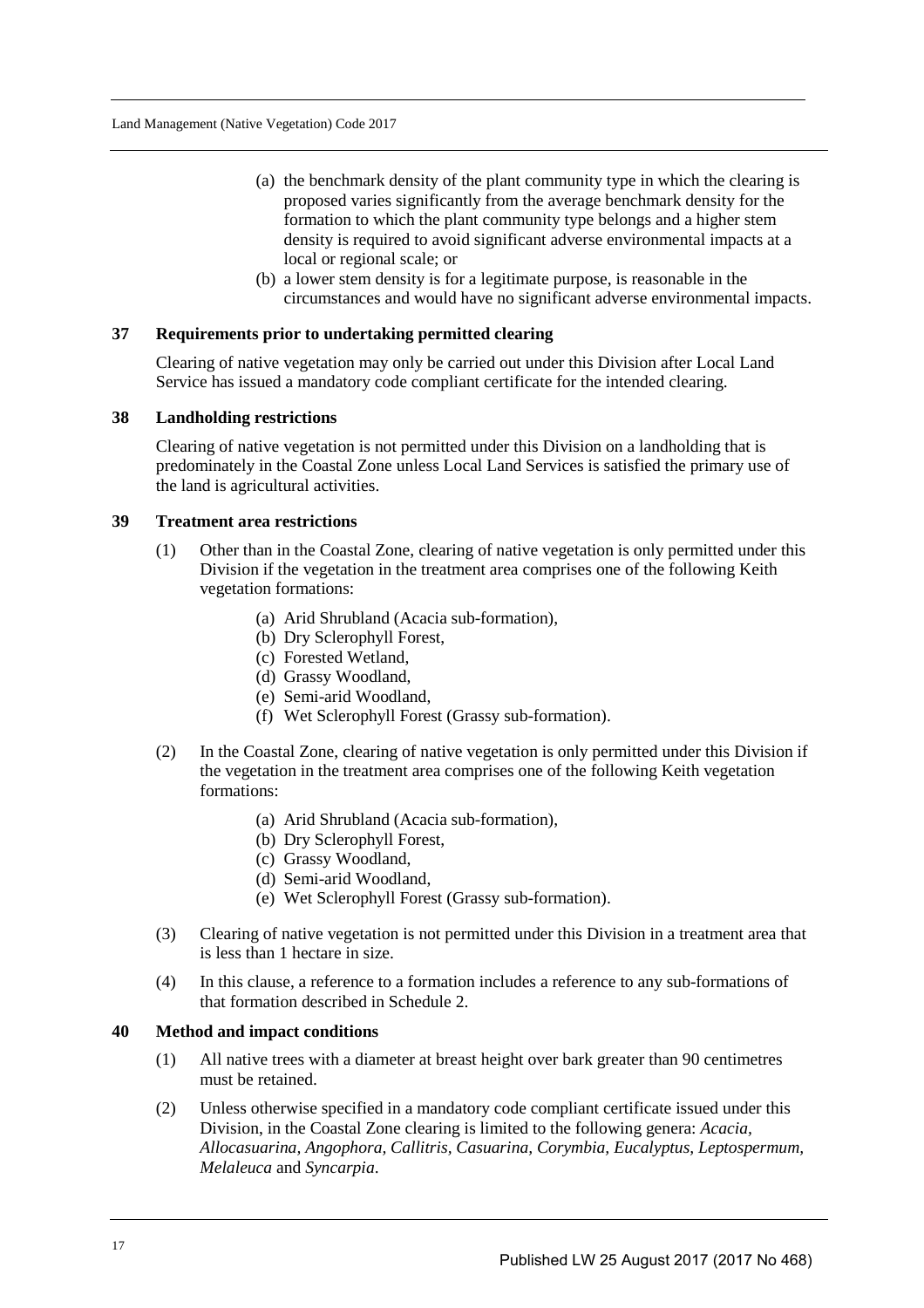- (3) Unless otherwise specified in a mandatory code compliant certificate issued under this Division, clearing carried out on Category 2- vulnerable regulated land or within the buffer distance from a water body set out in clause 15 of this Code may only be carried out only by clearing individual plants with nil disturbance of soil and groundcover.
- (4) For the purposes of subclauses (2) and (3), specified conditions may only be varied in a mandatory code compliant certificate if Local Land Services is satisfied that the variation is for a legitimate purpose, is reasonable in the circumstances and would have no significant adverse environmental impacts.

**Note**: Clearing for the allowable activity of sustainable grazing is not restricted by this Code. Sustainable grazing is grazing by livestock, and the management of grasslands used for grazing, that is not likely to result in the substantial long-term decline in the structure and composition of native vegetation. Management of grasslands includes (without limitation) the over-sowing or fertilisation of grasslands.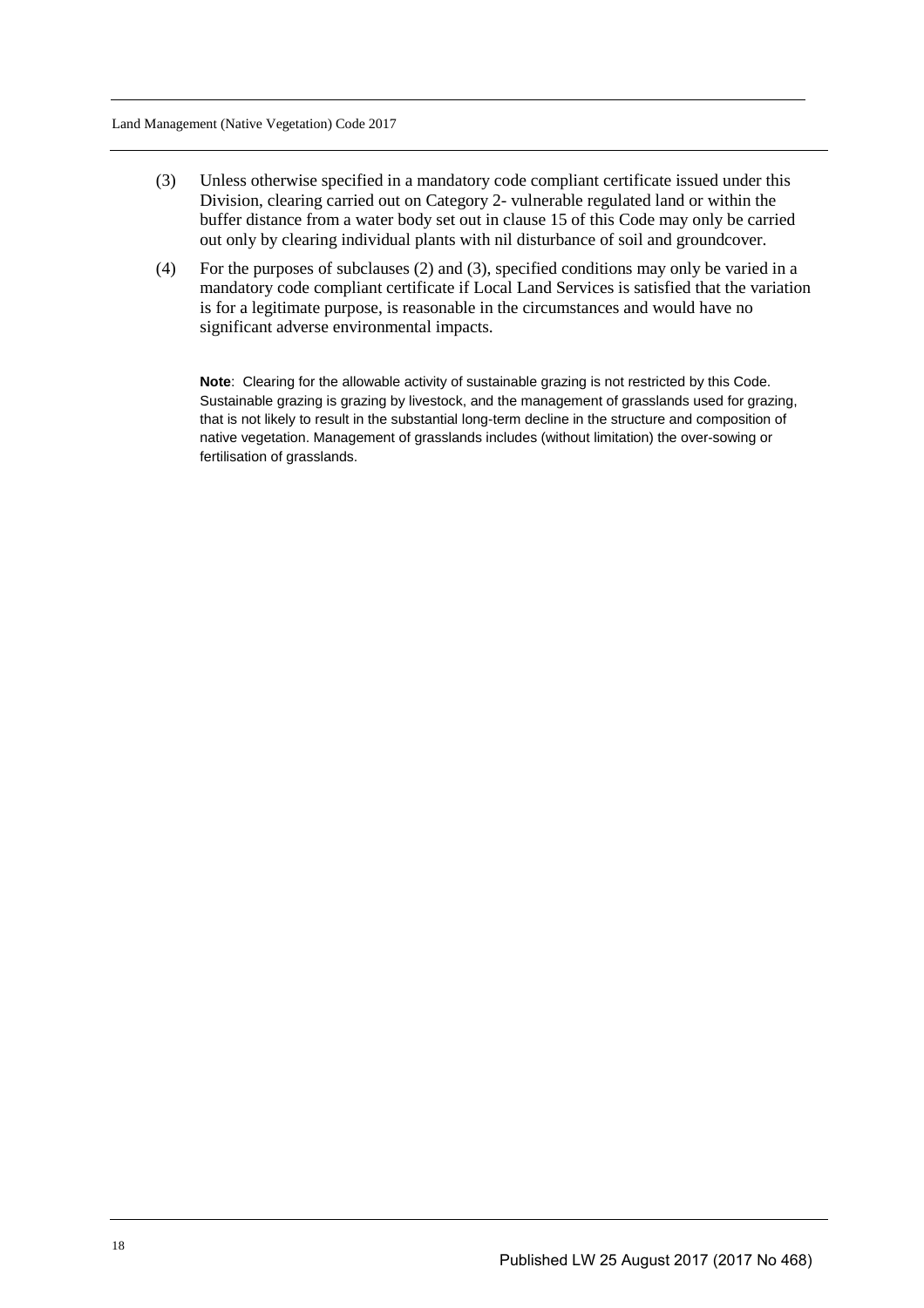## **Division 3 Mosaic thinning of woody native vegetation**

## **41 Permitted clearing of on native vegetation**

- (1) This Division authorises clearing native trees and shrubs from a treatment area such that:
	- (a) the canopy cover of remaining native trees in the treatment area comprises at least 30% of the total treatment area;
	- (b) retained native trees in the treatment area are, as far as reasonably possible, in patches of at least 5 hectares, which are evenly distributed throughout the treatment area; and
	- (c) at least one patch of at least 5 hectares is retained in each 50 hectare portion of the treatment area.
- (2) In subclause (1) (a), a reference to 'canopy cover' is a reference to the area covered by any part of the canopy of a tree, including any gaps in that canopy.
- (3) The mandatory code compliant certificate issued by Local Land Services may specify where retained patches of trees and shrubs may be cleared to the benchmark stem density for the relevant Keith vegetation formation or sub-formation.

## **42 Requirements prior to undertaking permitted clearing**

Clearing of native vegetation may only be carried out under this Division after Local Land Service has issued a mandatory code compliant certificate for the intended clearing.

#### **43 Landholding restrictions**

- (1) Clearing of native vegetation is not permitted under this Division on a landholding on which, in the opinion of Local Land Services, Category 2- regulated land comprises less than 30% of the total area of the landholding to which Part 5A of the *Local Land Services Act 2013* applies.
- (2) Clearing of native vegetation is not permitted under this Division on a landholding that is a small holding.
- (3) Clearing of native vegetation is not permitted under this Division on a landholding that is predominately in the Coastal Zone unless Local Land Services is satisfied the primary use of the land is agricultural activities.

## **44 Treatment area restrictions**

On a single landholding, the total cumulative treatment areas under this Division must not exceed 30% of the total area of the landholding to which Part 5A of the *Local Land Services Act 2013* applies.

## **45 Method and impact conditions**

- (1) In the case of clearing on land that is not category  $2$  vulnerable land, the clearing may cause no more than minimal disturbance to soil and groundcover.
- (2) Unless otherwise specified in a mandatory code compliant certificate issued under this Division, clearing of native vegetation is not permitted if the vegetation is on Category 2 vulnerable regulated land or within the buffer distance from a water body set out in clause 15 of this Code.
- (3) For the purposes of subclause (1), specified conditions may only be varied in a mandatory code compliant certificate if Local Land Services is satisfied that the variation is for a legitimate purpose, is reasonable in the circumstances and would have no significant adverse environmental impacts.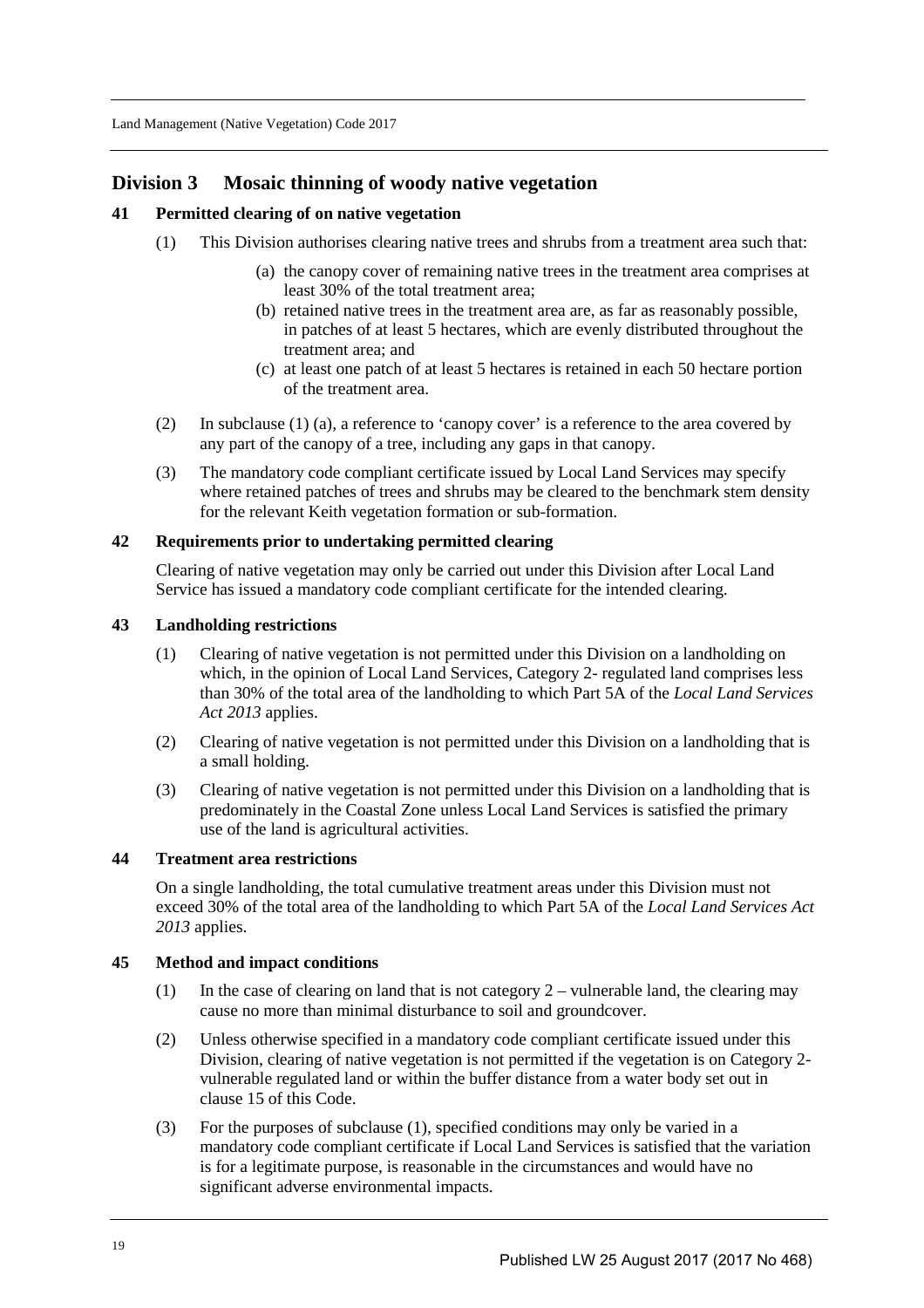- (4) If a mandatory code compliant certificate is issued authorising clearing on Category  $2$ vulnerable regulated land, that certificate must contain a condition restricting such clearing to clearing with nil disturbance to soil and groundcover.
- (5) Clearing of native vegetation is not permitted if the vegetation forms part of a vulnerable ecological community or an endangered ecological community.
- (6) All native trees with a diameter at breast height over bark greater than 90 centimetres must be retained.
- (7) If satisfied that it is reasonably necessary under the circumstances, Local Land Services may, in the mandatory code compliant certificate, restrict clearing of native vegetation under this Division to vegetation comprising one of the following Keith vegetation formations:
	- (a) Arid Shrubland (Acacia sub-formation),
	- (b) Dry Sclerophyll Forest,
	- (c) Forested Wetland,
	- (d) Grassy Woodland,
	- (e) Semi-arid woodland,
	- (f) Wet sclerophyll forest (Grassy sub-formation).

In this subclause, a reference to a formation includes a reference to any sub-formations of that formation described in Schedule 2.

(8) The mandatory code compliant certificate issued by Local Land Services under this Division may specify species of native vegetation that may not be cleared in the treatment area.

**Note**: Clearing for the allowable activity of sustainable grazing is not restricted by this Code. Sustainable grazing is grazing by livestock, and the management of grasslands used for grazing, that is not likely to result in the substantial long-term decline in the structure and composition of native vegetation. Management of grasslands includes (without limitation) the over-sowing or fertilisation of grasslands.

#### **46 Other conditions**

This Division does not authorise a change in land use, for example, from grazing to cropping. Accordingly, any area cleared under this Division may not be used for cropping.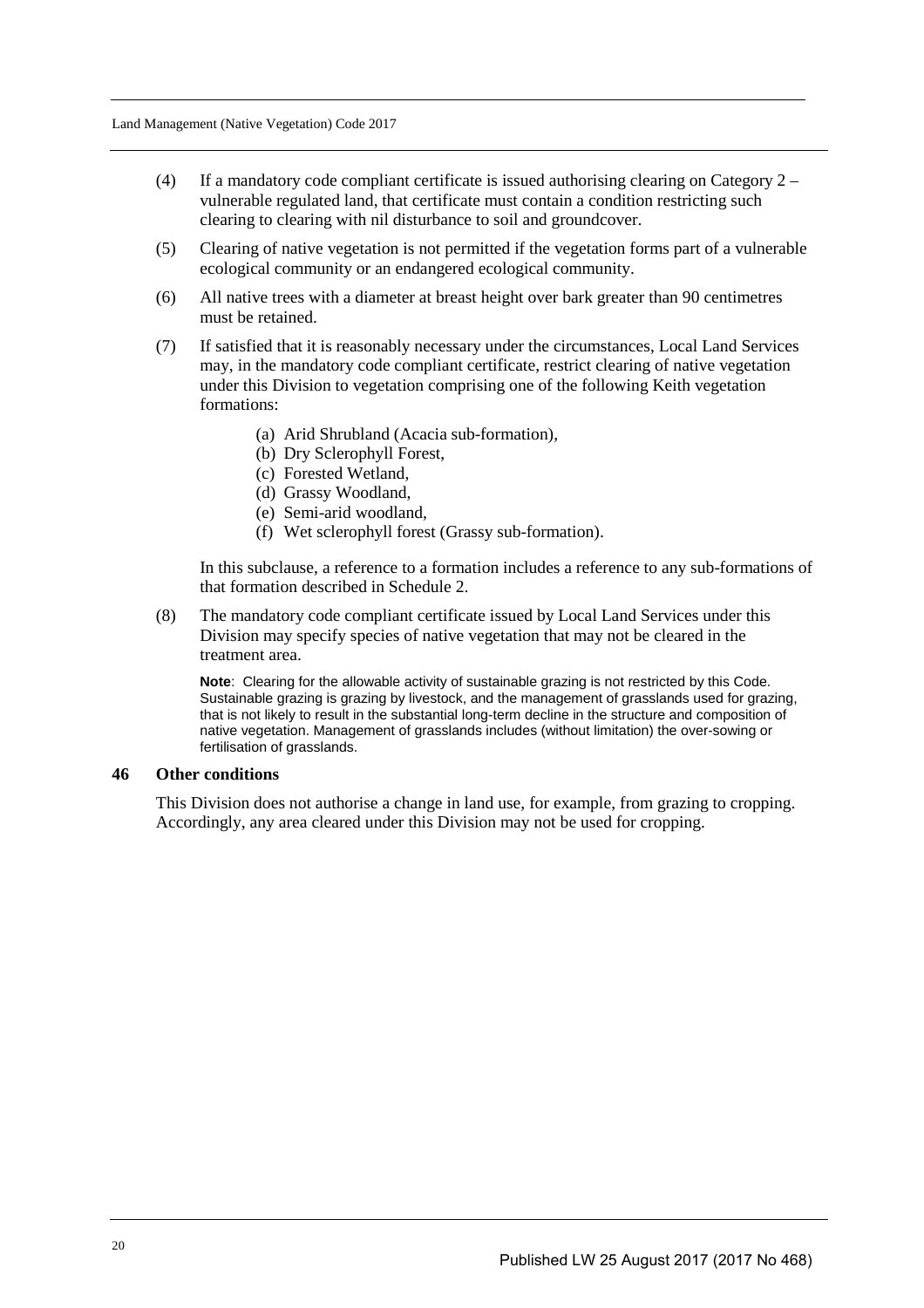## **Part 4 Continuing Use**

## **Division 1 Managing woody native regrowth in managed native pastures**

#### **47 Authorised clearing of native vegetation**

This Division authorises clearing of native trees and shrubs that have regrown since 1 January 1990, other than trees and shrubs that:

- (a) have regrown following unlawful clearing, or
- (b) have regrown following clearing caused by bushfire, flood, drought or other natural cause, or
- (c) have regrown after clearing under Part 2 or Part 3 of this Code.

#### **48 Requirements prior to undertaking authorised clearing**

Nil.

**49 Landholding restrictions** 

Nil.

#### **50 Treatment area restrictions**

Clearing of native vegetation under this Division is not authorised on land that is a treatment area under Part 3 (Pasture Expansion) of this Code.

#### **51 Method and impact conditions**

Clearing carried out on Category 2- vulnerable regulated land or within the buffer distance from a water body set out in clause 15 of this Code may only be carried out only by clearing individual plants and with nil disturbance of soil and groundcover.

**Note**: Clearing for the allowable activity of sustainable grazing is not restricted by this Code. Sustainable grazing is grazing by livestock, and the management of grasslands used for grazing, that is not likely to result in the substantial long-term decline in the structure and composition of native vegetation. Management of grasslands includes (without limitation) the over-sowing or fertilisation of grasslands.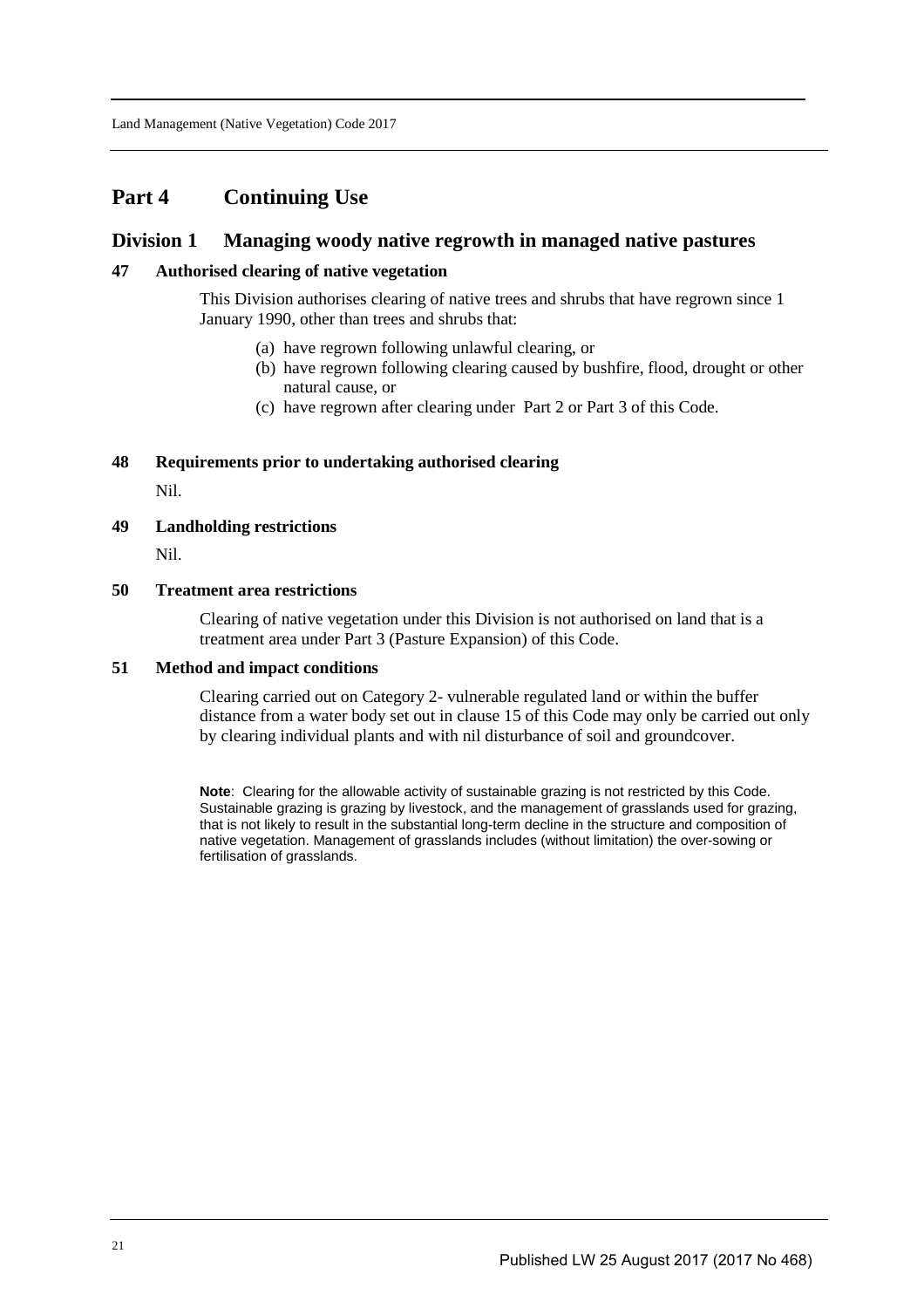## **Division 2 Continuation of land management activities undertaken after 1990**

## **52 Permitted clearing of native vegetation**

This Division authorises clearing of native vegetation consistent with a land management activity lawfully undertaken at any time between 1 January 1990 and commencement of the Act.

*Land management activity* means any management of or impacts on native vegetation, including clearing, undertaken for an agricultural purpose.

#### **53 Requirements prior to undertaking permitted impacts**

- (1) Clearing of native vegetation may only be carried out under this Division after Local Land Service has issued a mandatory code compliant certificate for the intended clearing.
- (2) Local Land Services is not to issue a mandatory code compliant certificate for the intended clearing unless it is satisfied that the intended clearing could not be authorised under any other Division of this Code.

#### **54 Landholding restrictions**

Nil.

#### **55 Treatment area restrictions**

Nil.

#### **56 Method and impact conditions**

- (1) Clearing of native vegetation must not exceed clearing consistent with the land management activity.
- (2) Clearing may only be carried out on the area on which clearing consistent with the land management activity was carried out.
- (3) Clearing may cause no more than minimal disturbance to soil and groundcover, unless a greater level of disturbance is consistent with the land management activity.

**Note**: Clearing for the allowable activity of sustainable grazing is not restricted by this Code.Sustainable grazing is grazing by livestock, and the management of grasslands used for grazing, that is not likely to result in the substantial long-term decline in the structure and composition of native vegetation. Management of grasslands includes (without limitation) the over-sowing or fertilisation of grasslands.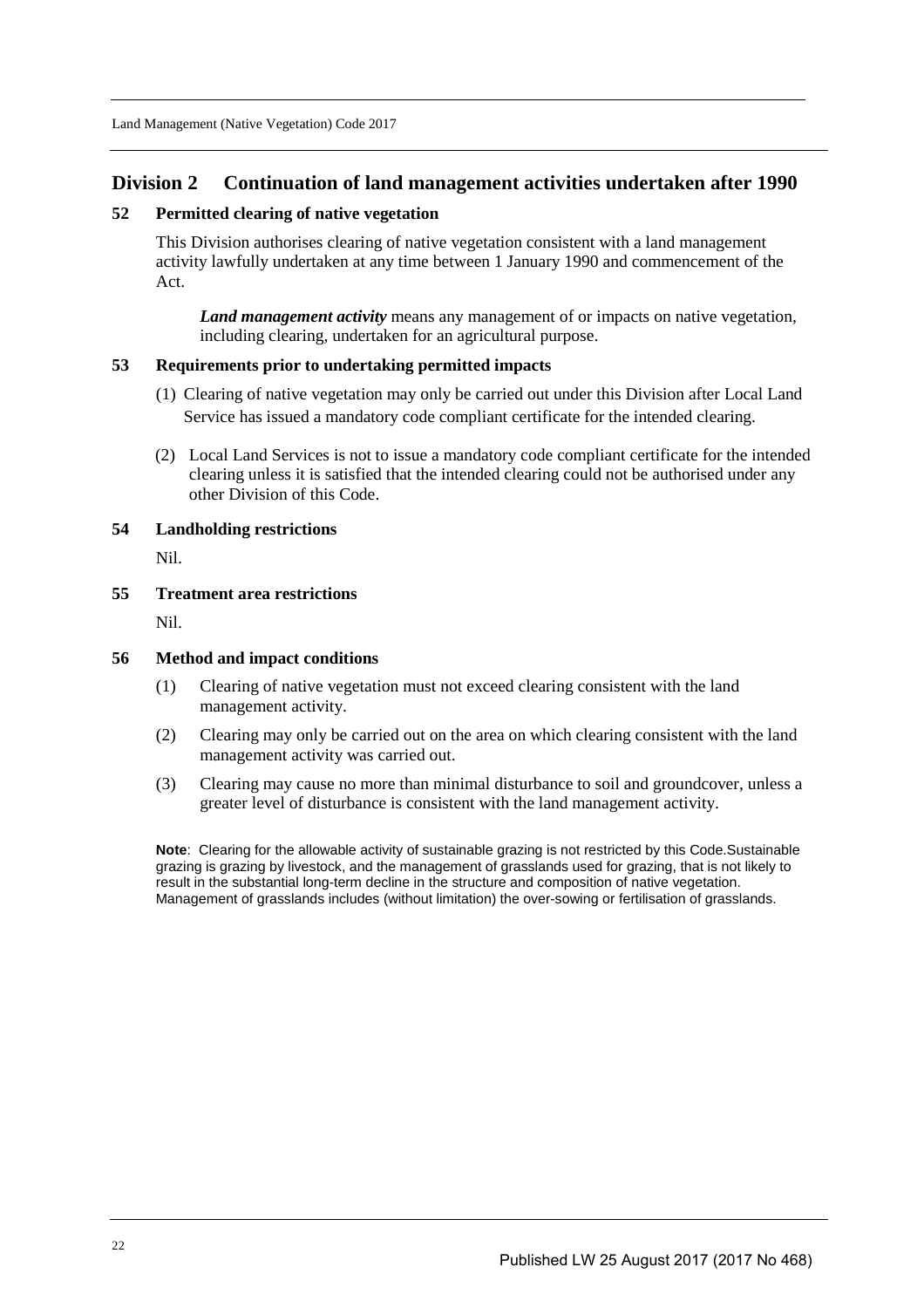## **Division 3 Continuation of rotational activity undertaken prior to 1990**

## **57 Authorised clearing of native vegetation**

This Division authorises the clearing of native vegetation:

- (a) that is associated with a rotational land management activity that:
	- (i) was lawfully undertaken in a treatment area after 1 January 1943 in the case of a landholding that is predominately in the Western Zone or after 1 January 1950 in any other case; and
	- (ii) remained in place at 1 January 1990, and
	- (iii)is reasonable and in accordance with accepted farming practice, and
- (b) that has regrown as a result of that land management activity.

#### **58 Requirements prior to undertaking clearing**

- (1) Clearing of native vegetation may only be carried out under this Division after Local Land Service has issued a mandatory code compliant certificate for the intended clearing.
- (2) A mandatory code compliant certificate issued under this Division must:
	- (a) specify the rotational land management activity permitted to be undertaken in a treatment area; and
	- (b) set out the extent of clearing of native vegetation that is authorised on the basis that it is associated with the specified rotational land management activity.

## **59 Landholding restrictions**

Nil.

#### **60 Treatment area restrictions**

Nil.

#### **61 Method and impact conditions**

Clearing of native vegetation may only be undertaken to an extent consistent with clearing associated with previous implementation of the specified rotational land management activity. However, this clause does not restrict the manner in which the clearing may be undertaken.

#### **62 Re-categorisation of land**

- (1) The mandatory code compliant certificate issued by Local Land Services under this Division may authorise the re-categorisation of the treatment area to Category 1- exempt land if the rotational land management activity involves substantial impacts on all vegetation strata present on the treatment area.
- (2) If the mandatory code compliant certificate issued by Local Land Services under this Division authorises re-categorisation of the treatment area to Category 1- exempt land, the method and impact conditions prescribed in this Division do not apply to the treatment area.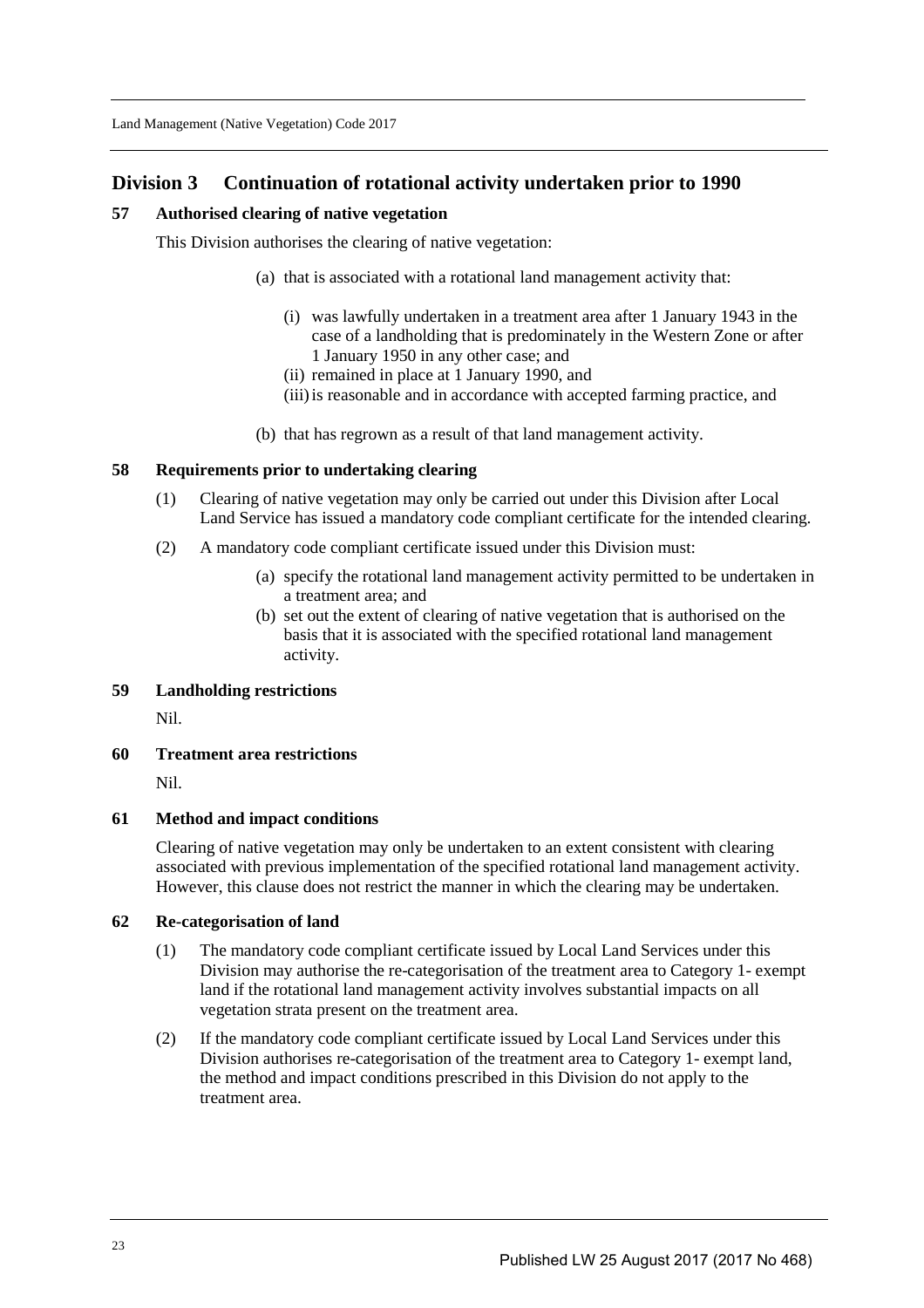# **Part 5 Equity**

## **Division 1 Removing native vegetation from paddock tree areas**

### **63 Permitted clearing of native vegetation**

(1) This Division authorises clearing native vegetation from paddock tree areas in accordance with the conditions in this Division.

*Paddock tree area* means an area of Category 2- regulated land that is less than 500 square metres and is completely surrounded by Category 1- exempt land.

- (2) On any landholding, native vegetation may be cleared from paddock tree areas at a rate of one paddock tree area for each 50 hectares of landholding in any 12 month period.
- (3) For the purposes of determining the number of paddock tree areas from which native vegetation has been cleared in any 12 month period, clearing taken to have been carried out on the date on which notification of intended clearing is made.

#### **64 Requirements prior to undertaking permitted clearing**

Clearing of native vegetation may only be carried out under this Division after notification of intended clearing has been provided to Local Land Services or Local Land Services has issued a voluntary code compliant certificate for the intended clearing. Notification must be given for each 12 month period in which clearing is intended to be carried out.

#### **65 Landholding restrictions**

- (1) Clearing of native vegetation is not permitted under this Division on a landholding on which:
	- (a) Category 2- regulated land comprises less than 10% of the total area of the landholding to which Part 5A of the *Local Land Services Act 2013* applies; or
	- (b) permitted clearing under this Division would reduce the proportion of Category 2- regulated land to less than 10% of the total area of land of the landholding to which Part 5A of the *Local Land Services Act 2013* applies.
- (2) In determining the proportion of Category  $2$  regulated land for the purpose of subclause (1) (b), the following areas are to be disregarded:
	- (a) any area of Category 2 regulated that has been authorised to be recategorised to Category 1 – exempt land, and

(b) any area of Category 2 – regulated land that has been designated as Category 2 – regulated land because native vegetation was unlawfully cleared on that area or because the land was subject to a requirement to take remedial action (as specified in section  $60I(2)(f)$  of the Act).

- (3) Clearing of native vegetation is not permitted under this Division on a landholding that is a small holding.
- (4) Clearing of native vegetation is not permitted under this Division on a landholding that is predominately in the Coastal Zone unless Local Land Services is satisfied the primary use of the land is agricultural activities.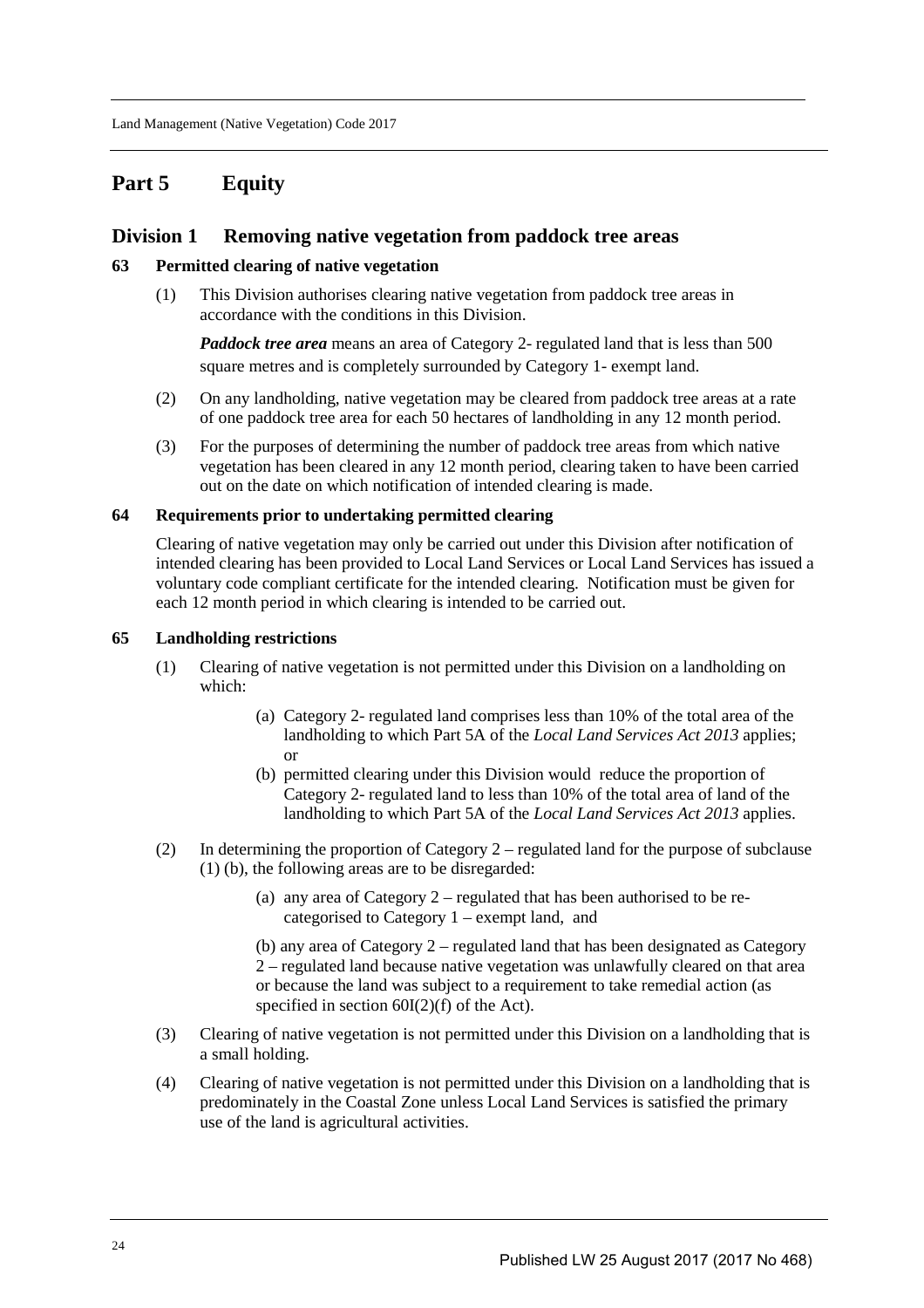#### **66 Treatment area restrictions**

- (1) Clearing of native vegetation is not permitted under this Division in a treatment area that is entirely or partly on Category 2- vulnerable regulated land or within the buffer distance from a water body set out in clause 15 of this Code.
- (2) Clearing of native vegetation is not permitted under this Division in a treatment area that:
	- (a) is in the Central Zone or Coastal Zone; and
	- (b) contains Crown land within the meaning of the *Crown Lands Act 1989*; and
	- (c) is reserved or dedicated for the purposes of a travelling stock reserve within the meaning of *Local Land Services Act 2013*.

#### **67 Method and impact conditions**

Clearing of native vegetation is not permitted if the person undertaking the clearing knows that critically endangered species are present.

#### **68 Re-categorisation of land**

- (1) Land comprising a treatment area that was cleared in accordance with this Division is authorised to be re-categorised to Category 1- exempt land. Re-categorisation is only authorised if the clearing has been carried out.
- (2) This subclause applies regardless of whether the clearing was carried out under the authority of a notification or a voluntary code compliant certificate.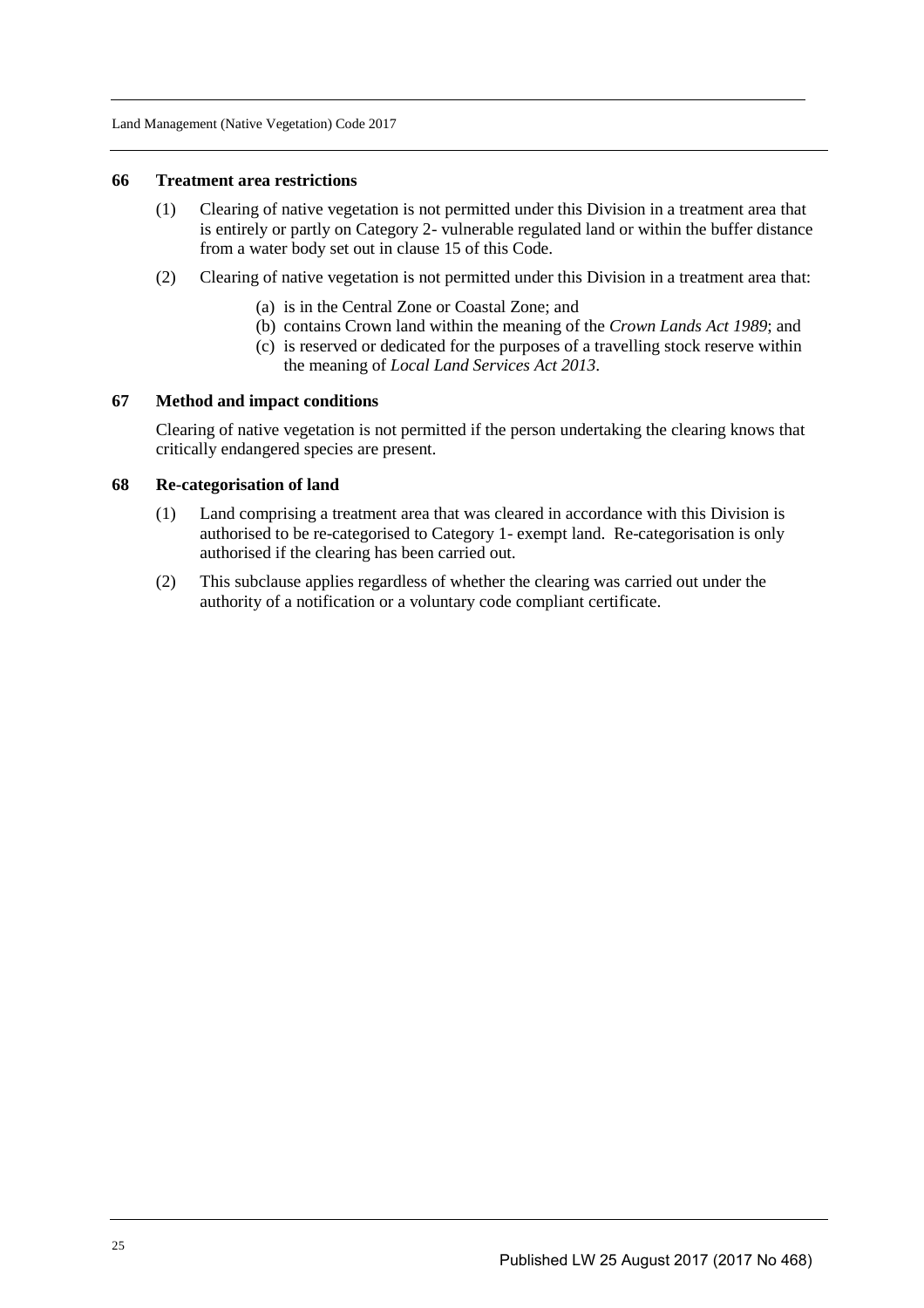## **Division 2 Clearing compromised native groundcover**

## **69 Permitted clearing of native vegetation**

- (1) This Division authorises clearing of native vegetation that consists only of groundcover if:
	- (a) less than 50% of the vegetation cover in the treatment area is comprised of native species of vegetation, and
	- (b) not less than 10% of the treatment area is covered with vegetation (whether dead or alive).
- (2) The treatment area may not include any area where native species comprise more than 50% of the vegetation cover.
- (3) The percentage referred to in sub-clause (1) must be calculated according to the following:
	- (a) the percentages are to be calculated by the landholder in a scientific and objective manner that is appropriate to the area proposed to be cleared and the species of vegetation that are present;
	- (b) the percentages must be calculated at the time of year when the proportion of the native groundcover is likely to be at its maximum; and
	- (c) the percentage must not be calculated if the groundcover has been significantly disturbed in the preceding six months, for example by fire, drought or heavy grazing.
- (4) The landholder must retain for at least 5 years after the clearing of native vegetation under this Division a record of the calculation carried out for the purposes of this clause, consisting of:
	- (a) a map showing the area that was the subject of the calculation;
	- (b) a record of the season in which the calculation was made;
	- (c) a statement as to how the calculation was made; and
	- (d) photographs that clearly show the type of groundcover in the mapped area, taken at the time the calculation was made.

## **70 Requirements prior to undertaking permitted clearing**

Clearing of native vegetation may only be carried out under this Division after notification of intended clearing has been provided to Local Land Services or Local Land Services has issued a voluntary code compliant certificate for the intended clearing.

### **71 Landholding restrictions**

Nil.

## **72 Treatment area restrictions**

- (1) Clearing of native vegetation is not permitted under this Division in a treatment area that is entirely or partly on Category 2- vulnerable regulated land or within the buffer distance from a water body set out in clause 15 of this Code.
- (2) Notwithstanding clauses 12 (4) and (8), and 13 (6) of Part 1 of this Code, this Division authorises clearing on land that is an existing treatment area under any Division of this Code and clearing authorised under any Division of this Code may be carried out on land that is an existing treatment area under this Division.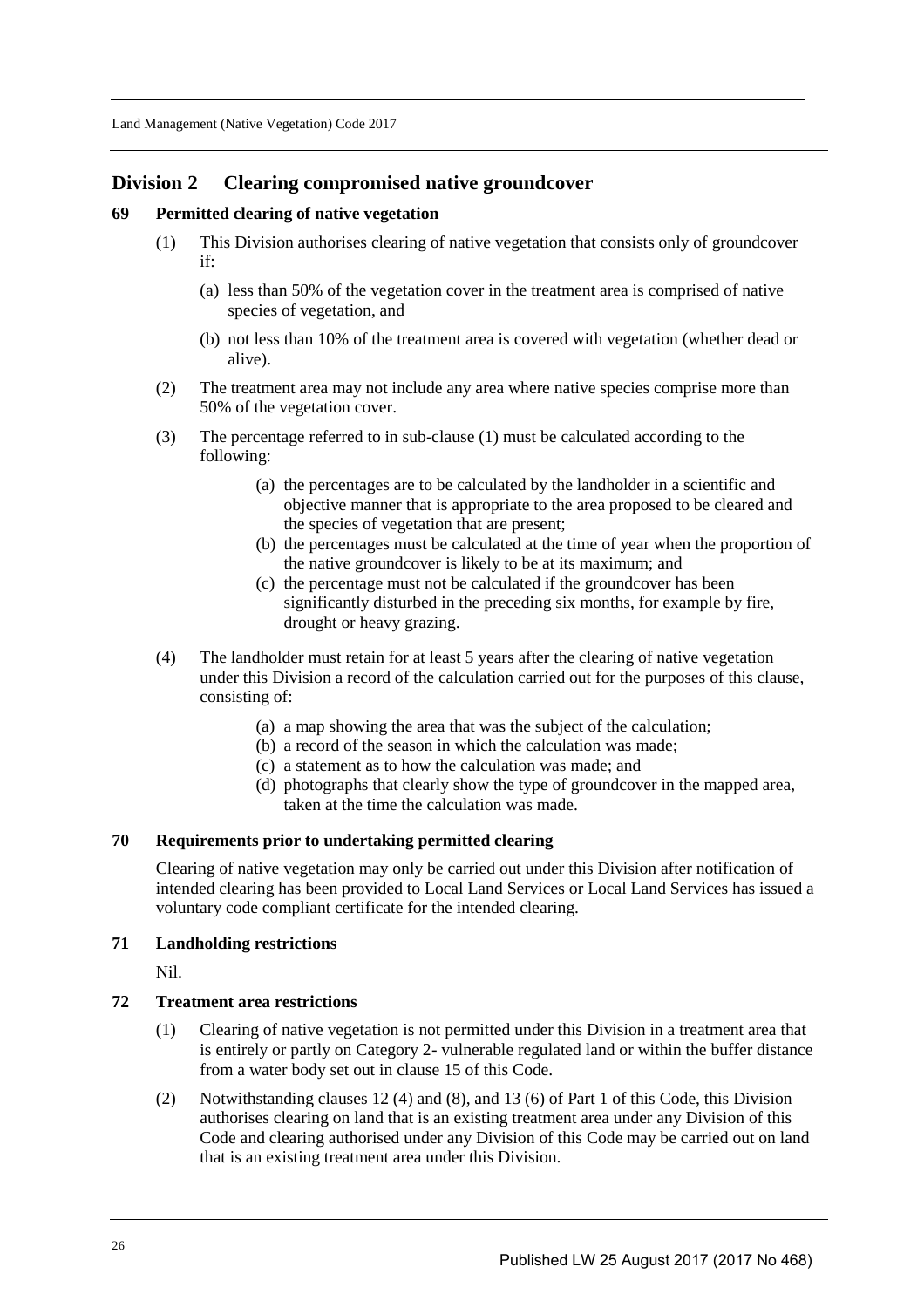(3) Clearing of native vegetation under this Division is not authorised on land that is a treatment area under Part 3 (Pasture Expansion) of this Code.

#### **73 Method and impact conditions**

Clearing of native vegetation is not permitted if the person undertaking the clearing knows that critically endangered species are present.

#### **74 Re-categorisation of land**

- (1) Land comprising a treatment area that was cleared in accordance with this Division is authorised to be re-categorised to Category 1- exempt land. Re-categorisation is only authorised if the clearing has been carried out.
- (2) This subclause applies regardless of whether the clearing was carried out under the authority of a notification or a voluntary code compliant certificate.
- (3) However, land cleared under this Division may not be re-categorised where the land is beneath the canopy or drip line of woody vegetation being woody vegetation that satisfies the criteria for categorisation as Category 2- regulated land.

**Note**: A landholder may be required to provide the records specified in clause 68(4) to the Environment Agency Head at the time that re-categorisation is sought.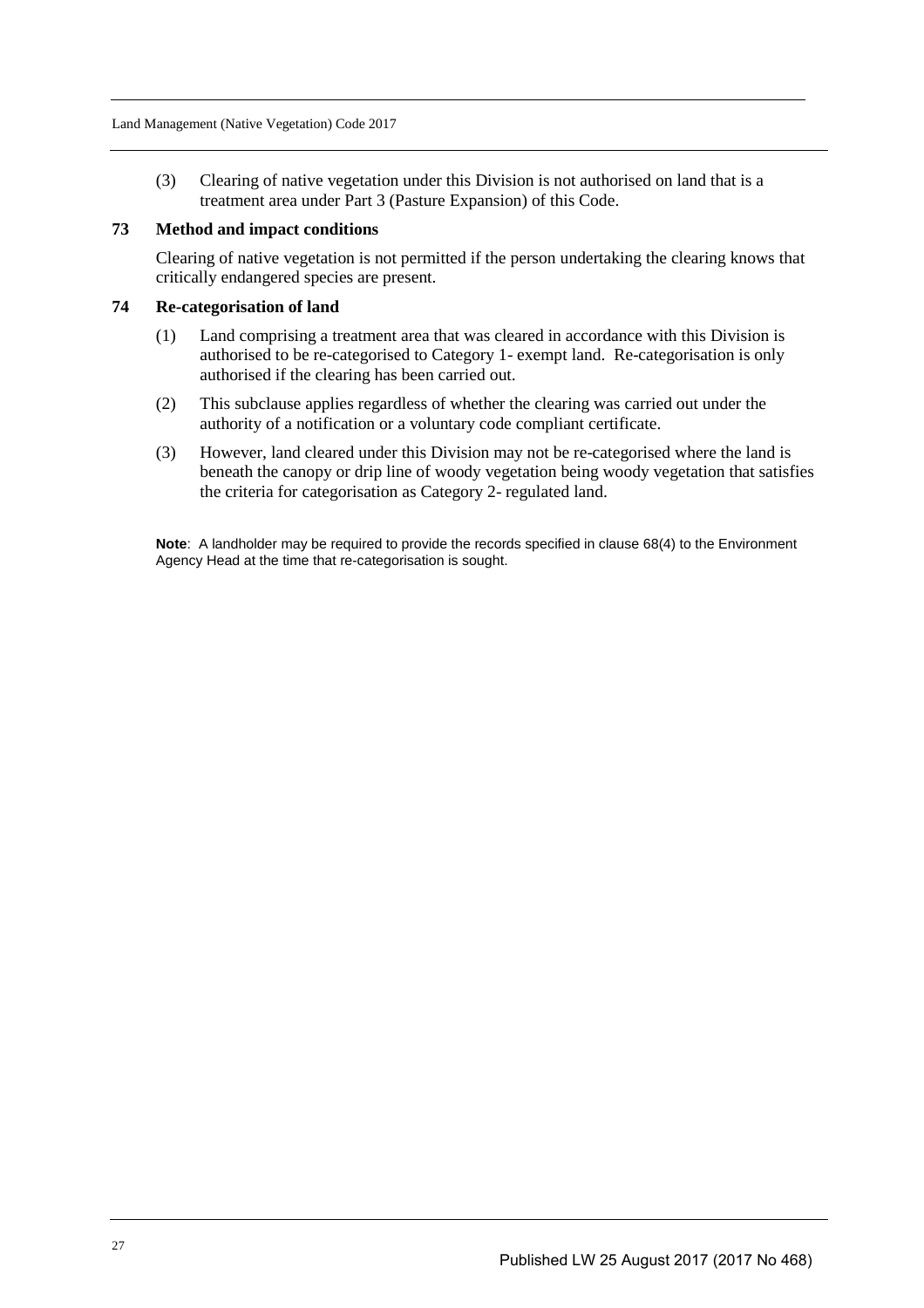## **Division 3 Removing native vegetation from small areas**

#### **75 Permitted clearing of native vegetation**

(1) This Division authorises clearing native vegetation from small areas in accordance with the conditions in this Division.

*Small area* means:

- (i) in the case of a landholding wholly or predominately in the Western Zone an area of Category 2- regulated land not more than 4 hectares;
- (ii) in the case of a landholding wholly or predominately in the Central Zone an area of Category 2- regulated land not more than 3 hectares;
- (iii) in the case of a landholding wholly or predominately in the Coastal Zone an area of Category 2- regulated land not more than 1 hectare.
- (2) On any landholding, native vegetation may be cleared from small areas at a rate of one small area for each 250 hectares of landholding in any 12 month period.
- (3) For the purposes of determining the number of small areas from which native vegetation has been cleared in any 12 month period, clearing is taken to have been carried out on the date on which a mandatory code compliant certificate is issued.

#### **76 Requirements prior to undertaking permitted clearing**

- (1) Clearing of native vegetation may only be carried out under this Division after Local Land Service has issued a mandatory code compliant certificate for the intended clearing.
- (2) A mandatory code compliant certificate may authorise clearing over a period greater than 12 months. However, the certificate may not authorise clearing that does not comply with clause 75.

### **77 Landholding restrictions**

- (1) Clearing of native vegetation is not permitted under this Division on a landholding on which, in the opinion of Local Land Services:
	- (a) Category 2- regulated land comprises less than 10% of the total area of the landholding to which Part 5A of the *Local Land Services Act 2013* applies; or
	- (b) permitted clearing under this Division would reduce the proportion of Category 2- regulated land to less than 10% of the total area of the landholding to which Part 5A of the *Local Land Services Act 2013* applies.
- (2) In determining the proportion of Category 2 regulated land for the purpose of subclause (1) (b), the following areas are to be disregarded:
	- (a) any area of Category 2 regulated that has been authorised to be recategorised to Category 1 – exempt land, and

(b) any area of Category 2 – regulated land that has been designated as Category 2 – regulated land because native vegetation was unlawfully cleared on that area or because the land was subject to a requirement to take remedial action (as specified in section  $60I(2)(f)$  of the Act).

(3) Clearing of native vegetation is not permitted under this Division on a landholding that is a small holding.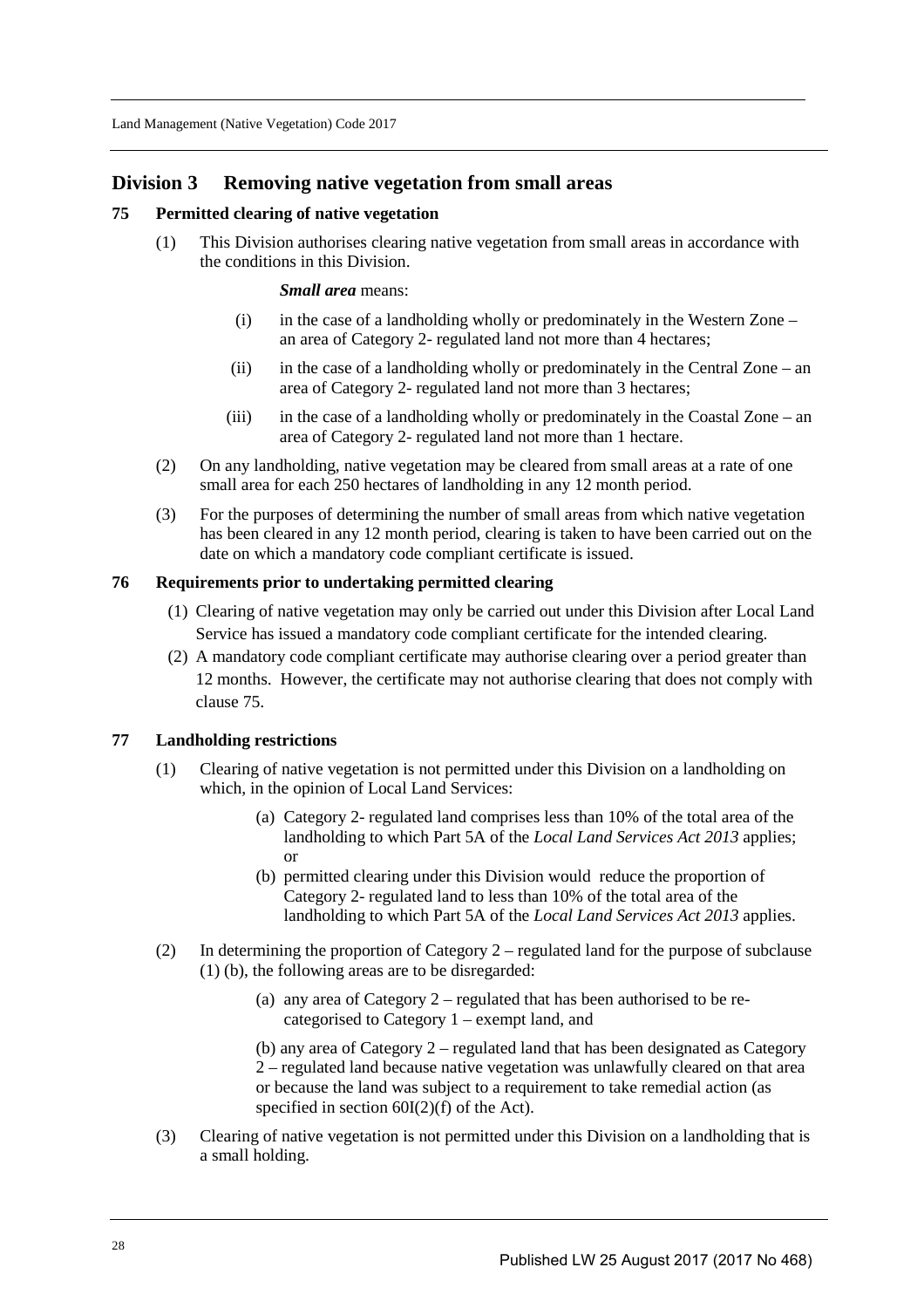(4) Clearing of native vegetation is not permitted under this Division on a landholding that is predominately in the Coastal Zone unless Local Land Services is satisfied the primary use of the land is agricultural activities.

## **78 Treatment area restrictions**

- (1) Clearing of native vegetation is not permitted under this Division in a treatment area that is entirely or partly on Category 2- vulnerable regulated land or within the buffer distance from a water body set out in clause 15 of this Code.
- (2) Unless otherwise specified in a mandatory code compliant certificate issued under this Division, clearing of native vegetation is not permitted under this Division in a treatment area that is wholly surrounded by Category 2- regulated land.
- (3) For the purposes of subclause (2), the specified condition may only be varied in a mandatory code compliant certificate if Local Land Services is satisfied that the variation is for a legitimate purpose, is reasonable in the circumstances and would have no significant adverse environmental impacts
- (4) Clearing of native vegetation is not permitted under this Division in a treatment area that:
	- (a) is in the Central Zone or the Coastal Zone; and
	- (b) contains Crown land within the meaning of the *Crown Lands Act 1989*; and
	- (c) is reserved or dedicated for the purposes of a travelling stock reserve within the meaning of *Local Land Services Act 2013*.

## **79 Method and impact conditions**

Nil.

## **80 Re-categorisation of land**

Treatment areas identified in a mandatory code compliant certificate issued under this Division are authorised to be re-categorised to Category 1- exempt land.

#### **81 Set aside area requirement**

- (1) For every small area identified in a mandatory code compliant certificate issued under this Division as an area from which native vegetation may be cleared, the mandatory code compliant certificate must require the establishment of a set aside area on Category 2- regulated land on the same landholding.
- (2) The area of land in a set aside area established by a mandatory code compliant certificate issued under this Division must be calculated according to the following:
	- (a) for each unit area of land in the treatment area that does not contain vegetation that forms part of a vulnerable ecological community or an endangered ecological community, one unit must be established as a set aside area *(1 unit set aside for each unit of non-TEC vegetation cleared)*
	- (b) for each unit area of land in the treatment area that contains vegetation that forms part of a vulnerable ecological community, 1.5 unit areas must be established as a set aside area *(1.5 unit set aside for each unit of VEC vegetation cleared)*
	- (c) for each unit area of land in the treatment area that contains vegetation that forms part of an endangered ecological community, 2 unit areas must be established as a set aside area *(2 unit set aside for each unit of EEC vegetation cleared)*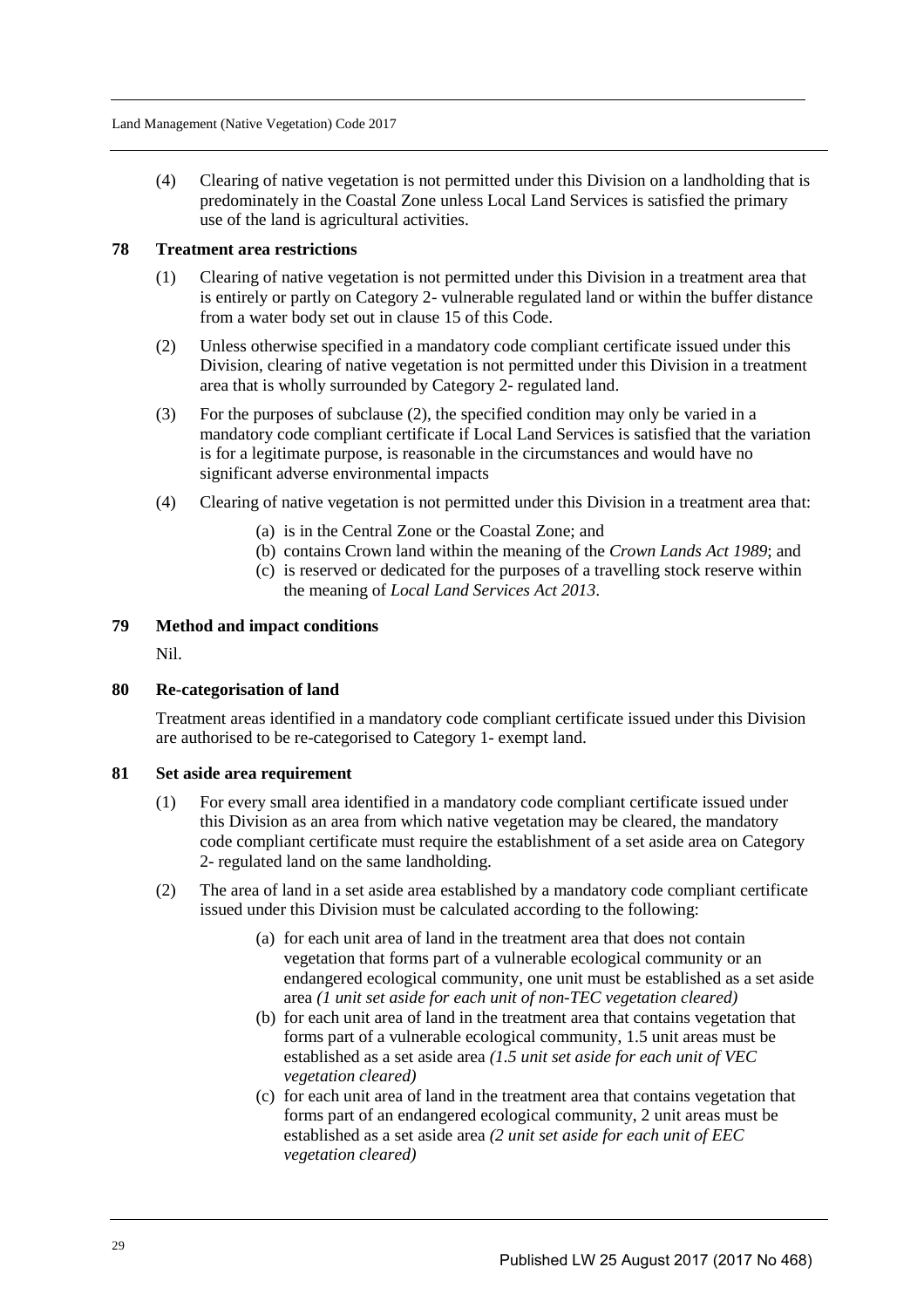- (3) Set aside areas established by a mandatory code compliant certificate issued under this Division in relation to clearing of native vegetation that forms part of a vulnerable ecological community must contain only vegetation that forms part of the same vulnerable ecological community.
- (4) Set aside areas established by a mandatory code compliant certificate issued under this Division in relation to clearing of native vegetation that forms part of an endangered ecological community must contain only vegetation that forms part of the same endangered ecological community.
- (5) The area of land that must be established as a set aside area may be reduced by 50% if:
	- (a) the proposed set aside area contains vegetation that forms part of an endangered ecological community or a critically endangered ecological community; or
	- (b) the proposed set aside area is, in the opinion of Local Land Services, of strategic landscape-scale biodiversity importance.
- (6) However, the area of land that must be established as a set aside area may not be reduced if:
	- (a) the land comprising the treatment areas contains vegetation that forms part of a vulnerable ecological community or an endangered ecological community; or
	- (b) the land comprising the treatment area is, in the opinion of Local Land Services, of strategic landscape-scale biodiversity importance.
- (7) When forming an opinion about the strategic landscape-scale biodiversity importance of a treatment area or a set aside area, Local Land Services is to have regard to:
	- (a) the type of vegetation in the proposed set aside area;
	- (b) the structure, composition and function of the vegetation in the proposed set aside area including the species present and the proportion of each species in each vegetation strata;
	- (c) the area of the proposed set aside area, including the shape of the area and the ratio of area to edge;
	- (d) the location of the proposed set aside area in relation to other native vegetation in the landscape;
	- (e) the likely responsiveness of the vegetation in the proposed set aside area to management; and
	- (f) impacts on the vegetation in the proposed set aside area arising from activities or conditions on land immediately adjacent to the proposed set aside area, including whether such activities or conditions are likely to have an adverse impact on the vegetation in the proposed set aside area over time.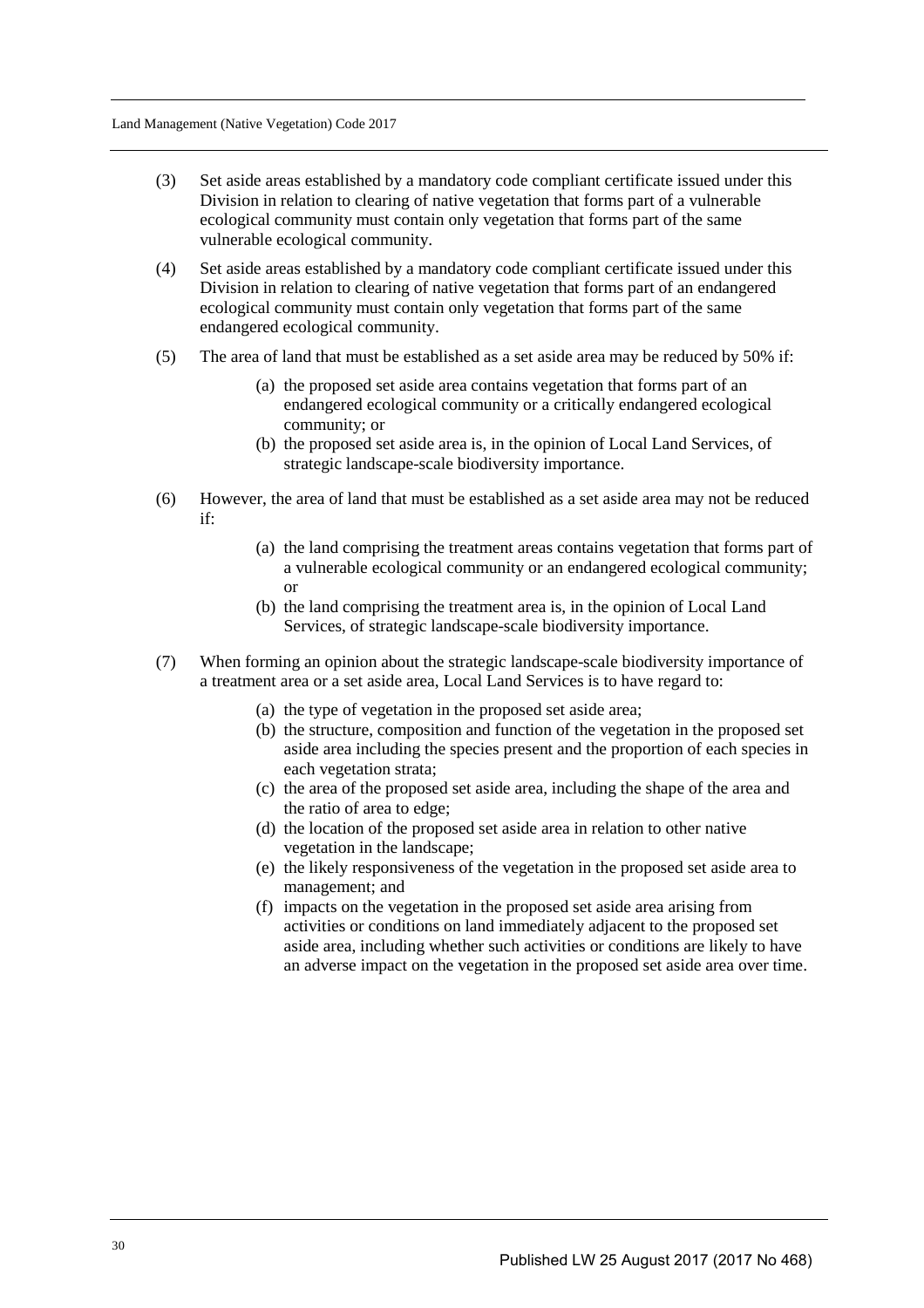## **Division 4 Removing native vegetation from regulated rural areas**

### **82 Permitted clearing on native vegetation**

- (1) This Division authorises clearing of native vegetation from Category 2- regulated land in accordance with the conditions in this Division.
- (2) In the three year period immediately following publication of this Code, the maximum area on any landholding from which native vegetation may be cleared under this Division is the area determined in accordance with Schedule 4 to this Code.
- (3) For the purposes of determining the area from which native vegetation has been cleared under this Division, native vegetation is taken to have been cleared on the date on which a mandatory code compliant certificate is issued.

#### **83 Requirements prior to undertaking permitted clearing**

- (1) Clearing of native vegetation may only be carried out under this Division after Local Land Service has issued a mandatory code compliant certificate for the intended clearing.
- (2) Where Local Land Services forms the opinion that proposed clearing may require approval under the Commonwealth *Environmental Protection and Biodiversity Conservation Act 1999*, Local Land Services will only issue a mandatory code compliant certificate after Local Land Services is reasonably satisfied by the landholder that approval is unnecessary or alternatively that approval has been granted.

#### **84 Landholding restrictions**

- (1) Clearing of native vegetation is not permitted under this Division on a landholding on which, in the opinion of Local Land Services:
	- (a) Category 2- regulated land comprises less than 10% of the total area of the landholding to which Part 5A of the *Local Land Services Act 2013* applies; or
	- (b) permitted clearing under this Division would reduce the proportion of Category 2- regulated land to less than 10% of the total area of the landholding to which Part 5A of the *Local Land Services Act 2013* applies.
- (2) In determining the proportion of Category 2 regulated land for the purpose of subclause (1) (b), the following areas are to be disregarded:
	- (a) any area of Category 2 regulated that has been authorised to be recategorised to Category 1 – exempt land, and

(b) any area of Category 2 – regulated land that has been designated as Category 2 – regulated land because native vegetation was unlawfully cleared on that area or because the land was subject to a requirement to take remedial action (as specified in section  $60I(2)(f)$  of the Act).

- (3) Clearing of native vegetation is not permitted under this Division on a landholding that is a small holding.
- (4) Clearing of native vegetation is not permitted under this Division on a landholding that is predominately in the Coastal Zone unless Local Land Services is satisfied the primary use of the land is agricultural activities.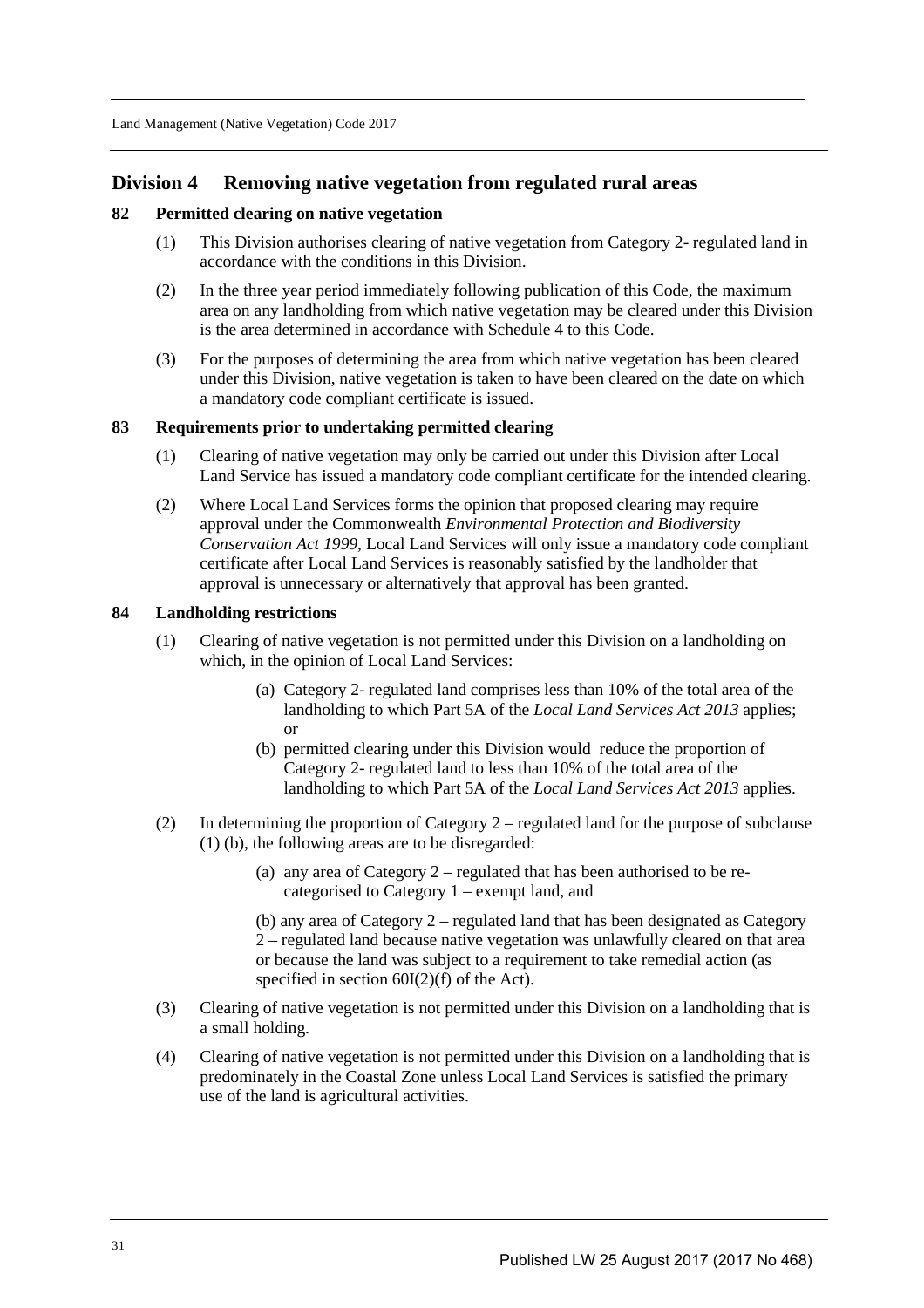#### **85 Treatment area restrictions**

- (1) Clearing of native vegetation is not permitted under this Division in a treatment area that is entirely or partly on Category 2- vulnerable regulated land or within the buffer distance from a water body set out in clause 15 of this Code.
- (2) Clearing of native vegetation is not permitted under this Division in a treatment area that:
	- (a) is in the Central Zone or the Coastal Zone; and
	- (b) contains Crown land within the meaning of the *Crown Lands Act 1989*; and
	- (c) is reserved or dedicated for the purposes of a travelling stock reserve within the meaning of *Local Land Services Act 2013*.

#### **86 Method and impact conditions**

Nil.

#### **87 Re-categorisation of land**

Treatment areas identified in a mandatory code compliant certificate issued under this Division are authorised to be re-categorised to Category 1- exempt land.

#### **88 Set aside area requirement**

- (1) For every area of Category 2- regulated land identified in a mandatory code compliant certificate issued under this Division as an area from which native vegetation may be cleared, the mandatory code compliant certificate must require the establishment of a set aside area on Category 2- regulated land on the same landholding.
- (2) The area of land in a set aside area established by a mandatory code compliant certificate issued under this Division must be calculated according to the following:
	- (a) on a landholding on which, in the opinion of Local Land Services, Category 2 regulated land comprises 40% or more of the total area of the landholding to which Part 5A of the *Local Land Services Act 2013* applies:
		- (i) for each unit area of land in the treatment area that does not contain vegetation that forms part of a vulnerable ecological community or an endangered ecological community, two unit areas must be established as a set aside area (*2 unit areas set aside for each unit of non-TEC vegetation cleared*)
		- (ii) for each unit area of land in the treatment area that contains vegetation that forms part of a vulnerable ecological community, three unit areas must be established as a set aside area (*3 unit areas set aside for each unit of VEC vegetation cleared*)
		- (iii) for each unit area of land in the treatment area that contains vegetation that forms part of an endangered ecological community, four unit areas must be established as a set aside area (*4 unit areas set aside for each unit of EEC vegetation cleared*)
	- (b) on a landholding on which, in the opinion of Local Land Services, Category 2 regulated land comprises 20% or more but less than 40% of the total area of the landholding to which Part 5A of the *Local Land Services Act 2013* applies:
		- (i) for each unit area of land in the treatment area that does not contain vegetation that forms part of a vulnerable ecological community or an endangered ecological community, three unit areas must be established as a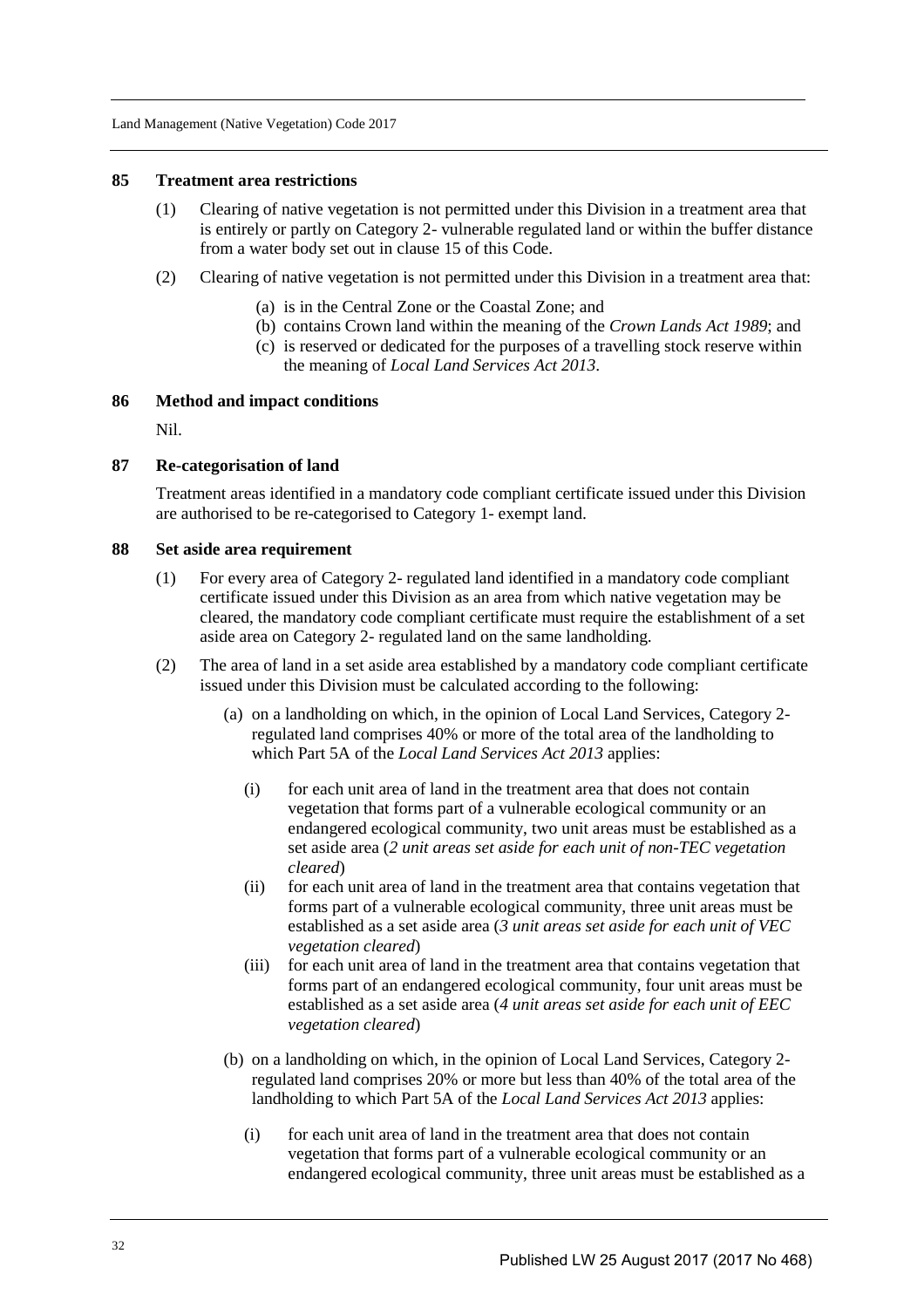set aside area (*3 unit areas set aside for each unit of non-TEC vegetation cleared*)

- (ii) for each unit area of land in the treatment area that contains vegetation that forms part of a vulnerable ecological community, four and a half unit areas must be established as a set aside area *(4.5 unit areas set aside for each unit of VEC vegetation cleared*)
- (iii) for each unit area of land in the treatment area that contains vegetation that forms part of an endangered ecological community, six unit areas must be established as a set aside area *(6 unit areas set aside for each unit of EEC vegetation cleared*)
- (c) on a landholding on which, in the opinion of Local Land Services, Category 2 regulated land comprises less than 20% of the total area of the landholding to which Part 5A of the *Local Land Services Act 2013* applies:
	- (i) for each unit area of land in the treatment area that does not contain vegetation that forms part of a vulnerable ecological community or an endangered ecological community, four unit areas must be established as a set aside area (*4 unit areas set aside for each unit of non-TEC vegetation cleared*)
	- (ii) for each unit area of land in the treatment area that contains vegetation that forms part of a vulnerable ecological community, six unit areas must be established as a set aside area (*6 unit areas set aside for each unit of VEC vegetation cleared*)
	- (iii) for each unit area of land in the treatment area that contains vegetation that forms part of an endangered ecological community, eight unit areas must be established as a set aside area (*8 unit areas set aside for each unit of EEC vegetation cleared*)
- (3) If the proposed clearing will reduce the percentage of category 2 regulated land to less than the threshold set out in subclause (2) (b) or (c), then the set aside ratios set out in those paragraphs apply to the proportion of proposed clearing below that threshold.
- (4) Set aside areas established by a mandatory code compliant certificate issued under this Division in relation to clearing of native vegetation that forms part of a vulnerable ecological community must contain only vegetation that forms part of the same vulnerable ecological community.
- (5) Set aside areas established by a mandatory code compliant certificate issued under this Division in relation to clearing of native vegetation that forms part of an endangered ecological community must contain only vegetation that forms part of the same endangered ecological community.
- (6) The area of land that must be established as a set aside area may be reduced by 50% if:
	- (a) the proposed set aside area contains vegetation that forms part of an endangered ecological community or a critically endangered ecological community; or
	- (b) the proposed set aside area is, in the opinion of Local Land Services, of strategic landscape-scale biodiversity importance.
- (7) However, the area of land that must be established as a set aside area may not be reduced if: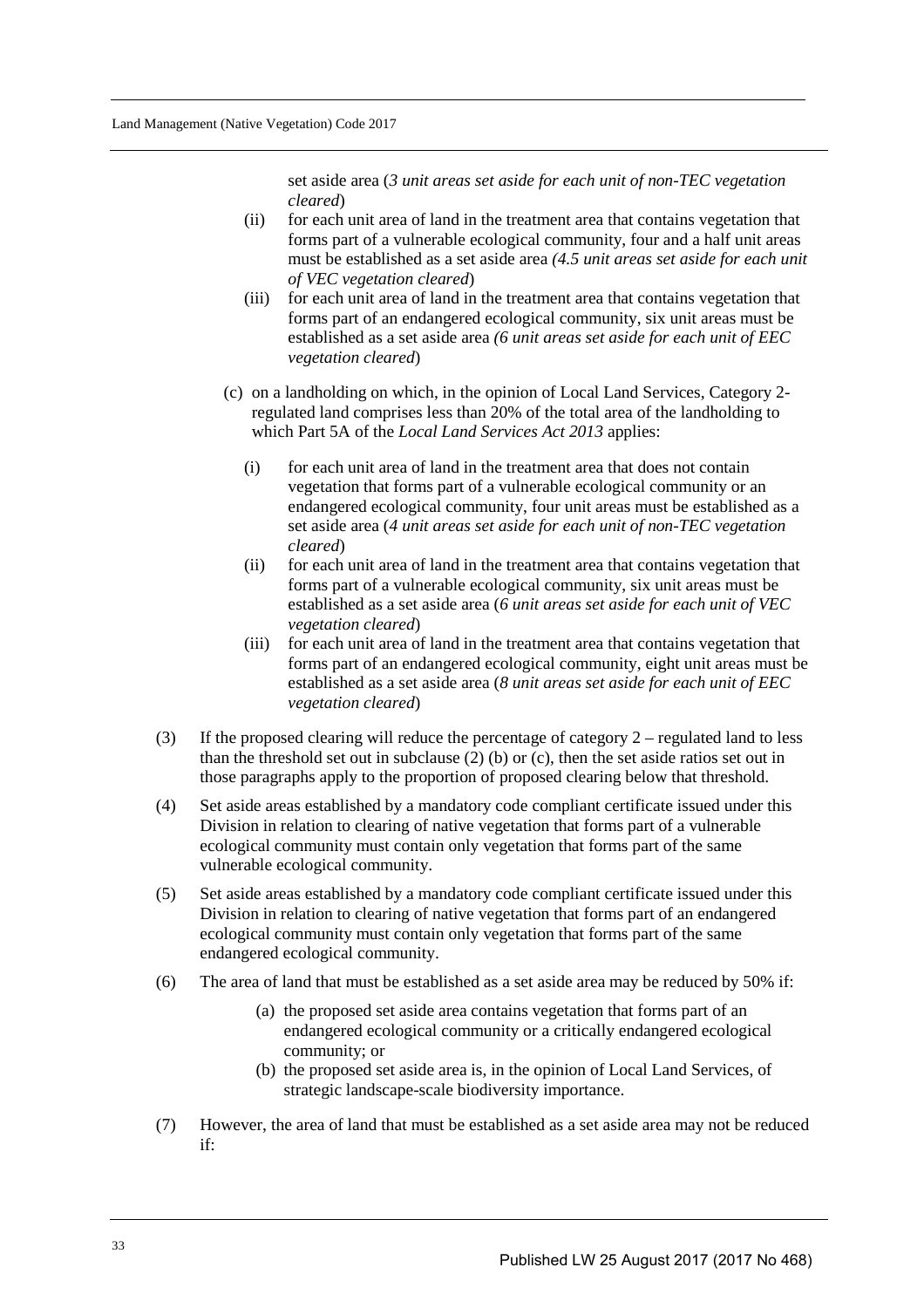- (a) the land comprising the treatment areas contains vegetation that forms part of a vulnerable ecological community or an endangered ecological community; or
- (b) the land comprising the treatment area is, in the opinion of Local Land Services, of strategic landscape-scale biodiversity importance.
- (8) When forming an opinion about the strategic landscape-scale biodiversity importance of a treatment area or a set aside area, Local Land Services is to have regard to:
	- (a) the type of vegetation in the proposed set aside area;
	- (b) the structure, composition and function of the vegetation in the proposed set aside area including the species present and the proportion of each species in each vegetation strata;
	- (c) the area of the proposed set aside area, including the shape of the area and the ratio of area to edge;
	- (d) the location of the proposed set aside area in relation to other native vegetation in the landscape;
	- (e) the likely responsiveness of the vegetation in the proposed set aside area to management; and
	- (f) impacts on the vegetation in the proposed set aside area arising from activities or conditions on land immediately adjacent to the proposed set aside area, including whether such activities or conditions are likely to have an adverse impact on the vegetation in the proposed set aside area over time.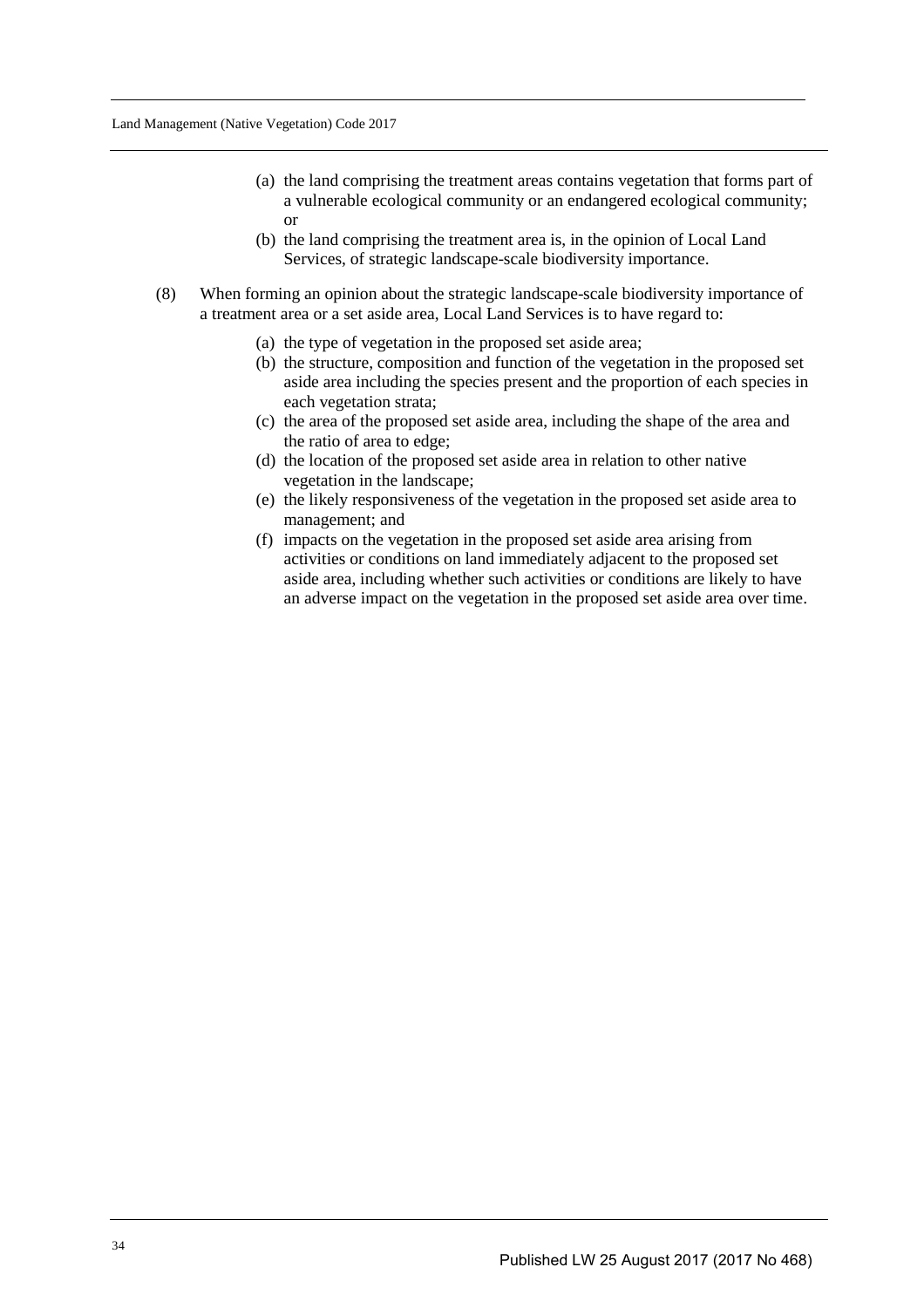## **Part 6 Farm Plan Code**

## **Division 1 Removing native vegetation from paddock tree areas**

### **89 Permitted clearing of native vegetation**

This Division authorises clearing of native vegetation from paddock tree areas in accordance with the conditions in this Division.

*Paddock tree area* means an area of Category 2- regulated land that is less than 500 square metres and is completely surrounded by Category 1- exempt land.

#### **90 Requirements prior to undertaking permitted clearing**

- (1) Clearing of native vegetation may only be carried out under this Division after Local Land Service has issued a mandatory code compliant certificate for the intended clearing.
- (2) Native vegetation may not be cleared from paddock tree areas identified in a mandatory code compliant certificate issued under this Division until Local Land Services has advised the landholder in writing that Local Land Services is satisfied that the landholder has substantially met any set aside area revegetation requirement specified in the mandatory code compliant certificate.

#### **91 Landholding restrictions**

- (1) Clearing of native vegetation is not permitted under this Division on a landholding that is a small holding.
- (2) Clearing of native vegetation is not permitted under this Division on a landholding that is predominately in the Coastal Zone unless Local Land Services is satisfied the primary use of the land is agricultural activities.

## **92 Treatment area restrictions**

- (1) Clearing of native vegetation is not permitted under this Division in a treatment area that is entirely or partly on Category 2 - vulnerable regulated land or within the buffer distance from a water body set out in clause 15 of this Code.
- (2) Clearing of native vegetation is not permitted under this Division in a treatment area that contains native vegetation that forms part of an endangered ecological community.
- (3) Clearing of native vegetation is not permitted under this Division in a treatment area that:

is in the Central Zone or the Coastal Zone; and contains Crown land within the meaning of the *Crown Lands Act 1989*; and is reserved or dedicated for the purposes of a travelling stock reserve within the meaning of *Local Land Services Act 2013*.

#### **93 Method and impact conditions**

Nil.

#### **94 Re-categorisation of land**

- (1) Paddock tree areas identified in a mandatory code compliant certificate issued under this Division are authorised to be re-categorised to Category 1- exempt land.
- (2) Set aside areas established by a mandatory code compliant certificate issued under this Division are authorised to be re-categorised to Category 2- regulated land.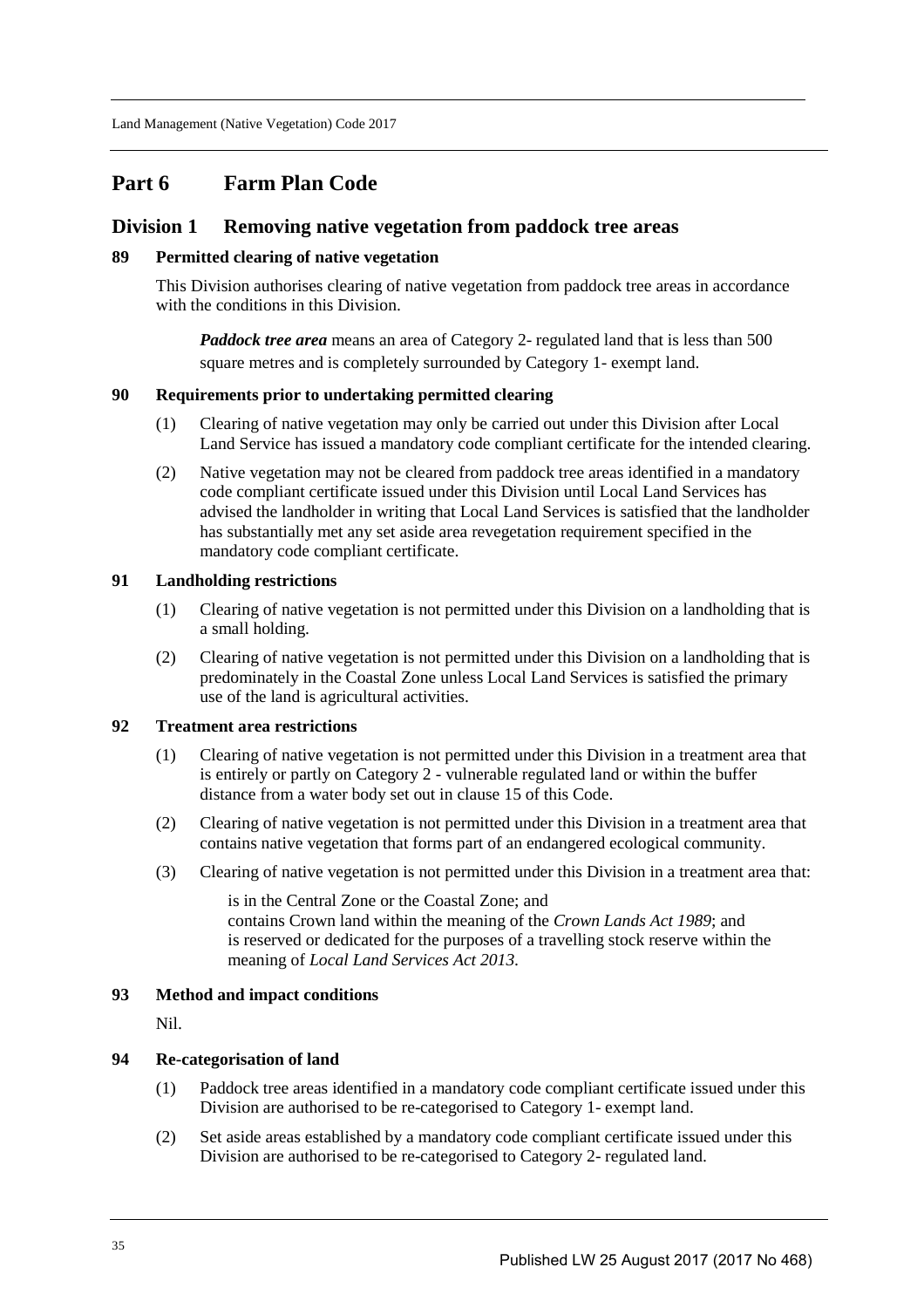#### **95 Set aside area requirement**

- (1) For every paddock tree area identified in a mandatory code compliant certificate issued under this Division, the mandatory code compliant certificate must require the establishment of a set aside area that is not less than 50% Category 1- exempt land and is on the same landholding.
- (2) The area of land in a set aside area established by a mandatory code compliant certificate issued under this Division must be calculated according to the following:
	- (a) for each paddock tree area that does not contain vegetation that forms part of a vulnerable ecological community – multiply the number of paddock tree areas identified in the certificate by 0.25 hectares, and
	- (b) for each paddock tree area that contains vegetation that forms part of a vulnerable ecological community – multiply the number of paddock tree areas identified in the certificate by 0.375 hectares.
- (3) The mandatory code compliant certificate issued under this Division must specify revegetation requirements that apply in the set aside area, including the species composition and density of required revegetation.
- (4) Revegetation requirements specified in a mandatory code compliant certificate issued under this Division must be met within 12 months after the certificate is issued.
- (5) Local Land Services may determine the land on which the set aside area will be established. In determining the land on which the set aside will be established, Local Land Services must seek to maximise environmental benefits from the set aside area.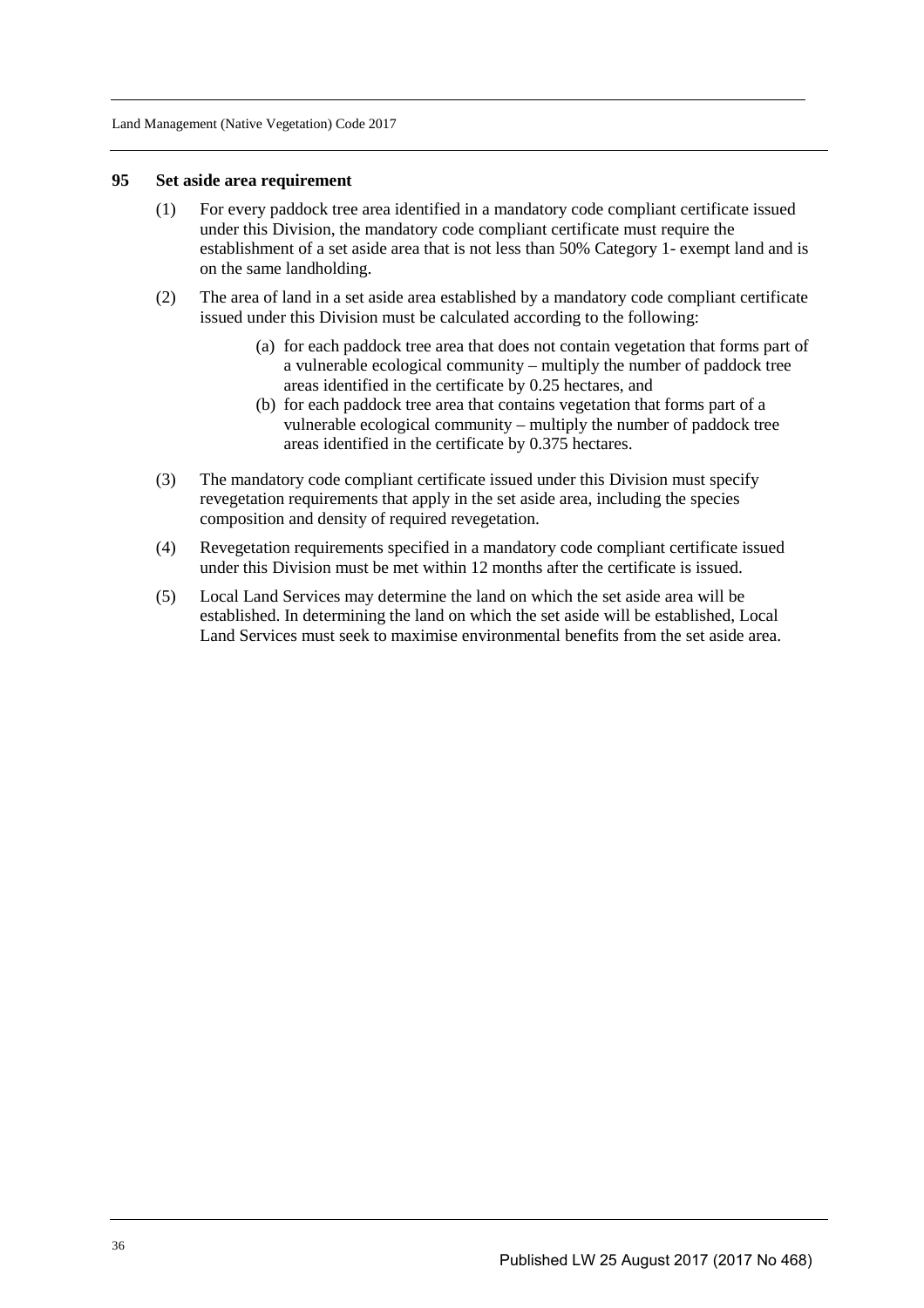## **Division 2 Removing native vegetation from regulated rural areas**

### **96 Permitted clearing of native vegetation**

- (1) This Division authorises clearing native vegetation from Category 2- regulated land in accordance with the conditions in this Division.
- (2) Under this Division, native vegetation may be cleared from a maximum of 25% of the Category 2- regulated land on a landholding.

## **97 Requirements prior to undertaking permitted clearing**

- (1) Clearing of native vegetation may only be carried out under this Division after Local Land Service has issued a mandatory code compliant certificate for the intended clearing.
- (2) Native vegetation may not be cleared from the Category 2- regulated land identified in a mandatory code compliant certificate issued under this Division until Local Land Services has advised the landholder in writing that Local Land Services is satisfied that the landholder has substantially met any set aside area revegetation requirement specified in the mandatory code compliant certificate.

#### **98 Landholding restrictions**

- (1) Clearing of native vegetation is not permitted under this Division on a landholding on which, in the opinion of Local Land Services:
	- (a) Category 2- regulated land comprises less than 10% of the total area of the landholding to which Part 5A of the *Local Land Services Act 2013* applies; or
	- (b) permitted clearing would reduce the proportion of Category 2- regulated land to less than 10% of the total area of the landholding to which Part 5A of the *Local Land Services Act 2013* applies.
- (2) In determining the proportion of Category 2 regulated land for the purpose of subclause (1) (b), the following areas are to be disregarded:
	- (a) any area of Category 2 regulated that has been authorised to be recategorised to Category 1 – exempt land, and
	- (b) any area of Category 2 regulated land that has been designated as Category 2 – regulated land because native vegetation was unlawfully cleared on that area or because the land was subject to a requirement to take remedial action (as specified in section 60I(2)(f) of the Act).
- (3) Clearing of native vegetation is not permitted under this Division on a landholding that is a small holding.
- (4) Clearing of native vegetation is not permitted under this Division on a landholding that is predominately in the Coastal Zone unless Local Land Services is satisfied the primary use of the land is agricultural activities.

### **99 Treatment area restrictions**

- (1) Clearing of native vegetation is not permitted under this Division in a treatment area that is entirely or partly on Category 2- vulnerable regulated land or within the buffer distance from a water body set out in clause 15 of this Code.
- (2) Clearing of native vegetation is not permitted under this Division in a treatment area that is a paddock tree area within the meaning of this Code.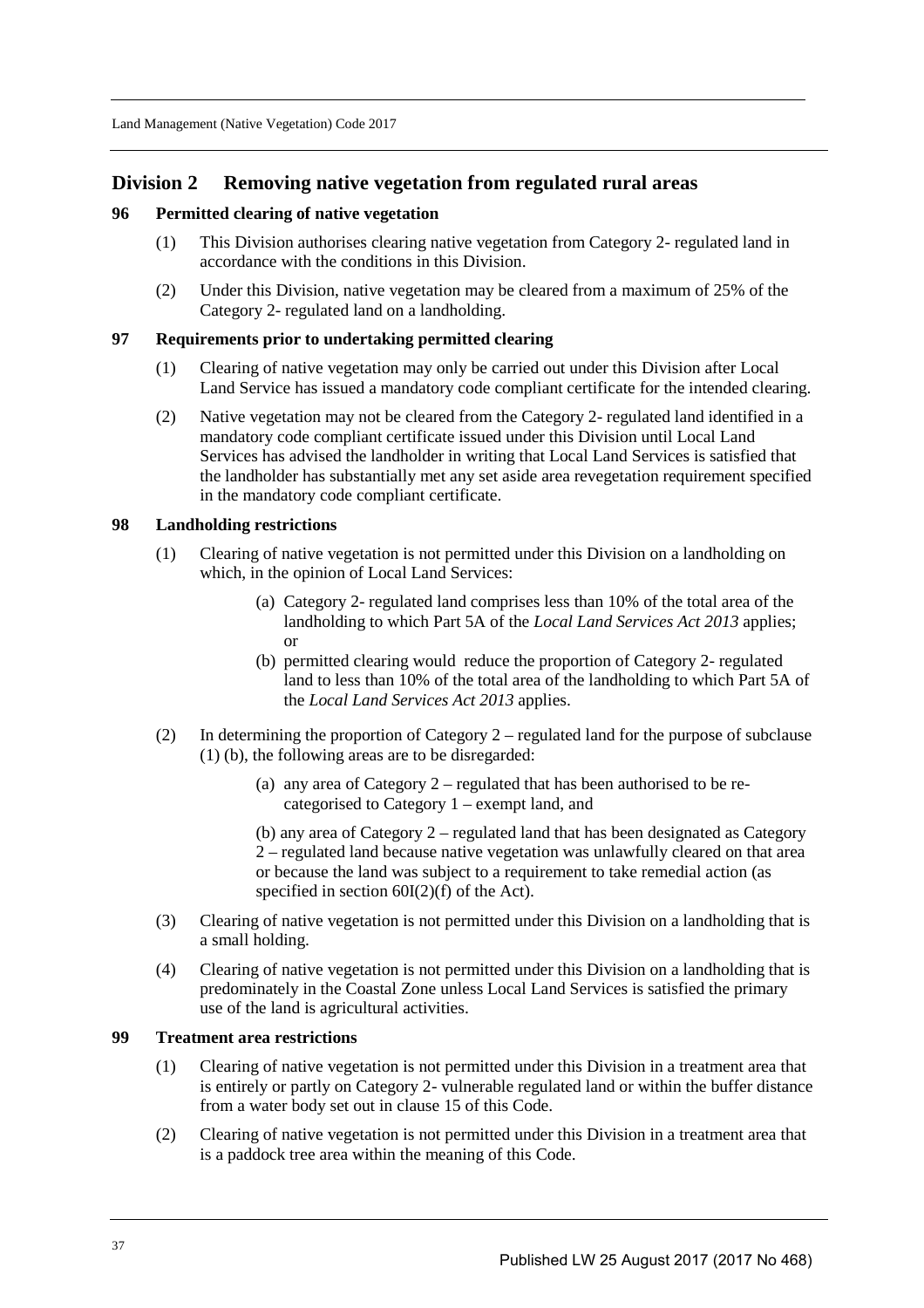- (3) Clearing of native vegetation is not permitted under this Division in a treatment area that contains native vegetation that forms part of an endangered ecological community.
- (4) Clearing of native vegetation is not permitted under this Division in a treatment area that:
	- (a) is in the Central Zone or Coastal Zone; and
	- (b) that contains Crown land within the meaning of the Crown Lands Act 1989; and
	- (c) is reserved or dedicated for the purposes of a travelling stock reserve within the meaning of *Local Land Services Act 2013*.

#### **100 Method and impact conditions**

Nil.

#### **101 Re-categorisation of land**

- (1) Treatment areas identified in a mandatory code compliant certificate issued under this Division are authorised to be re-categorised to Category 1- exempt land.
- (2) Set aside areas established by a mandatory code compliant certificate issued under this Division are authorised to be re-categorised to Category 2- regulated land.

#### **102 Set aside area requirement**

- (1) For every treatment area identified in a mandatory code compliant certificate issued under this Division as an area from which native vegetation may be cleared, the mandatory code compliant certificate must require the establishment of a set aside area that is not less than 50% Category 1- exempt land and is on the same landholding.
- (2) The area of land in a set aside area established by a mandatory code compliant certificate issued under this Division must be calculated according to the following:

on a landholding on which, in the opinion of Local Land Services, Category 2 regulated land comprises 30% or more of the total area of the landholding to which Part 5A of the *Local Land Services Act 2013* applies:

- (i) for each unit area of land in the treatment area that does not contain a vulnerable ecological community, one unit must be established as a set aside area *(1 unit set aside for each unit of non-VEC vegetation cleared)*
- (ii) for each unit area of land in the treatment area that contains a vulnerable ecological community, one and a half unit areas must be established as a set aside area *(1.5 unit areas set aside for each unit of VEC vegetation cleared)*
- (b) on a landholding on which, in the opinion of Local Land Services, Category 2 regulated land comprises less than 30% of the total area of the landholding to which Part 5A of the *Local Land Services Act 2013* applies:
	- (i) for each unit area of land in the treatment area that does not contain a vulnerable ecological community, three unit areas must be established as a set aside area *(3 unit areas set aside for each unit of non-VEC vegetation cleared)*
	- (ii) for each unit area of land in the treatment area that contains a vulnerable ecological community, four and a half unit areas must be established as a set aside area *(4.5 unit areas set aside for each unit of VEC vegetation cleared)*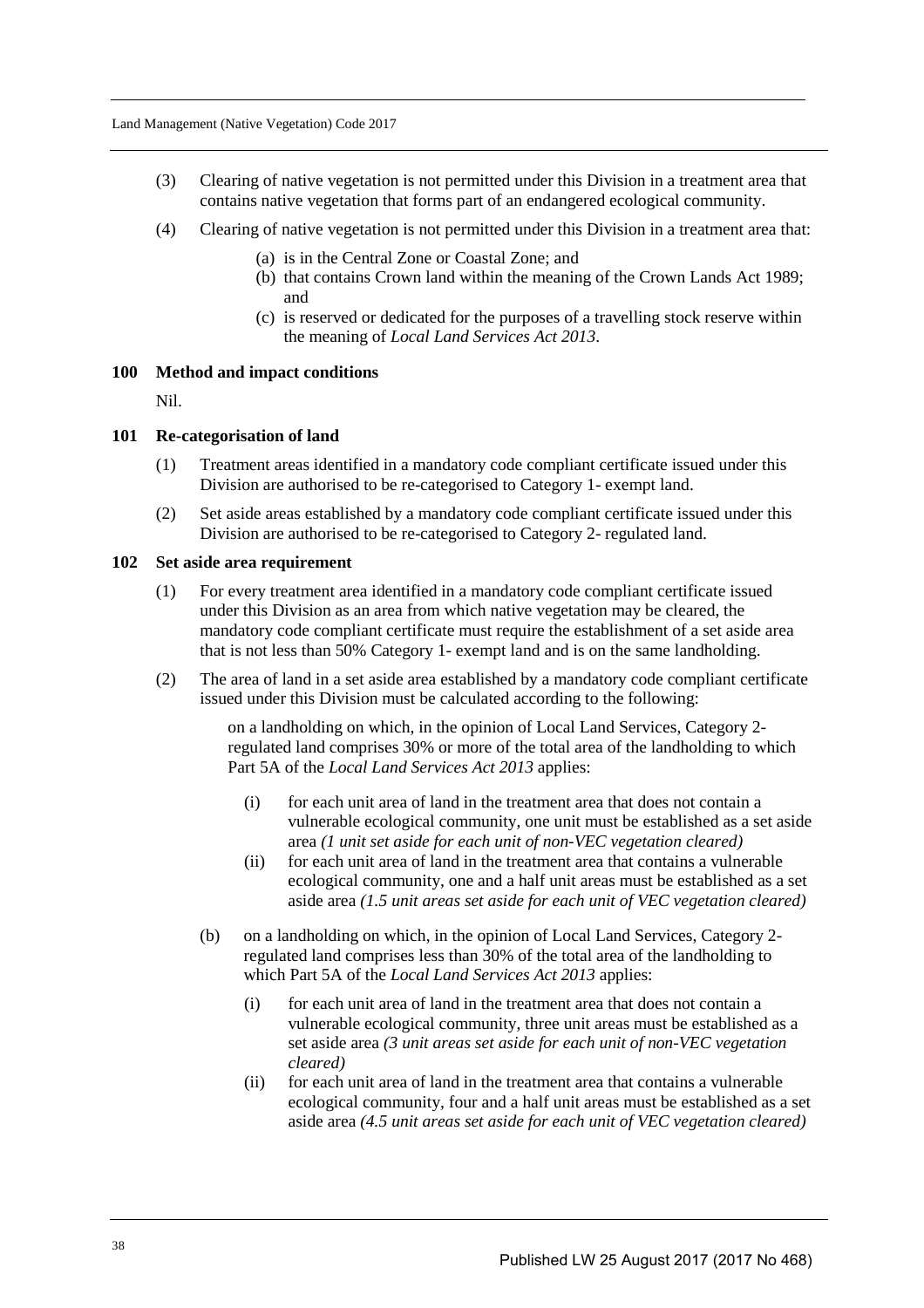- (3) If the proposed clearing will reduce the percentage of category  $2$  regulated land to less than the threshold set out in subclause  $(2)$  (b), then the set aside ratios set out in that paragraph apply to the proportion of proposed clearing below that threshold.
- (4) The mandatory code compliant certificate issued under this Division must specify revegetation requirements that apply in the set aside area, including the species composition and density of required revegetation.
- (5) Revegetation requirements specified in a mandatory code compliant certificate issued under this Division must be met within 12 months after the certificate is issued.
- (6) Local Land Services may determine the land on which the set aside area will be established. In determining the land on which the set aside will be establish, Local Land Services must seek to maximise environmental benefits from the set aside area.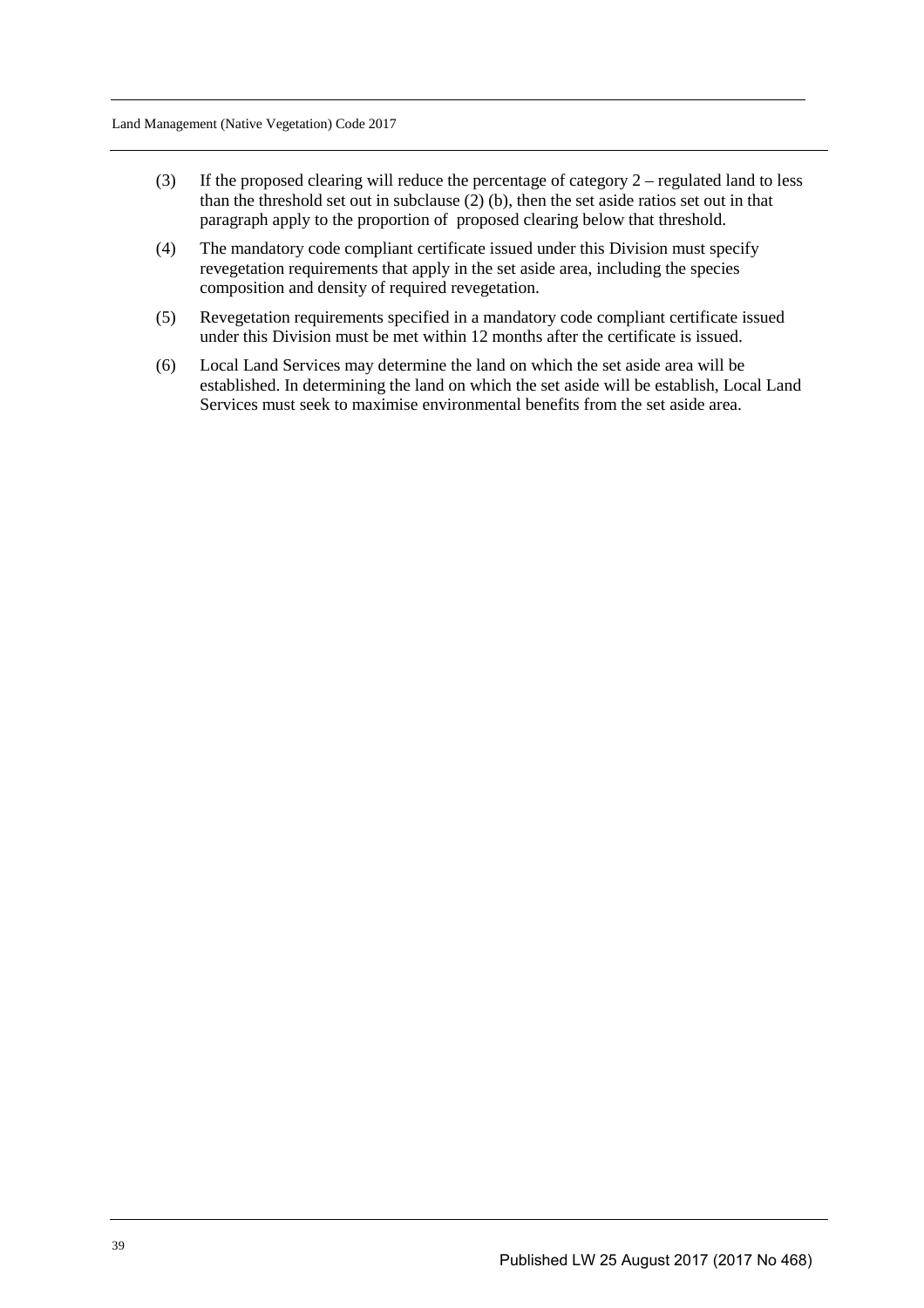# **Schedule 1 Invasive native species list**

"▲" indicates that the species listed in column 1 is as an invasive native species for the Local Land Services Region in column 2.

| Column <sub>1</sub>                                          | $\overline{\mathrm{Column}}$ 2 |                     |                |               |        |             |            |                     |                 |                   |                  |  |  |  |
|--------------------------------------------------------------|--------------------------------|---------------------|----------------|---------------|--------|-------------|------------|---------------------|-----------------|-------------------|------------------|--|--|--|
| <b>Invasive native species</b>                               | <b>Central Tablelands</b>      | <b>Central West</b> | Greater Sydney | <b>Hunter</b> | Murray | North Coast | North West | Northern Tablelands | <b>Riverina</b> | <b>South East</b> | Western          |  |  |  |
| Acacia aneura (mulga)                                        |                                | ▲                   |                |               |        |             | ▲          |                     | ▲               |                   |                  |  |  |  |
| Acacia deanei (Deane's wattle) <sup>1</sup>                  | ▲                              | ▲                   |                |               |        |             | ▲          | ▲                   |                 |                   |                  |  |  |  |
| Acacia excelsa (ironwood)                                    |                                |                     |                |               |        |             |            |                     |                 |                   |                  |  |  |  |
| Acacia homalophylla (yarran)                                 | ▲                              | ▲                   |                |               |        |             | ▲          |                     |                 |                   |                  |  |  |  |
| Acacia mearnsii (black wattle)                               |                                |                     |                |               |        |             |            |                     |                 |                   |                  |  |  |  |
| Acacia paradoxa (kangaroo thorn)                             |                                |                     |                |               |        |             |            |                     |                 |                   |                  |  |  |  |
| Acacia salicina (cooba or native willow)                     |                                |                     |                |               |        |             | ▲          |                     |                 |                   |                  |  |  |  |
| Acacia stenophylla (black wattle or river cooba)             | ▲                              |                     |                |               | ▲      |             |            | ▲                   | ▲               |                   |                  |  |  |  |
| Bursaria spinosa (blackthorn) <sup>2</sup>                   |                                |                     |                |               |        |             |            |                     |                 |                   |                  |  |  |  |
| Callitris endlicheri (black cypress)                         | ▲                              |                     | ▲              | ▲             |        |             |            | ▲                   |                 |                   |                  |  |  |  |
| Callitris glaucophylla (white cypress)                       |                                |                     |                |               |        |             |            |                     |                 |                   |                  |  |  |  |
| Cassinia arcuata (sifton bush)                               |                                |                     | ▲              |               |        |             |            |                     |                 |                   |                  |  |  |  |
| Cassinia laevis (cough bush)                                 |                                | ▲                   |                |               |        |             |            |                     |                 |                   |                  |  |  |  |
| Cassinia quinquefaria                                        | ▲                              |                     |                |               |        |             |            | ▲                   |                 |                   |                  |  |  |  |
| Casuarina cristata (belah)                                   |                                |                     |                |               |        |             |            |                     |                 |                   |                  |  |  |  |
| Dodonaea viscosa subsp angustissima (narrow-leaf<br>hopbush) |                                |                     |                |               |        |             |            | ▲                   |                 |                   |                  |  |  |  |
| Dodonaea viscosa subsp. mucronata                            | ▲                              |                     |                |               |        |             | ▲          |                     |                 |                   |                  |  |  |  |
| Dodonaea viscosa subsp. spatulata (broad-leaf hopbush)       |                                |                     |                |               |        |             |            |                     |                 |                   |                  |  |  |  |
| Eremophila bignoniiflora (eurah)                             | ▲                              |                     |                |               |        |             |            |                     |                 |                   |                  |  |  |  |
| Eremophila bowmanii subsp. bowmanii (silver turkey<br>bush)  |                                |                     |                |               |        |             |            |                     |                 |                   | ▲                |  |  |  |
| Eremophila duttonii (harlequin fuchsia bush)                 |                                |                     |                |               |        |             |            |                     |                 |                   |                  |  |  |  |
| Eremophila gilesii (green turkey-bush)                       |                                |                     |                |               |        |             |            |                     |                 |                   |                  |  |  |  |
| Eremophila longifolia (emu bush)                             | $\blacktriangle$               |                     |                |               |        |             | ▲          |                     | ▲               |                   | $\blacktriangle$ |  |  |  |
| Eremophila maculata (spotted fuchsia)                        |                                |                     |                |               |        |             |            |                     |                 |                   |                  |  |  |  |
| Eremophila mitchellii (budda, false sandalwood)              | ▲                              |                     |                |               |        |             |            |                     | ▲               |                   | ▲                |  |  |  |
| Eremophila sturtii (turpentine)                              |                                |                     |                |               |        |             | ▲          |                     |                 |                   | $\blacktriangle$ |  |  |  |
| Eucalyptus camaldulensis (river red gum)                     | ▲                              |                     |                |               | ▲      |             |            |                     |                 |                   |                  |  |  |  |
| Eucalyptus coolabah (coolibah)                               |                                | ▲                   |                |               |        |             | ▲          |                     |                 |                   | ▲                |  |  |  |
| Eucalyptus intertexta (red box)                              |                                | ▲                   |                |               |        |             |            |                     |                 |                   |                  |  |  |  |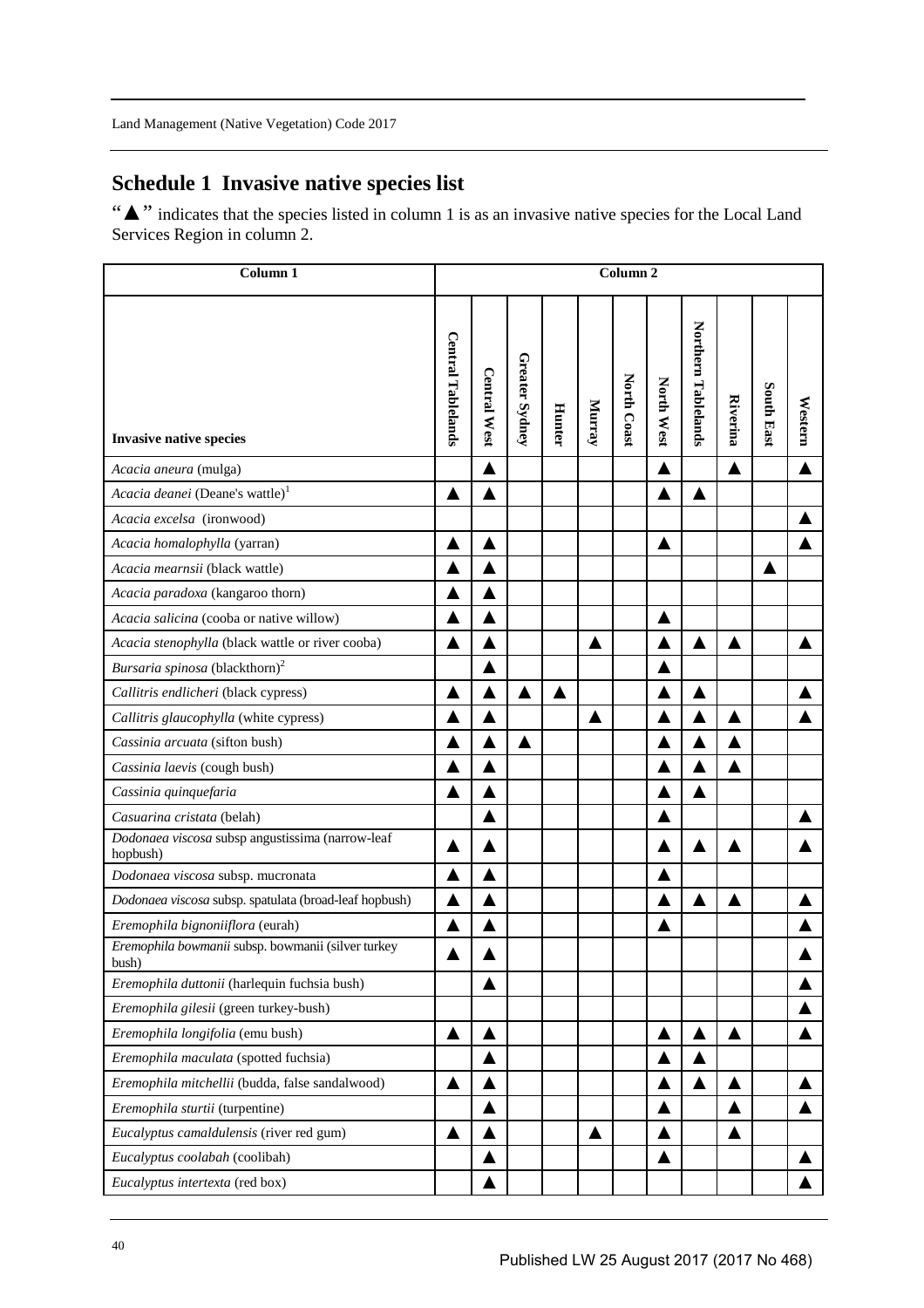| Column <sub>1</sub>                                                                                    | Column <sub>2</sub>       |                     |                |               |        |             |            |                     |                 |                   |         |  |  |  |
|--------------------------------------------------------------------------------------------------------|---------------------------|---------------------|----------------|---------------|--------|-------------|------------|---------------------|-----------------|-------------------|---------|--|--|--|
| <b>Invasive native species</b>                                                                         | <b>Central Tablelands</b> | <b>Central West</b> | Greater Sydney | <b>Hunter</b> | Murray | North Coast | North West | Northern Tablelands | <b>Riverina</b> | <b>South East</b> | Western |  |  |  |
| Eucalyptus largiflorens (black box)                                                                    |                           |                     |                |               |        |             |            |                     |                 |                   |         |  |  |  |
| Eucalyptus populnea subsp. bimbil (bimble box, poplar<br>box)                                          |                           |                     |                |               |        |             |            |                     |                 |                   |         |  |  |  |
| Geijera parviflora (wilga)                                                                             |                           |                     |                |               |        |             | ▲          |                     |                 |                   |         |  |  |  |
| Kunzea ericoides (burgan)                                                                              |                           |                     |                |               |        |             |            |                     |                 |                   |         |  |  |  |
| Kunzea parvifolia (violet kunzea)                                                                      |                           |                     |                |               |        |             |            |                     |                 |                   |         |  |  |  |
| Leptospermum brevipes (grey tea-tree, tea-tree)                                                        |                           |                     |                |               |        |             |            |                     |                 |                   |         |  |  |  |
| Maireana microphylla (eastern cotton bush)                                                             | ▲                         |                     |                |               |        |             |            |                     |                 |                   |         |  |  |  |
| Duma florulenta (syns.: Muehlenbeckia cunninghamii<br>& Muehlenbeckia florulenta (lignum))             |                           |                     |                |               |        |             |            |                     |                 |                   |         |  |  |  |
| Nitraria billardierei (Dillon bush)                                                                    |                           |                     |                |               | Ζ      |             |            |                     |                 |                   |         |  |  |  |
| Olearia elliptica subsp. elliptica (sticky daisy bush,<br>peach bush)                                  |                           |                     |                |               |        |             |            |                     |                 |                   |         |  |  |  |
| Sclerolaena birchii (galvanized burr)                                                                  |                           |                     |                |               |        |             |            |                     |                 |                   |         |  |  |  |
| Sclerolaena muricata (black roly-poly) <sup>3</sup>                                                    |                           | ▲                   |                |               |        |             |            |                     |                 |                   |         |  |  |  |
| Senna artemisioides subsp. X artemisioides (syn.:<br>Senna form taxon 'artemisioides' (silver cassia)) |                           |                     |                |               |        |             |            |                     |                 |                   |         |  |  |  |
| Senna artemisioides subsp. filifolia (syn.: Senna form<br>taxon 'filifolia' (punty bush))              |                           |                     |                |               |        |             |            |                     |                 |                   |         |  |  |  |
| Senna barclayana (pepper-leaf senna)                                                                   |                           |                     |                |               |        |             |            |                     |                 |                   |         |  |  |  |
| Vachellia farnesiana (mimosa)                                                                          |                           |                     |                |               |        |             |            |                     |                 |                   |         |  |  |  |

#### **Notes:**

<sup>1</sup> Acacia deanei (Deane's wattle) includes both subsp. *deanei* and paucijuga.<br><sup>2</sup> Bursaria spinosa (blackthorn) includes both subsp. *spinosa* and *lasiophylla*<br><sup>3</sup> Sclerolaena muricata (black roly-poly) includes all su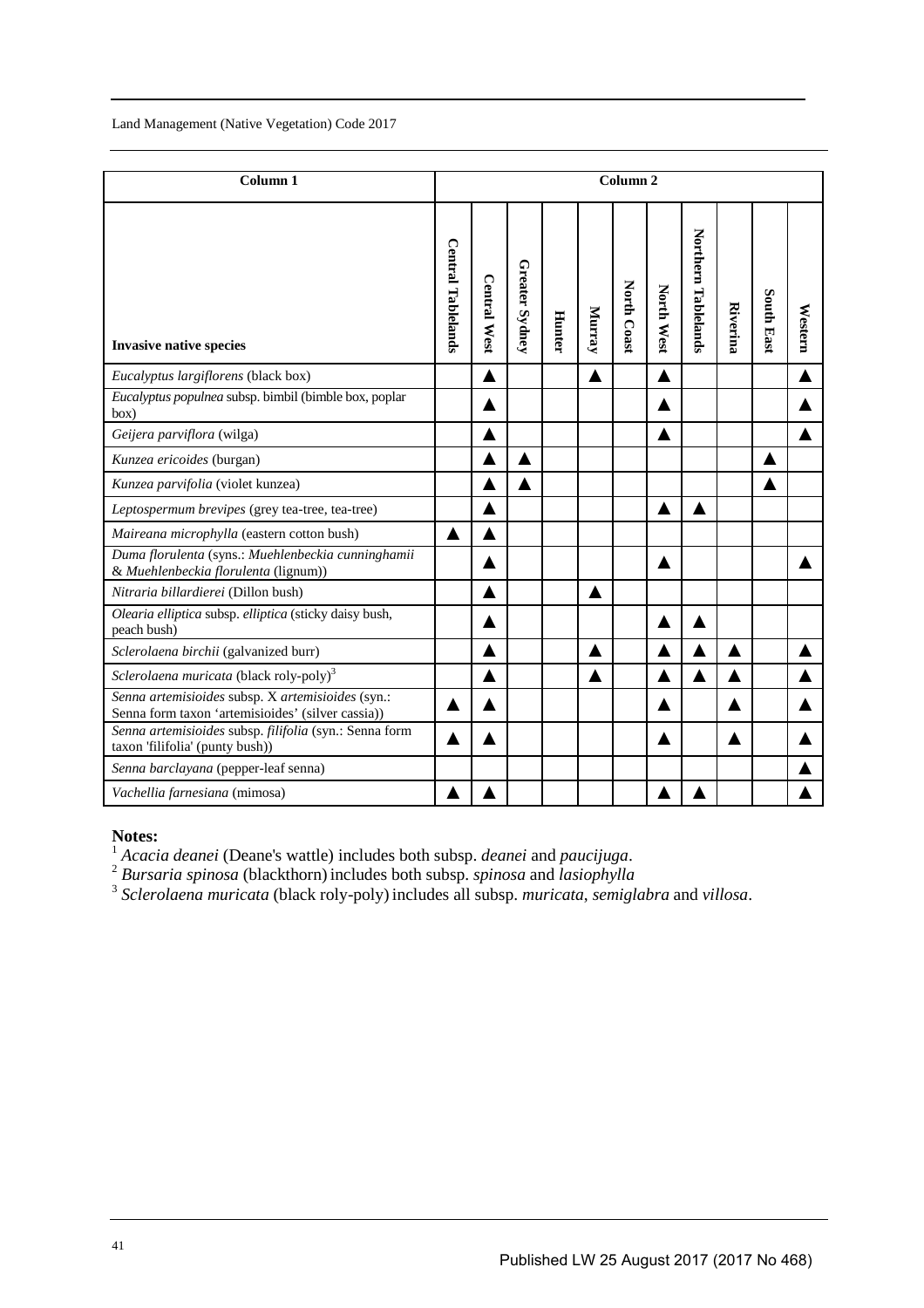# **Schedule 2 Description of Keith vegetation formations**

## **1. Alpine Complex**

Trees are absent or present only as scattered emergent individuals. Vegetation is dominated by plants that tolerate prolonged seasonal burial in snow. The Alpine Complex vegetation formation is restricted to the alpine zone of the southern tableland, above 1600 - 1800 metres elevation.

## **2. Arid Shrublands (Acacia sub-formation)**

Vegetation dominated by drought-tolerant shrubs, predominantly Acacias (i.e. Wattles) in this subformation, and other hard-leaved (sclerophyllous) shrubs up to 5 m tall. Some perennial herbs and abundant ephemeral (i.e. plants with a short life cycle, but with long-lived seed banks that germinate after rain, flooding or fire) grasses and herbs after rain. Widespread on various soils on the western plains where average annual rainfall is less than 500 mm. Vegetation sometimes has abundant hummock grasses (i.e. commonly Spinifex grasses with dome-shaped structures and spreading leaf blades) in the groundcover.

## **3. Arid Shrublands (Chenopod sub-formation)**

Vegetation dominated by drought-tolerant shrubs, predominantly chenopods (such as saltbushes, bluebushes, copperburrs) up to 1.5 m tall. Some perennial herbs and abundant ephemeral (i.e. plants with a short life cycle, but with long-lived seed banks that germinate after rain, flooding or fire) grasses and herbs after rain. Widespread on various soils on the western plains where average annual rainfall is less than 500 mm. Arid Shrublands usually have perennial tussock grasses but never hummock grasses (such as spinifex grasses with dome-shaped structures and spreading leaf blades) in the groundcover.

## **4. Dry Sclerophyll Forests (Shrubby sub-formation)**

Vegetation dominated by trees, usually occurring as forests or rarely as woodlands (rarely  $>$  35 m tall), with an abundance of hard-leaved (sclerophyllous) shrubs in the understorey, but lacking plants that tolerate inundation or waterlogging. Only rarely dominated by 'box' Eucalypts (bark rough and persistent on trunk and larger branches). Groundcover often sparse and typically dominated by sclerophyllous sedges, but may include reasonably continuous swards of grasses. Confined to the coast, tablelands and the western slopes, where average annual rainfall exceeds 500 mm, largely on infertile sandy or loamy soils. The shrubby sub-formation has understories dominated by hard-leaved shrubs but very sparse grass cover.

## **5. Dry Sclerophyll Forests (Shrub/grass sub-formation)**

Vegetation dominated by trees, usually occurring as forests or rarely as woodlands (rarely  $> 35$  m tall), with an abundance of hard-leaved (sclerophyllous) shrubs in the understorey, but lacking plants that tolerate inundation or waterlogging. Only rarely dominated by 'box' Eucalypts (bark rough and persistent on trunk and larger branches). Groundcover often sparse and typically dominated by sclerophyllous sedges, but may include reasonably continuous swards of grasses. Confined to the coast, tablelands and the western slopes, where average annual rainfall exceeds 500 mm, largely on infertile sandy or loamy soils. The shrub/grass sub-formation has understories with a more continuous cover of grasses and herbs but a variable cover of hard-leaved shrubs.

## **6. Forested Wetlands**

Vegetation dominated by trees, usually occurring as forests or woodlands with short to moderately tall trees (rarely > 35 m tall), with an abundance of plant groups in the understorey that are able to tolerate periodic inundation or waterlogging, particularly sedges, rushes or reeds; but lacking in ferns and shrubs with broad, soft leaves. Widespread east and west of the Great Dividing range, but confined to damp, low-lying parts of the coast, or adjacent to rivers, lakes or swamps in the inland.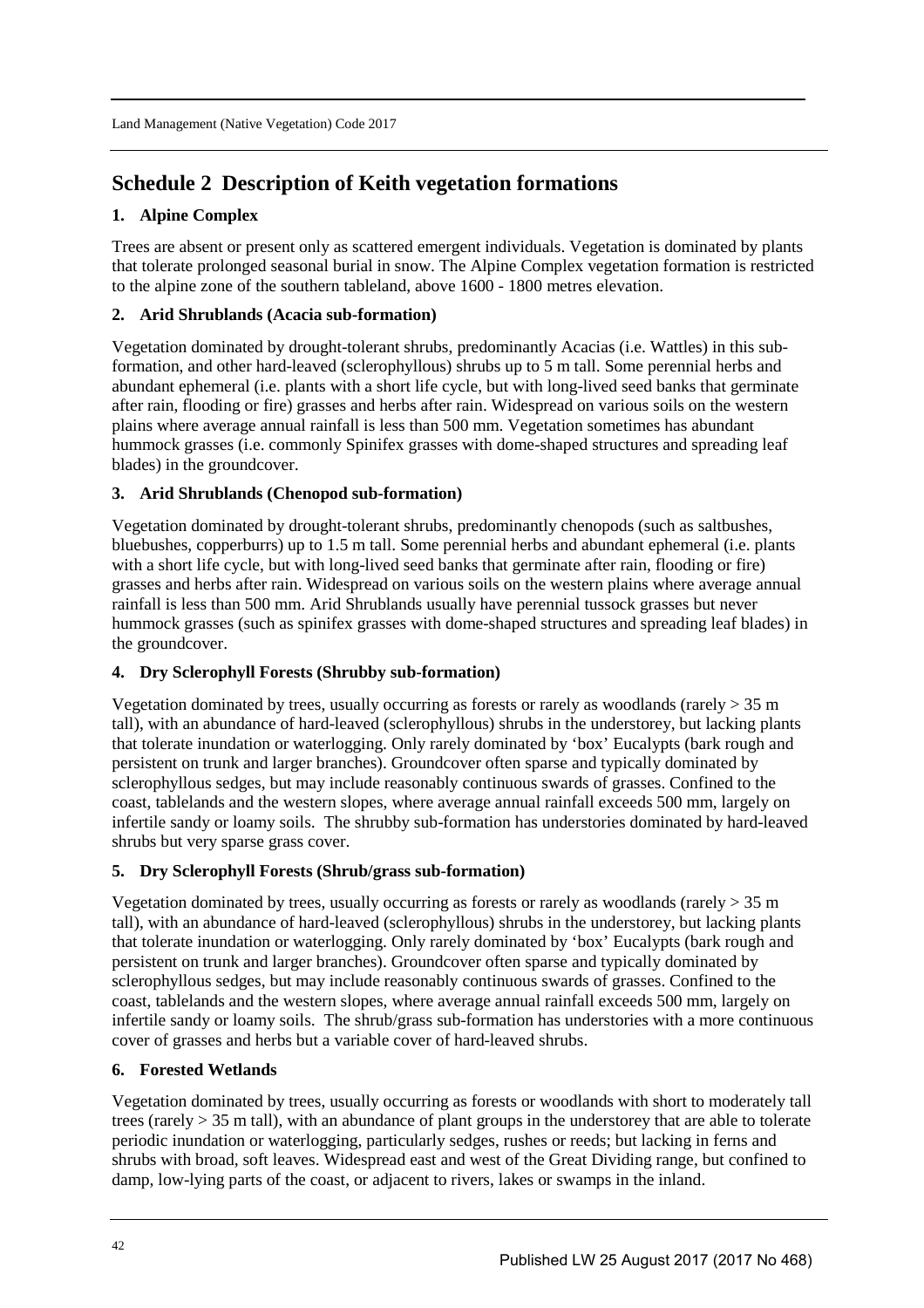## **7. Freshwater Wetlands**

Trees are absent or present only as scattered emergent individuals. Vegetation is dominated by plants that cannot tolerate prolonged seasonal burial in snow and occur in landscapes below 1800 metres elevation. Freshwater Wetlands are dominated by plants that tolerate periodic inundation or waterlogging with fresh water. Vegetation is dominated by emergent sedges, rushes, reeds, grasses or succulent herbs, or in some cases by submerged or floating aquatic herbs. Soils are deep and often black or dark grey with partly decomposed organic matter. Freshwater Wetlands are restricted to swamps with humic or gleyed soils on the coast, tablelands, western slopes and plains.

## **8. Grasslands**

Trees are absent or present only as scattered emergent individuals. Vegetation is dominated by plants that cannot tolerate prolonged seasonal burial in snow and occur in landscapes below 1800 metres elevation. Grasslands contain few (if any) plants that tolerate periodic inundation. Vegetation is dominated by perennial tussock grasses and herbs. Shrubs rarely present. Sometimes sedges but never submerged or floating aquatic herbs. Generally found on clay soils on flat to undulating terrain on the coast, tablelands, western slopes and plains.

## **9. Grassy Woodlands**

Vegetation dominated by trees (typically 15-35 m tall), usually occurring as woodlands or rarely forests that lack an abundance of hard-leaved (sclerophyllous) shrubs in the understorey. 'Box' Eucalypts often dominant in the tree layer. Groundcover is continuous and dominated by perennial tussock grasses and interspersed perennial herbs including orchids and lilies, but few ephemeral herbs and grasses. Shrubs generally sparse and typically not including chenopods (i.e. saltbushes, copperburrs etc), or other drought-tolerant species. Widespread on various soils west of the Great Dividing range, but typically on relatively fertile loams and clay loams on the coastal lowlands, the tablelands and the western slopes, where average annual rainfall exceeds 500 mm.

#### **10. Heathlands**

Trees are absent or present only as scattered emergent individuals. Vegetation is dominated by plants that cannot tolerate prolonged seasonal burial in snow and occur in landscapes below 1800 metres elevation. Heathlands contain few (if any) plants that tolerate periodic inundation. Vegetation is dominated by hard leaved but not drought tolerant shrubs, usually with perennial sedges, herbs and grasses. Perennial tussock grasses are absent or occasional but never dominant. Heathlands are generally restricted to infertile sandy or loamy soils of the coast, tablelands and western plains, where annual rainfall exceeds 800 millimetres per year.

#### **11. Rainforest**

Forests or woodlands not dominated by eucalypts, although these may be present as scattered individuals. Rainforests are dominated by trees with dense canopies touching those of adjacent trees (i.e. a 'closed' canopy), and with horizontally held leaves. Trees and shrubs typically have broad soft leaves. Rainforests primarily occur on the coastal lowlands, islands and escarpments extending to restricted locations on the north-western slopes. Rainforests occur on fertile to moderately fertile soils where average annual rainfall exceeds 1000 millimetres per year.

There are limited occurrences in dry rocky gorges of the escarpment and dry hills of the north-western slopes. Rainforest trees are not tolerant to tidal inundation. The understorey is usually open to dense but never non-existent. Vines often occur in the tree canopies or understorey. Understorey typically includes ferns and herbs.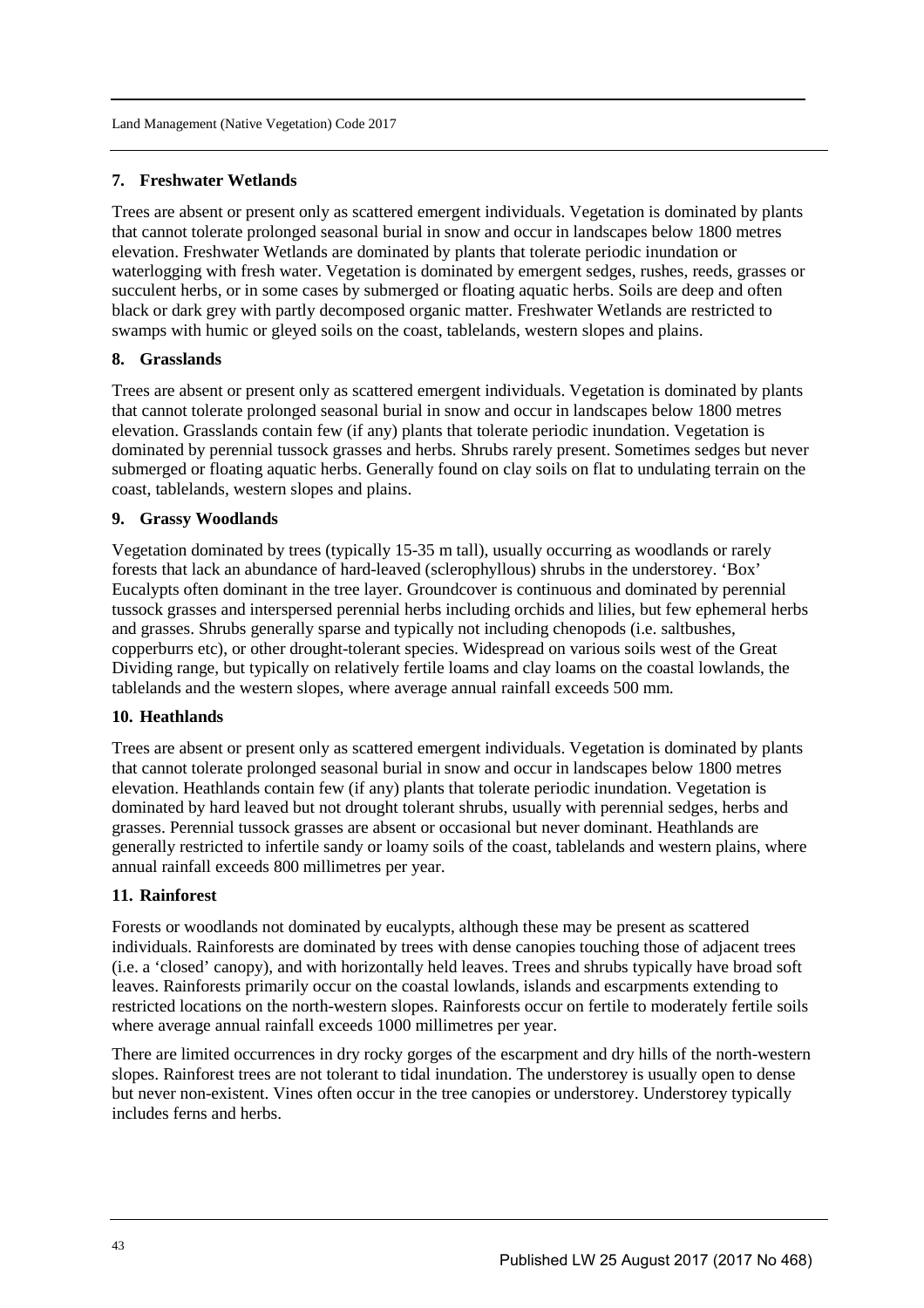## **12. Saline Wetlands**

Forests or woodlands not dominated by eucalypts, although these may be present as scattered individuals. Saline wetlands are dominated by trees with dense canopies touching those of adjacent trees (i.e. a 'closed' canopy), and with horizontally held leaves. Trees and shrubs typically have soft leaves. Saline wetlands primarily occur on the coast where average annual rainfall exceeds 1000 millimetres per year. Trees are tolerant of tidal inundation. The understorey is sparse to non-existent. Saline wetlands are restricted to tidal estuaries along the coast.

#### **13. Semi-arid Woodlands (Grassy sub-formation)**

Vegetation dominated by trees (typically 15-35 m tall), usually occurring as woodlands or open woodlands (i.e. widely-spaced tree canopies) that lack an abundance of hard-leaved (sclerophyllous) shrubs in the understorey. 'Box' Eucalypts often dominant in the tree layer. Groundcover is sparse to continuous, usually with an abundance of ephemeral herbs and grasses apparent after rain and a variable cover of tussock grasses. Drought-tolerant shrubs prominent in the understorey, and often including chenopods. Widespread on a variety of soils west of the Great Dividing Range, particularly the western plains where average annual rainfall does not exceed 500 mm. The grassy sub-formation is found on floodplains occasionally exposed to inundation is often dominated by eucalypts more than 15 m tall and with an understorey predominantly of grasses and/or chenopod shrubs.

## **14. Semi-arid Woodlands (Shrubby sub-formation)**

Vegetation dominated by trees (typically 15-35 m tall), usually occurring as woodlands or open woodlands (i.e. widely-spaced tree canopies) that lack an abundance of hard-leaved (sclerophyllous) shrubs in the understorey. 'Box' Eucalypts often dominant in the tree layer. Groundcover is sparse to continuous, usually with an abundance of ephemeral herbs and grasses apparent after rain and a variable cover of tussock grasses. Drought-tolerant shrubs prominent in the understorey, and often including chenopods. Widespread on a variety of soils west of the Great Dividing Range, particularly the western plains where average annual rainfall does not exceed 500 mm. The shrubby sub-formation is found on peneplains and hills not exposed to floodwaters, is dominated by eucalypts rarely more than 15 m tall and with open understories containing a variety of drought-tolerant shrubs and a variable cover of grasses.

### **15. Wet Sclerophyll Forests (Grassy sub-formation)**

Vegetation dominated by trees (typically >30 m tall), usually occurring as tall forests, forests or woodlands and dominated by straight-trunked Eucalypts. Understorey is dominated by a more continuous cover of grasses and herbs in this sub-formation rather than by shrubs as per the shrubby sub-formation. Largely confined to moderately fertile soils in sheltered locations on the east coast escarpment, where average annual rainfall exceeds 900 mm.

#### **16. Wet Sclerophyll Forests (Shrubby sub-formation)**

Vegetation dominated by trees (typically >30 m tall), usually occurring as tall forests, forests or woodlands and dominated by straight-trunked Eucalypts. Understorey is dominated by soft leaved shrubs but only sparse grass cover. Largely confined to moderately fertile soils in sheltered locations on the east coast escarpment, where average annual rainfall exceeds 900 mm.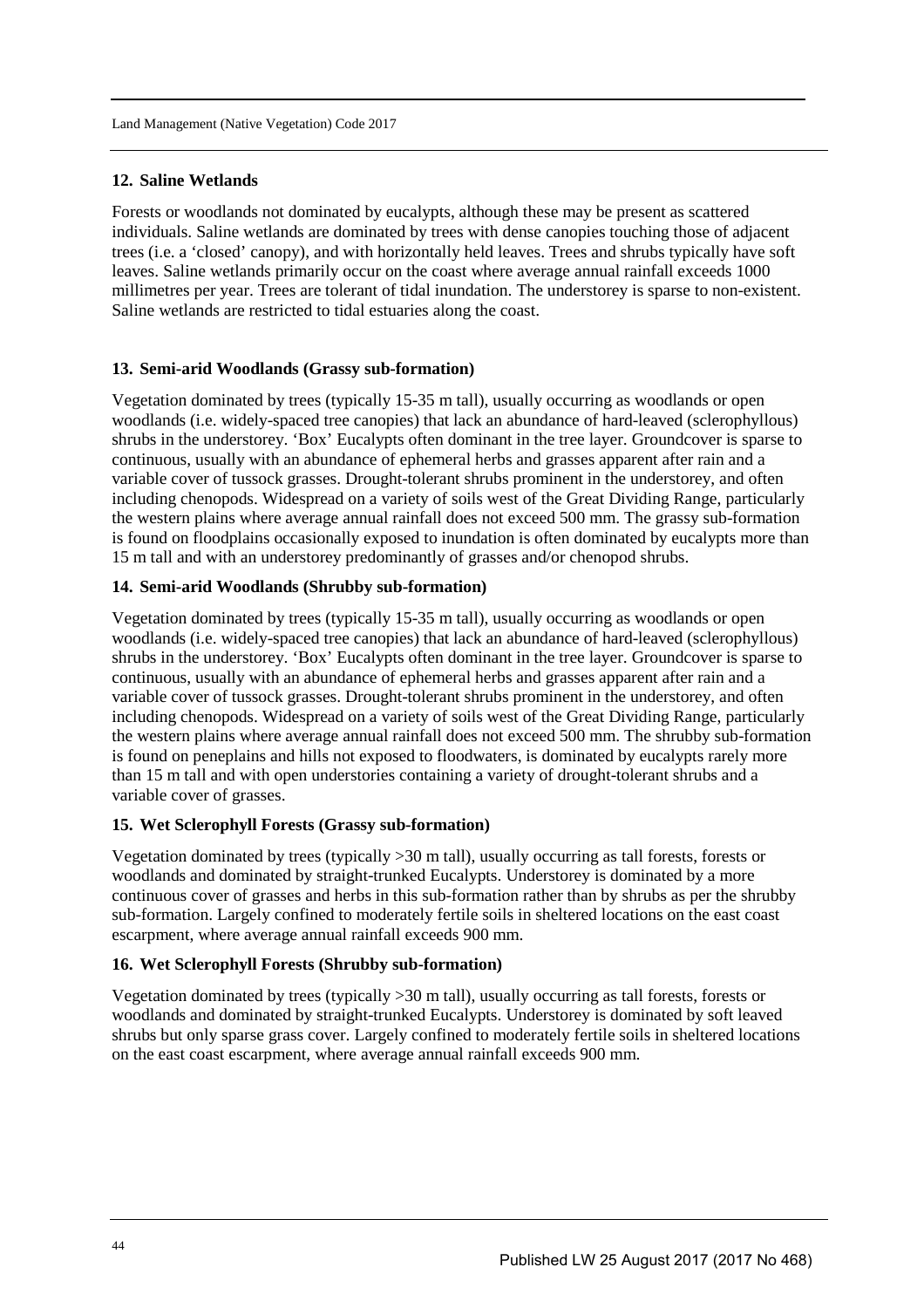## **Schedule 3 Set aside area management strategies and tactics**

## **1 General principles for set aside management**

- (1) Specific set aside area management activities are difficult to prescribe without advanced knowledge of the current condition of native vegetation on set aside areas, historical and current management, and use of set aside areas, and the management action capacity of the landholder. Consequently, the optimal set aside area management activities will come from locally informed choices among the strategies and tactics listed in the table in this Schedule.
- (2) Management actions on set asides are expected to promote vegetation integrity and achieve restoration but where this is not possible or where the management actions required for such an outcome are beyond "reasonable efforts" then management actions are aligned to achieve a rehabilitation outcome.
- (3) Local Land Services will exercise judgement to match what is agreed with the landholder as "reasonable effort" to specific combinations and sequences of management actions that are most likely to deliver optimal restoration outcome(s).
- (4) Choice of management activities to be undertaken on set aside areas should be consistent with the key principles of the national standards for the practice of ecological restoration in Australia (see below).
- (5) Choice of management activities will be easier when clear targets, goals, and objectives for the set aside area area agreed. Where the set aside management target is the reference against which the management actions are directed, the goals refine the target into specific, tractable and measurable components (adaptive management tactics), and objectives are the specific management activities applied on the set aside area.

## **2 Key principles of the national standards for the practice of ecological restoration in Australia**

The national standard for ecological restoration "provides a framework for conceptualising, defining and measuring ecological restoration, particularly at a time of rapid environmental change" through the following six principles:

- (1) Ecological restoration practice is based on an appropriate local indigenous reference ecosystem
- (2) Restoration inputs will be dictated by level of resilience and degradation
- (3) Recovery of ecosystem attributes is facilitated by identifying clear targets, goals, and objectives
- (4) Full recovery is the goal of ecological restoration even if outcomes take long time frames
- (5) Restoration science and practice are synergistic
- (6) Social aspects are critical to successful ecological restoration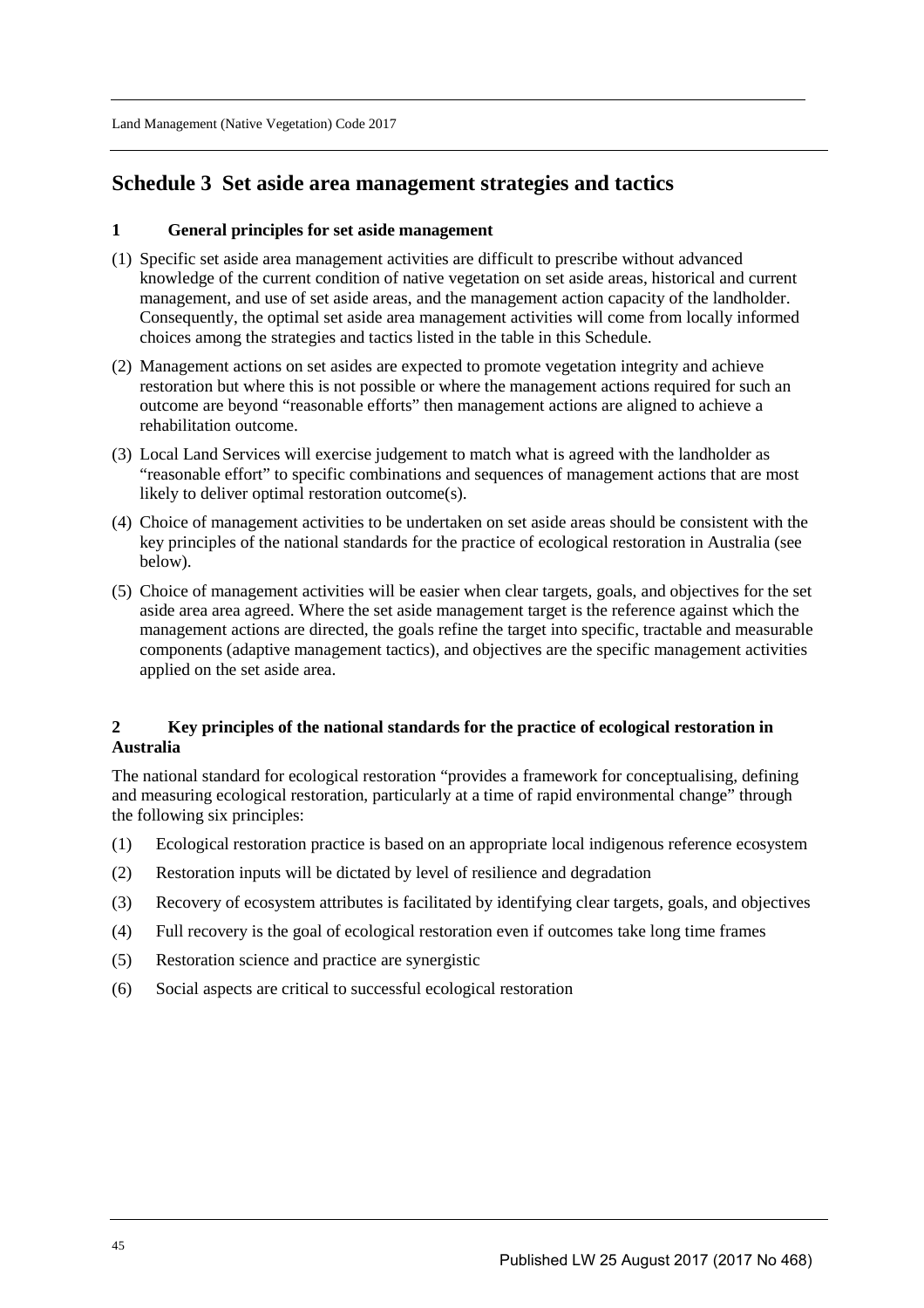| All set aside management actions must be consistent with the strategies and tactics set out in the table |  |
|----------------------------------------------------------------------------------------------------------|--|
| below.                                                                                                   |  |

| <b>Column 1</b>                    | <b>Column 2</b>                  | <b>Column 3</b>                                                                                            |
|------------------------------------|----------------------------------|------------------------------------------------------------------------------------------------------------|
| <b>Strategy</b>                    | <b>Tactic</b>                    | <b>Examples of activities</b>                                                                              |
|                                    | Fire management                  | Ecological burning appropriate to PCTs in set-aside                                                        |
|                                    |                                  | Construction of firebreaks to manage wildfire                                                              |
|                                    |                                  | Plant fire resistant vegetation                                                                            |
|                                    | Manage total grazing<br>pressure | Change intensity, frequency and type of grazing through,<br>for example, stock rotation                    |
|                                    |                                  | Fence construction                                                                                         |
| <b>Manage</b><br>disturbance       |                                  | Manage/remove water sources                                                                                |
|                                    |                                  | Irrigation                                                                                                 |
|                                    | Water management                 | Install in-stream barriers and sediment traps                                                              |
|                                    |                                  | Encourage natural inundation                                                                               |
|                                    | Reduce physical<br>disturbance   | Change land management practices in adjacent paddocks,<br>for example, tillage management or herbicide use |
|                                    |                                  | Remodel topography through soil conservation works                                                         |
|                                    |                                  | Manage vehicle and people access                                                                           |
|                                    | Control weed impacts             | Chemical spraying                                                                                          |
|                                    |                                  | Mechanical weed removal                                                                                    |
|                                    | Control pest impacts             | Reduce numbers of feral or overabundant native<br>herbivores                                               |
| <b>Mitigate</b>                    |                                  | Reduce numbers of exotic predators (wild dogs, foxes<br>and cats)                                          |
| external<br>degradation<br>drivers | Nutrient control                 | Alter fertilizer application rates and method of delivery<br>on and around set-aside                       |
|                                    |                                  | Manage effluent disposal                                                                                   |
|                                    |                                  | Manage stock access to water bodies                                                                        |
|                                    |                                  | Apply soil amendments for nutrient absorption and<br>exchange                                              |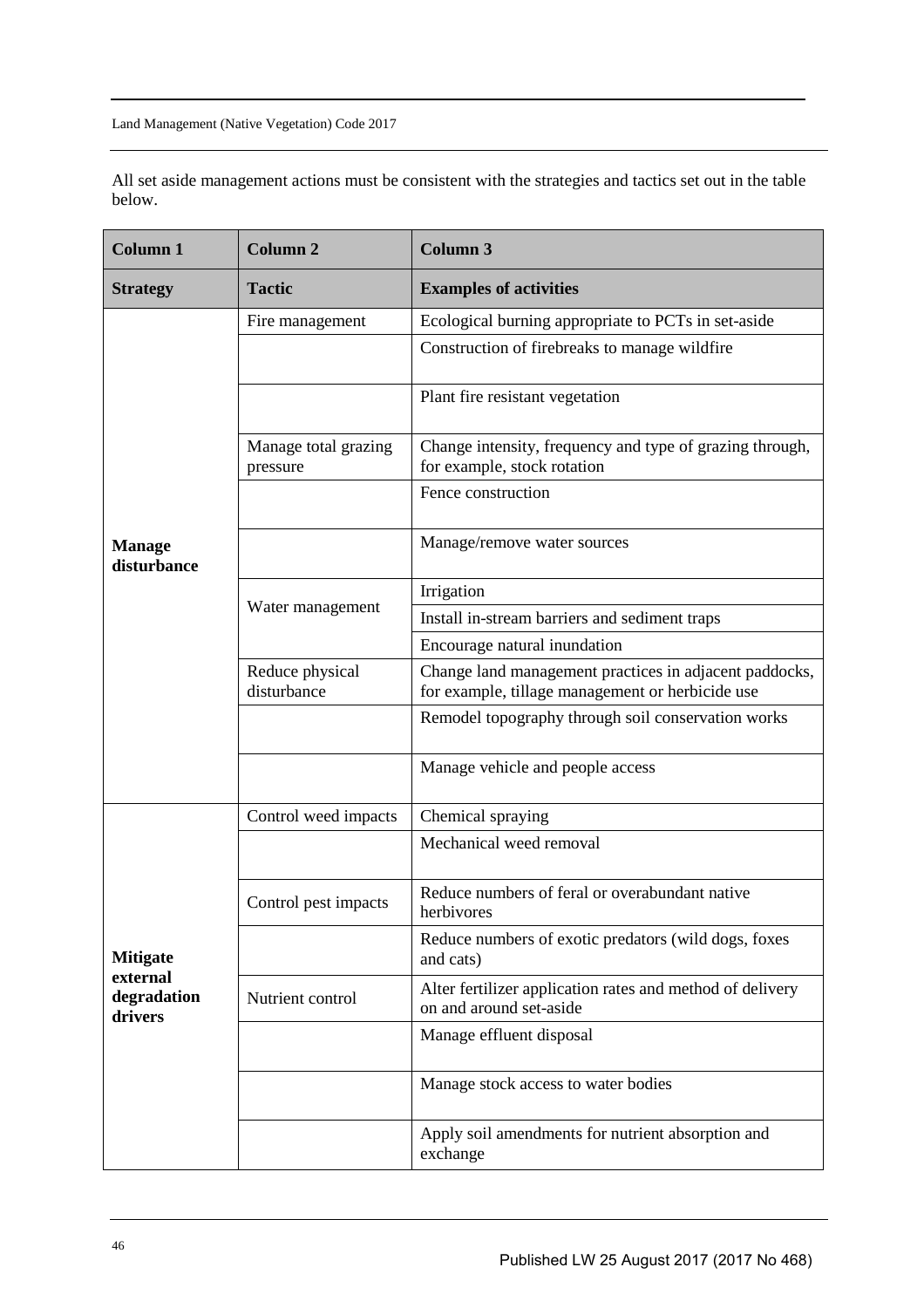|                                 | Planting            | Planting of tube stock                                                          |
|---------------------------------|---------------------|---------------------------------------------------------------------------------|
|                                 |                     | Broadcast or direct drill seeding                                               |
|                                 |                     | Enrichment planting                                                             |
|                                 | Thinning            | Selective removal of individual plants by mechanical or<br>chemical application |
| <b>Active</b><br>rehabilitation |                     | Removal of all plants in small patches                                          |
|                                 | Habitat enhancement | Install nest or hollow boxes                                                    |
|                                 |                     | Relocate large woody debris                                                     |
|                                 |                     | Add or encourage pollinators                                                    |
|                                 | Reintroductions     | Reintroduce key animal or plant species                                         |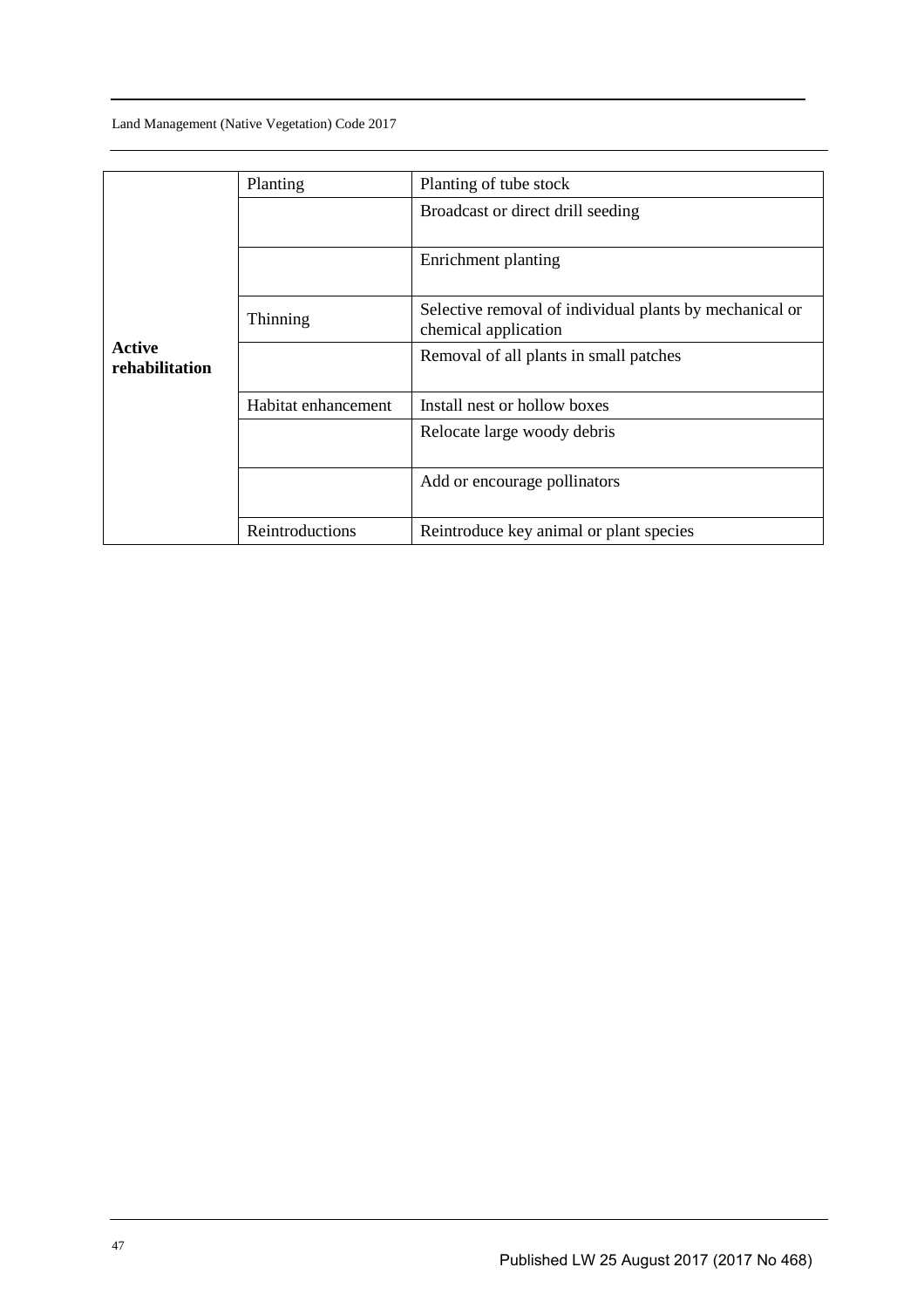|                              | Percentage of the area of the landholding to which Part 5A of the LLS Act applies that is Category 2 land<br>which can be cleared under Division 4 (to the nearest measure provided) |              |              |              |              |              |              |              |              |             |            |            |            |            |            |            |            |            |            |            |            |            |            |
|------------------------------|--------------------------------------------------------------------------------------------------------------------------------------------------------------------------------------|--------------|--------------|--------------|--------------|--------------|--------------|--------------|--------------|-------------|------------|------------|------------|------------|------------|------------|------------|------------|------------|------------|------------|------------|------------|
|                              |                                                                                                                                                                                      |              |              |              |              |              |              |              |              |             |            |            |            |            |            |            |            |            |            |            |            |            |            |
|                              |                                                                                                                                                                                      | 11           | 12           | 13           | 14           | 15           | 20           | 25           | 30           | 35          | 40         | 45         | 50         | 55         | 60         | 65         | 70         | 75         | 80         | 85         | 90         | 95         | 100        |
|                              | 50                                                                                                                                                                                   | 0.5          | 1.0          | 1.3          | 1.4          | 1.5          | 2.5          | 3.0          | 3.8          | 4.4         | 5          | 6          | 8          | 9          | 10         | 11         | 12         | 13         | 13         | 14         | 15         | <b>16</b>  | $17$       |
|                              | 100                                                                                                                                                                                  | 1.0          | 2.0          | 2.6          | 2.8          | 3.0          | 5.0          | 6.0          | 7.5          | 8.8         | 10         | 13         | 15         | 18         | 20         | 22         | 23         | 25         | 27         | 28         | 30         | 32         | 33         |
|                              | 150                                                                                                                                                                                  | 1.5          | 3.0          | 3.9          | 4.2          | 4.5          | 7.5          | 9.0          | 11.3         | 13.1        | 15         | 19         | 23         | 26         | 30         | 33         | 35         | 38         | 40         | 43         | 45         | 48         | 50         |
|                              | 200                                                                                                                                                                                  | 2.0          | 4.0          | 5.2          | 5.6          | 6.0          | 10.0         | 12.0         | 15.0         | 17.5        | 20         | 25         | 30         | 35         | 40         | 43         | 47         | 50         | 53         | 57         | 60         | 63         | 67         |
|                              | 250                                                                                                                                                                                  | 2.5          | 5.0          | 6.5          | 7.0          | 7.5          | 12.5         | 15.0         | 18.8         | 21.9        | 25         | 31         | 38         | 44         | 50         | 54         | 58         | 63         | 67         | 71         | 75         | 79         | 83         |
|                              | 300                                                                                                                                                                                  | 3.0          | 6.0          | 7.8          | 8.4          | 9.0          | 15.0         | 18.0         | 22.5         | 26.3        | 30         | 38         | 45         | 53         | 60         | 65         | 70         | 75         | 80         | 85         | 90         | 95         | 100        |
|                              | 400                                                                                                                                                                                  | 4.0          | 8.0          | 10.4         | 11.2         | 12.0         | 20.0         | 24.0         | 30.0         | 35.0        | 40         | 50         | 60         | 70         | 80         | 87         | 93         | 100        | 100        | 100        | 100        | 100        | 100        |
|                              | 500                                                                                                                                                                                  | 5.0          | 10.0         | 13.0         | 14.0         | 15.0         | 25.0         | 30.0         | 37.5         | 43.8        | 50         | 63         | 75         | 88         | 100        | 100        | 100        | 100        | 100        | 100        | 100        | 100        | 100        |
|                              | 600                                                                                                                                                                                  | 6.0          | 12.0         | 15.6         | 16.8         | 18.0         | 30.0         | 36.0         | 45.0         | 52.5        | 60         | 75         | 90         | 100        | 100        | 100        | 100        | 100        | 100        | 100        | 100        | 100        | 100        |
|                              | 700                                                                                                                                                                                  | 7.0          | 14.0         | 18.2         | 19.6         | 21.0         | 35.0         | 42.0         | 52.5         | 61.3        | 70         | 88         | 100        | 100        | 100        | 100        | 100        | 100        | 100        | 100        | 100        | 100        | 100        |
|                              | 800                                                                                                                                                                                  | 8.0          | 16.0         | 20.8         | 22.4         | 24.0         | 40.0         | 48.0         | 60.0         | 70.0        | 80         | 100        | 100        | 100        | 100        | 100        | 100        | 100        | 100        | 100        | 100        | 100        | 100        |
|                              | 900                                                                                                                                                                                  | 9.0          | 18.0         | 23.4         | 25.2         | 27.0         | 45.0         | 54.0         | 67.5         | 78.8        | 90         | 100        | 100        | 100        | 100        | 100        | 100        | 100        | 100        | 100        | 100        | 100        | 100        |
| applies                      | 1,000                                                                                                                                                                                | 10.0<br>12.5 | 20.0<br>25.0 | 26.0<br>32.5 | 28.0<br>35.0 | 30.0<br>37.5 | 50.0<br>62.5 | 60.0<br>75.0 | 75.0<br>93.8 | 87.5<br>100 | 100<br>100 | 100<br>100 | 100<br>100 | 100<br>100 | 100<br>100 | 100<br>100 | 100<br>100 | 100<br>100 | 100        | 100<br>100 | 100<br>100 | 100<br>100 | 100<br>104 |
|                              | 1,250<br>1,500                                                                                                                                                                       | 15.0         | 30.0         | 39.0         | 42.0         | 45.0         | 75.0         | 90.0         | 100          | 100         | 100        | 100        | 100        | 100        | 100        | 100        | 100        | 100        | 100<br>100 | 106        | 113        | 119        | 125        |
| Act                          | 1,750                                                                                                                                                                                | 17.5         | 35.0         | 45.5         | 49.0         | 52.5         | 87.5         | 100          | 100          | 100         | 100        | 100        | 100        | 100        | 100        | 100        | 102        | 109        | 117        | 124        | 131        | 139        | 146        |
|                              | 2,000                                                                                                                                                                                | 20.0         | 40.0         | 52.0         | 56.0         | 60.0         | 100          | 100          | 100          | 100         | 100        | 100        | 100        | 100        | 100        | 108        | 117        | 125        | 133        | 142        | 150        | 158        | 167        |
| <b>STT</b>                   | 2,250                                                                                                                                                                                | 22.5         | 45.0         | 58.5         | 63.0         | 67.5         | 100          | 100          | 100          | 100         | 100        | 100        | 100        | 100        | 113        | 122        | 131        | 141        | 150        | 159        | 169        | 178        | 188        |
| $\mathbf \omega$             | 2,500                                                                                                                                                                                | 25.0         | 50.0         | 65.0         | 70.0         | 75.0         | 100          | 100          | 100          | 100         | 100        | 100        | 100        | 109        | 125        | 135        | 146        | 156        | 167        | 177        | 188        | 198        | 208        |
| of the                       | 2,750                                                                                                                                                                                | 27.5         | 55.0         | 71.5         | 77.0         | 82.5         | 100          | 100          | 100          | 100         | 100        | 100        | 103        | 120        | 138        | 149        | 160        | 172        | 183        | 195        | 206        | 218        | 229        |
| provided)                    | 3,000                                                                                                                                                                                | 30.0         | 60.0         | 78.0         | 84.0         | 90.0         | 100          | 100          | 100          | 100         | 100        | 100        | 113        | 131        | 150        | 163        | 175        | 188        | 200        | 213        | 225        | 238        | 250        |
| 5A                           | 3,500                                                                                                                                                                                | 35.0         | 70.0         | 91.0         | 98.0         | 100          | 100          | 100          | 100          | 100         | 100        | 109        | 131        | 153        | 175        | 190        | 204        | 219        | 233        | 248        | 263        | 277        | 292        |
| to which Part                | 4,000                                                                                                                                                                                | 40.0         | 80.0         | 100          | 100          | 100          | 100          | 100          | 100          | 100         | 100        | 125        | 150        | 175        | 200        | 217        | 233        | 250        | 267        | 283        | 300        | 317        | 333        |
|                              | 4,500                                                                                                                                                                                | 45.0         | 90.0         | 100          | 100          | 100          | 100          | 100          | 100          | 100         | 113        | 141        | 169        | 197        | 225        | 244        | 263        | 281        | 300        | 319        | 338        | 356        | 375        |
| measure                      | 5,000                                                                                                                                                                                | 50.0         | 100          | 100          | 100          | 100          | 100          | 100          | 100          | 109         | 125        | 156        | 188        | 219        | 250        | 271        | 292        | 313        | 333        | 354        | 375        | 396        | 417        |
|                              | 5,500                                                                                                                                                                                | 55.0         | 100          | 100          | 100          | 100          | 100          | 100          | 103          | 120         | 138        | 172        | 206        | 241        | 275        | 298        | 321        | 344        | 367        | 390        | 413        | 435        | 458        |
| $\overline{5}$               | 6,000                                                                                                                                                                                | 60.0         | 100          | 100          | 100          | 100          | 100          | 100          | 113          | 131         | 150        | 188        | 225        | 263        | 300        | 325        | 350        | 375        | 400        | 425        | 450        | 475        | 500        |
|                              | 6,500                                                                                                                                                                                | 65.0         | 100          | 100          | 100          | 100          | 100          | 100          | 122          | 142         | 163        | 203        | 244        | 284        | 325        | 352        | 379        | 406        | 433        | 460        | 488        | 515        | 542        |
| neare<br>(hectares)          | 7,000                                                                                                                                                                                | 70.0         | 100          | 100          | 100          | 100          | 100          | 105          | 131          | 153         | 175        | 219        | 263        | 306        | 350        | 379        | 408        | 438        | 467        | 496        | 525        | 554        | 583        |
| the                          | 7,500                                                                                                                                                                                | 75.0         | 100          | 100          | 100          | 100          | 100          | 113          | 141          | 164         | 188        | 234        | 281        | 328        | 375        | 406        | 438        | 469        | 500        | 531        | 563        | 594        | 625        |
|                              | 8,000                                                                                                                                                                                | 80.0         | 100          | 100          | 100          | 100          | 100          | 120          | 150          | 175         | 200        | 250        | 300        | 350        | 400        | 433        | 467        | 500        | 533        | 567        | 600        | 625        | 625        |
| $_{\rm (to)}$<br>landholding | 8,500                                                                                                                                                                                | 85.0         | 100          | 100          | 100          | 100          | 106          | 128          | 159          | 186         | 213        | 266        | 319        | 372        | 425        | 460        | 496        | 531        | 567        | 602        | 625        | 625        | 625        |
|                              | 9,000                                                                                                                                                                                | 90.0         | 100          | 100          | 100          | 100          | 113          | 135          | 169          | 197         | 225        | 281        | 338        | 394        | 450        | 488        | 525        | 563        | 600        | 625        | 625        | 625        | 625        |
|                              | 9,500                                                                                                                                                                                | 95.0         | 100          | 100          | 100          | 100          | 119          | 143          | 178          | 208         | 238        | 297        | 356        | 416        | 475        | 515        | 554        | 594        | 625        | 625        | 625        | 625        | 625        |
|                              | 10,000                                                                                                                                                                               | 100          | 100          | 100          | 100          | 100          | 125          | 150          | 188          | 219         | 250        | 313        | 375        | 438        | 500        | 542        | 583        | 625        | 625        | 625        | 625        | 625        | 625        |
|                              | 11,000                                                                                                                                                                               | 100          | 100          | 100          | 100          | 100          | 138          | 165          | 206          | 241         | 275        | 344        | 413        | 481        | 550        | 596        | 625        | 625        | 625        | 625        | 625        | 625        | 625        |
| ្រ                           | 12,000                                                                                                                                                                               | 100          | 100          | 100          | 100          | 100          | 150          | 180          | 225          | 263         | 300        | 375        | 450        | 525        | 600        | 625        | 625        | 625        | 625        | 625        | 625        | 625        | 625        |
| Area                         | 13,000                                                                                                                                                                               | 100          | <b>100</b>   | 100          | 100          | 100          | 163          | 195          | 244          | 284         | 325        | 406        | 488        | 569        | 625        | 625        | 625        | 625        | 625        | 625        | 625        | 625        | 625        |
|                              | 14,000                                                                                                                                                                               | 100          | <b>100</b>   | 100          | 100          | 105          | 175          | 210          | 263          | 306         | 350        | 438        | 525        | 613        | 625        | 625        | 625        | 625        | 625        | 625        | 625        | 625        | 625        |
|                              | 15,000                                                                                                                                                                               | 100          | 100          | 100          | 105          | 113          | 188          | 225          | 281          | 328         | 375        | 469        | 563        | 625        | 625        | 625        | 625        | 625        | 625        | 625        | 625        | 625        | 625        |
|                              | 16,000<br>17,000                                                                                                                                                                     | 100<br>100   | 100<br>102   | 104<br>111   | 112<br>119   | 120<br>128   | 200<br>213   | 240<br>255   | 300<br>319   | 350<br>372  | 400<br>425 | 500        | 600<br>625 | 625<br>625 | 625<br>625 | 625<br>625 | 625        | 625<br>625 | 625<br>625 | 625<br>625 | 625<br>625 | 625        | 625<br>625 |
|                              | 18,000                                                                                                                                                                               | 100          | 108          | 117          | 126          | 135          | 225          | 270          | 338          | 394         | 450        | 531<br>563 | 625        | 625        | 625        | 625        | 625<br>625 | 625        | 625        | 625        | 625        | 625<br>625 | 625        |
|                              | 19,000                                                                                                                                                                               | 105          | 114          | 124          | 133          | 143          | 238          | 285          | 356          | 416         | 475        | 594        | 625        | 625        | 625        | 625        | 625        | 625        | 625        | 625        | 625        | 625        | 625        |
|                              | 20,000                                                                                                                                                                               | 110          | 120          | 130          | 140          | 150          | 250          | 300          | 375          | 438         | 500        | 625        | 625        | 625        | 625        | 625        | 625        | 625        | 625        | 625        | 625        | 625        | 625        |
|                              | 25,000                                                                                                                                                                               | 138          | 150          | 163          | 175          | 188          | 313          | 375          | 469          | 547         | 625        | 625        | 625        | 625        | 625        | 625        | 625        | 625        | 625        | 625        | 625        | 625        | 625        |

| 30,000 | 165 | 180 | 195 | 210 | 225 | 375 | 450 | 563 | 625 | 625 | 625 | 625 | 625 | 625 | 625 | 625 | 625 | 625 | 625 | 625   | 625   | 625 |
|--------|-----|-----|-----|-----|-----|-----|-----|-----|-----|-----|-----|-----|-----|-----|-----|-----|-----|-----|-----|-------|-------|-----|
| 35,000 | 193 | 210 | 228 | 245 | 263 | 438 | 525 | 625 | 625 | 625 | 625 | 625 | 625 | 625 | 625 | 625 | 625 | 625 | 625 | 625   | $625$ | 625 |
| 40.000 | 220 | 240 | 260 | 280 | 300 | 500 | 600 | 625 | 625 | 625 | 625 | 625 | 625 | 625 | 625 | 625 | 625 | 625 | 625 | 625   | 625   | 625 |
| 45.000 | 248 | 270 | 293 | 315 | 338 | 563 | 625 | 625 | 625 | 625 | 625 | 625 | 625 | 625 | 625 | 625 | 625 | 625 | 625 | 625 I | 625   | 625 |
| 50.000 | 275 | 300 | 325 | 350 | 375 | 625 | 625 | 625 | 625 | 625 | 625 | 625 | 625 | 625 | 625 | 625 | 625 | 625 | 625 | 625   | 625   | 625 |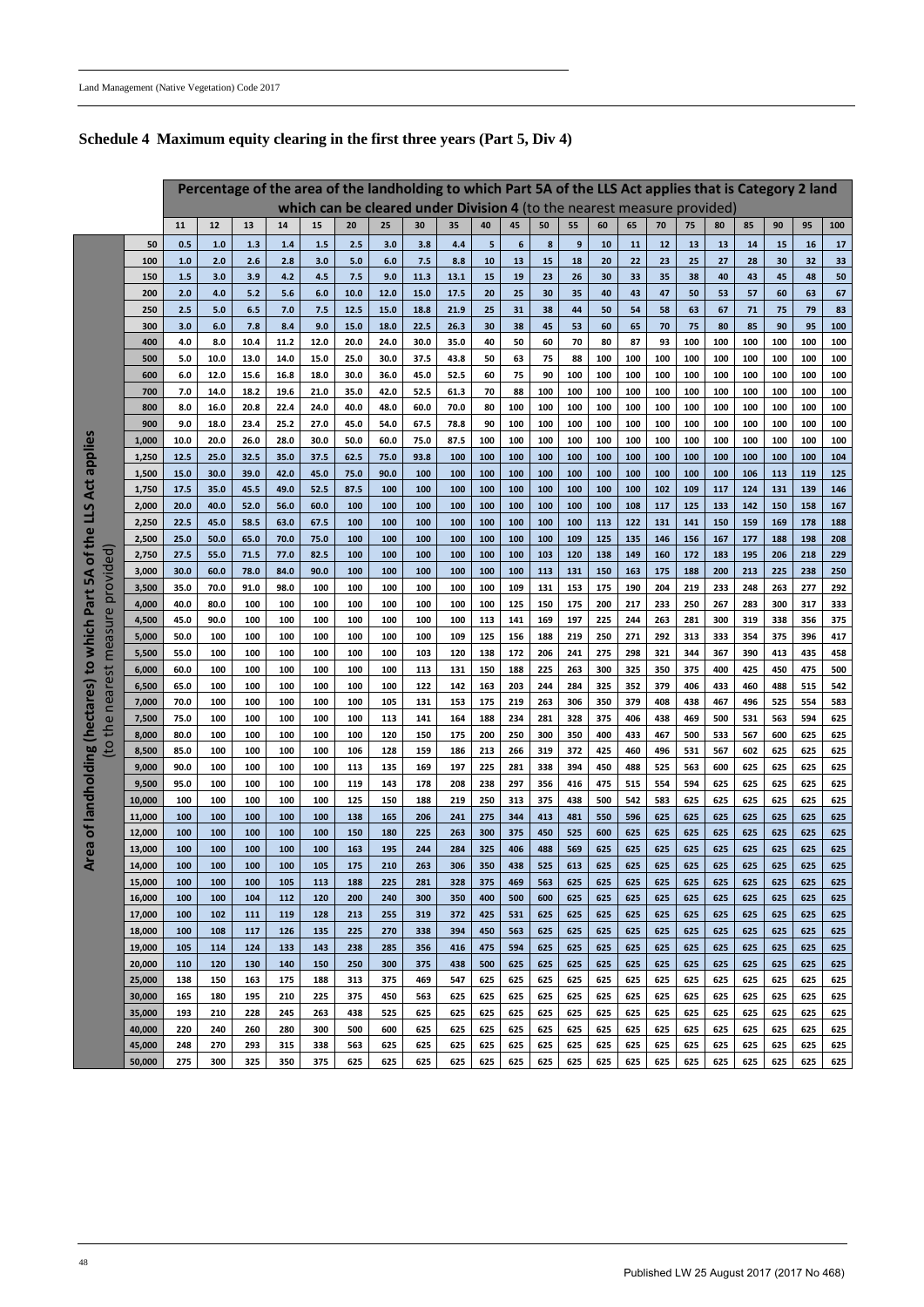#### **Notes:**

(1) The maximum area on any landholding from which native vegetation may be cleared under Division 4 of Part 5 in the three year period immediately following publication of this Code is the area determined in accordance with the following.

*Wherever is the greater of:* 

- *25% of the estimated total area from which native vegetation may be cleared under Division 4 up to a cumulative maximum of 625 hectares; or*
- *the total area from which native vegetation may be cleared up to 100 hectares.*
- (2) The figures in the Table in this Schedule are indicative only and are to be used as guidance. The actual amount of land available for clearing will depend on the circumstances of each property.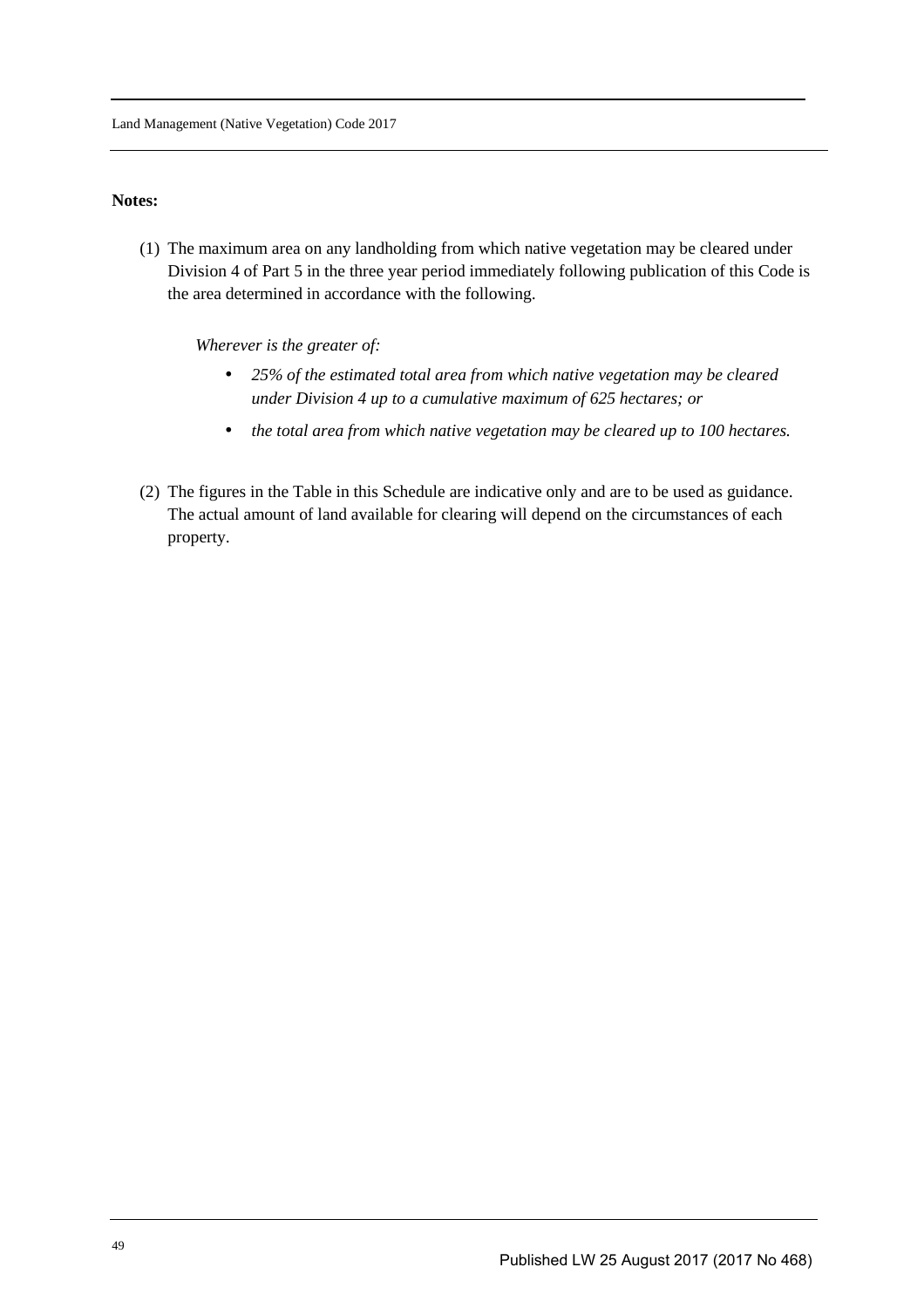## **Schedule 5 Interpretation of key words and phrases**

**Note.** Unless otherwise defined in this Code, words and phrases that are defined in *the Local Land Services Act 2013* or in *Local Land Services Regulation* have the same meaning in this Code.

*Agricultural activity* means production of crops for commercial purposes, the grazing of livestock for commercial purposes or keeping of animals for the purposes of selling them or their bodily produce.

*Coastal Wetland* means a wetland in the coastal wetlands and littoral rainforests area of the coastal zone referred to in the *Coastal Management Act 2016*.

*Critically endangered ecological community* means an ecological community identified in Part 1 of Schedule 2 to the *Biodiversity Conservation Act 2016.* 

*Diameter at breast height over bark* means the diameter over the bark of the stem at 1.3 metres above the ground. If there are multiple stems on a tree, the diameter is measured on the largest stem.

*Endangered ecological community* or *EEC* means an ecological community identified in Part 2 of Schedule 2 to the *Biodiversity Conservation Act 2016*.

*Estuarine area* means any part of a river whose level is periodically or intermittently affected by coastal tides or any lake or other partially enclosed body of water that is periodically or intermittently open to the sea.

*Important wetland* means a wetland that is:

- (a) listed in the Australian Wetland Database, including Australian Ramsar Wetlands and the Directory of Important Wetlands in Australia from time to time, available from the Australian Government Department of the Environment and Energy (http://www.environment.gov.au/water/wetlands/australian-wetlands-database), or,
- (b) a Coastal Wetland.

*Keith vegetation formation* means a vegetation formation specified in Schedule 2 of this Code.

*Land management activity* means any management of or impacts on native vegetation, including clearing, undertaken for an agricultural purpose.

*Local wetland* means a wetland other than an Important wetland.

*Minimal disturbance to soil and groundcover* means no greater than 30% of the soil surface and existing groundcover is disturbed (total area) as a result of the clearing.

*Nil disturbance to soil and groundcover* means no greater than 5% of the soil surface and existing groundcover is disturbed (total area) as a result of the clearing.

*Rotational land management activity* means a land management activity undertaken on a continuous, repetitive or cyclical basis or where the impact of the land management activity on native vegetation is maintained by subsequent active management of the land or vegetation.

*Stream* means an incised watercourse that exhibits the features of a defined channel with bed and banks.

*Stream order* means the steam order as defined in Part 1 of Schedule 2 to the *Water Management (General) Regulation 2011*.

*Threatened Ecological Community* or *TEC* means an ecological community identified in Schedule 2 to the *Biodiversity Conservation Act 2017.*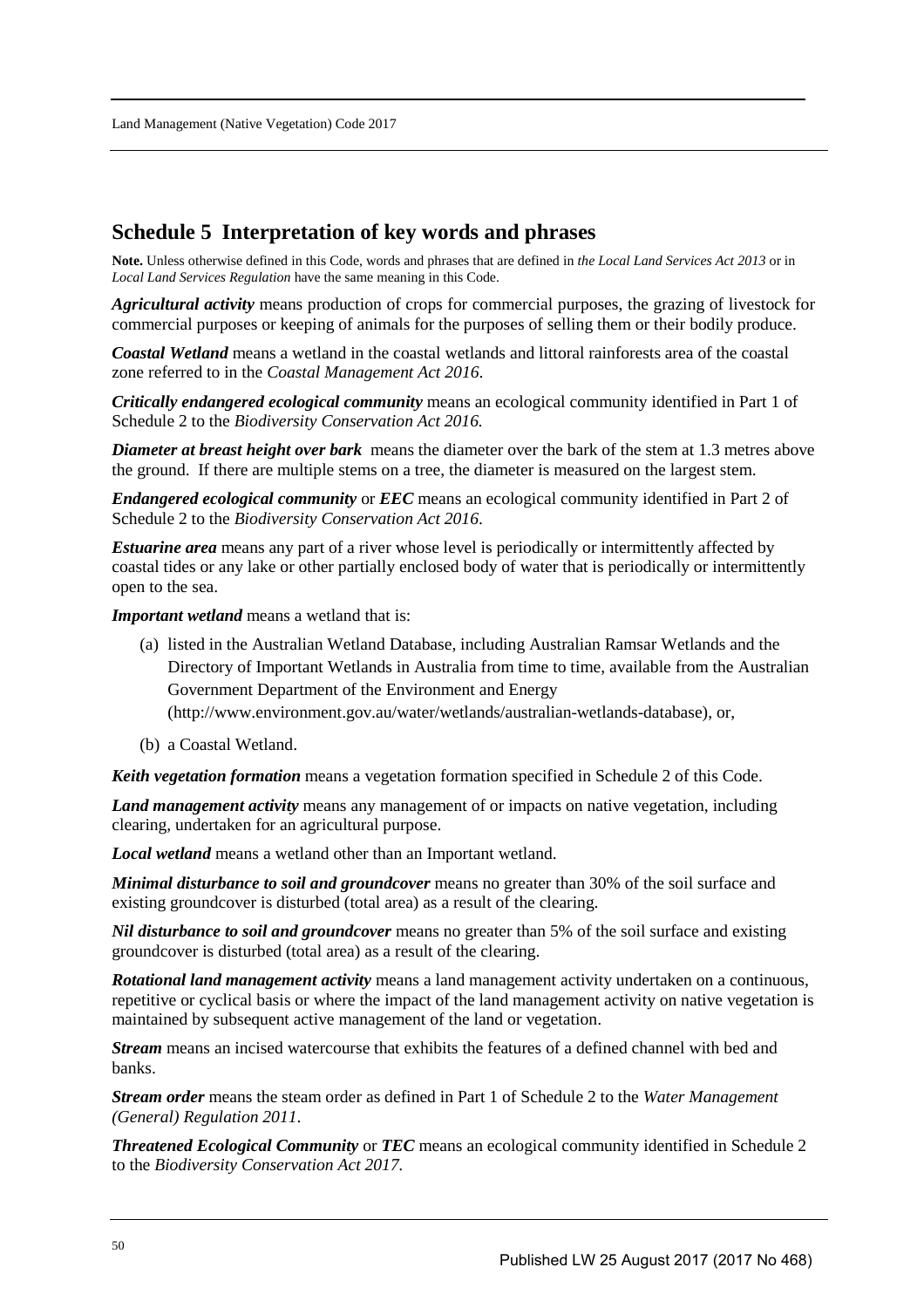*Threatened species* has the same meaning as in the *Biodiversity Conservation Act 2016*.

*Treatment area* means an area of category 2 – regulated land subject to a current notification made under this Code or a parcel of land subject to a current voluntary or mandatory code compliant certificate issued under the Code. A treatment area constitutes the entire contiguous area of land within which clearing under a Division is to occur, as specified in the relevant notification or certificate.

*Vulnerable ecological community* or *VEC* means an ecological community identified in Part 3 of Schedule 2 to the *Biodiversity Conservation Act 2016.* 

*Water body* means a stream, local wetland, important wetland or estuarine area as defined in this Code.

*Wetland* means a natural body of water, other than a floodplain (such as a marsh, billabong, swamp or sedgeland) that is inundated cyclically, intermittently or permanently with water and vegetated with wetland plant communities.